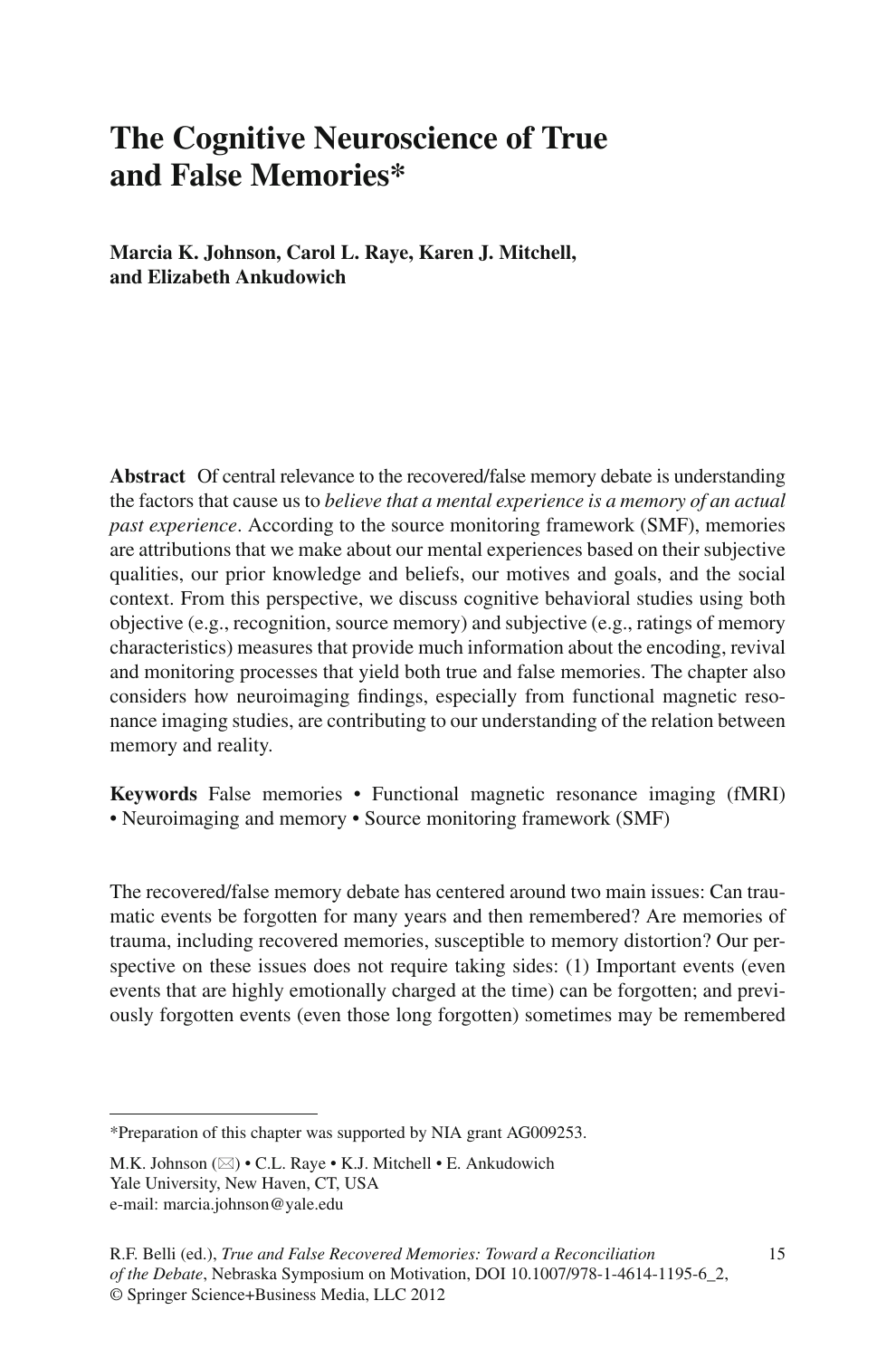under appropriate cuing conditions. (2) Memories (even for highly emotional and significant events) can be inaccurate in consequential ways, but they sometimes can be quite accurate. The relative likelihood of each of these phenomena in everyday life, or their likelihood as sequelae to trauma, are methodologically challenging questions with important implications, for example, for legal and clinical practice. However, our lab has had a more specific focus relevant to the recovered/false memory debate: understanding the factors that cause us to *believe that a mental experience is a memory* .

 With respect to this question, efforts from many labs have yielded much progress in the cognitive analysis of remembering. At a rapid pace, cognitive behavioral insights are being followed and extended by evidence from cognitive neuroscience. This chapter provides an overview of a theoretical framework that we believe is useful for thinking about memory, along with associated cognitive/behavioral findings, and an overview of some recent neuroimaging work related to issues of true and false memory.

#### **Remembering**

 Remembering is a subjective mental experience. To provide context for the concept of remembering, it can be contrasted with forgetting and with forms of memory that do not involve the subjective sense of remembering.

# *Forgetting*

 Forgetting happens for many reasons: poor encoding; a failure to consolidate or to keep memories accessible through mechanisms like reactivation or rehearsal; absence of appropriate cues for remembering; interference when cues associated with the target information have become associated with other information (perhaps cuing memory for an entirely different event, or a reinterpretation of the original event). Furthermore, all of these factors are subject to motivational influences. For example, encoding of traumatic events may be poor because of avoidance (e.g., self-distraction, dissociation), or because reactivation or rehearsal of traumatic events is actively inhibited. Cues triggering memories of traumatic events may be deliberately avoided, or a less disturbing interpretation may be sought. Given the many reasons and ways (both incidental and deliberate) to forget, it is perhaps not surprising that we forget much of what we experience. Chapters in this volume discuss evidence concerning potential mechanisms of motivated forgetting, including inhibition (Anderson & Huddleston, [2012](#page-32-0)) and repression (McNally, 2012), as well as potential differences in the types of trauma that might induce motivated attempts to forget (DePrince et al., [2012](#page-26-0) ) and individual differences in propensity to forget in populations reporting recovered memories (Geraerts, 2012).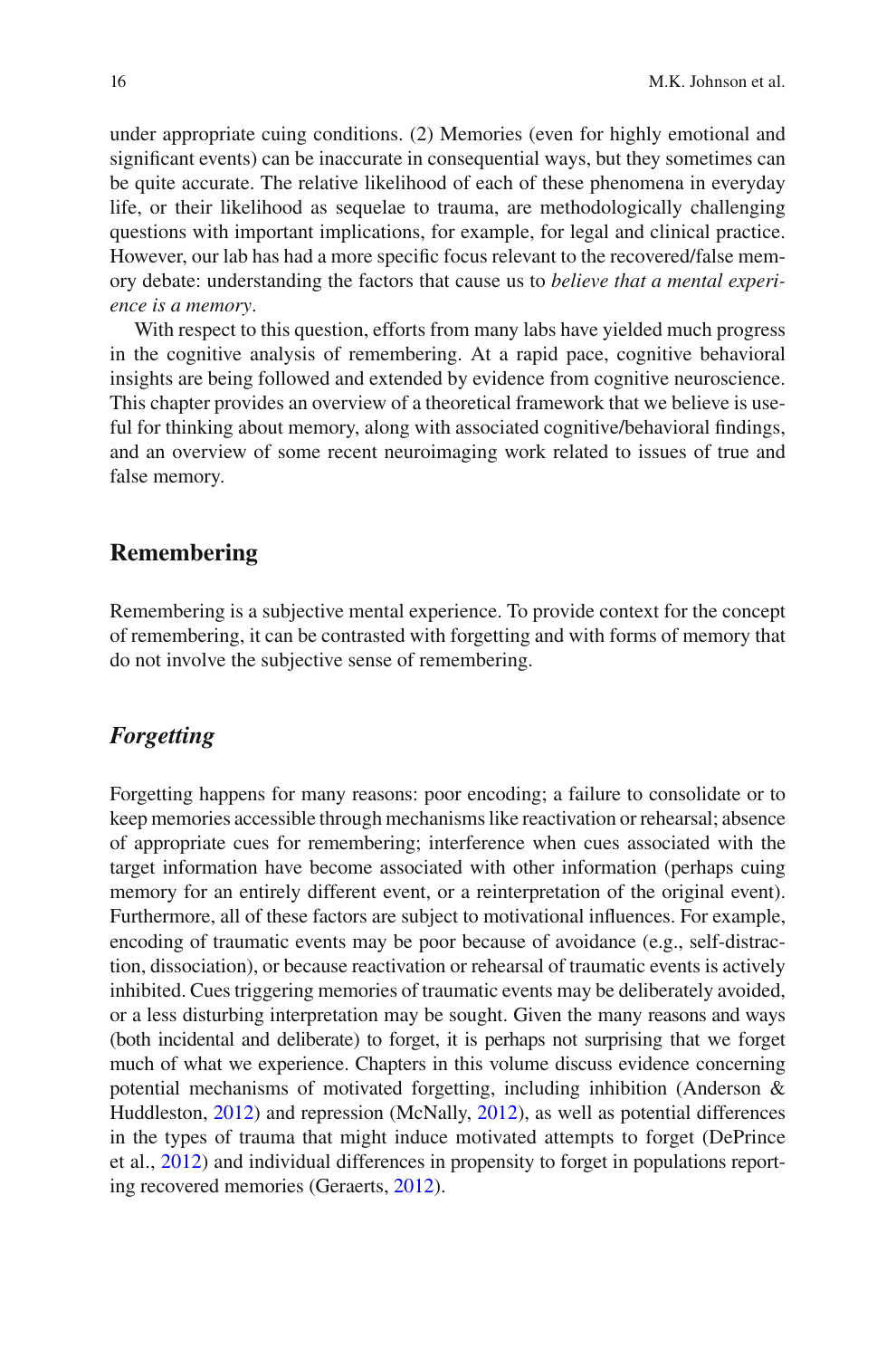# *Multiple Forms of Memory*

 Although there is relatively little of the totality of our experience that we can deliberately remember, this does not mean that all our "forgotten" experiences have no impact on us. As William James (1892) noted, "nothing we ever do is, in strict scientific literalness, wiped out" (see also Johnson, 1977, 1983). This general idea is reflected in many modern multiple memory system, or multiple representation, theories, which emphasize that there are manifestations of memory that do not necessarily involve or require conscious remembering (e.g., *habits, skills, procedures, implicit memories, priming, perceptual learning, semantic memory* , etc.). For example, Johnson and colleagues proposed a multiple-entry modular cognitive system (MEM) that supports different types of memory ( Johnson, [1983](#page-29-0) ; Johnson & Hirst, [1993 \)](#page-29-0) , different aspects of consciousness (Johnson & Reeder, 1997), and different emotional experiences (Johnson & Multhaup, 1992). The idea that different aspects of experiences are processed by different mechanisms or subsystems can account for many observed phenomena, including acquisition of affective responses to stimuli even when the reasons for these affective responses are not consciously available, as in amnesia (Johnson, Kim,  $\&$  Risse, 1985), or when vivid perceptual fragments are unexpectedly cued despite poorly integrated narrative accounts of events, such as occurs in individuals with PTSD (Brewin, 2012; Brewin, Gregory, Lipton, & Burgess, 2010; see also, e.g., Verwoerd, Wessel, de Jong, & Nieuwenhuis, [2009](#page-36-0) for relevant evidence).

 Forgetting and non-conscious forms of memory are clearly central to some of the main themes of the 58th Nebraska Symposium. However, we focus on another key and intriguing issue–the experience of remembering. The question under consideration in this chapter is what accounts for the phenomenal experience of having in mind a representation of a specific event that is believed to have actually taken place in our personal past. In particular, our lab has been interested for many years in the mechanisms of a cognitive system that yields both veridical and distorted memories. That is, how should we understand the formation, revival, and evaluation of true and false memories of specific autobiographical events? Theoretical ideas and empirical findings from laboratory studies of cognitive psychology and cognitive neuroscience are directly relevant to these questions. Of course, no single laboratory study embodies all the factors that occur in real life events. Laboratories are highly simplified contexts and we may as yet be missing some important factors, and undoubtedly we have an incomplete theoretical understanding about how some mechanisms work or interact. But there is no reason to believe that the relationships demonstrated in laboratory studies are not relevant to real life (Banaji & Crowder, 1989; Henkel & Coffman, 2004; Lindsay & Read, 1994; Wade et al., 2007).

#### *What is a "Memory"?*

 Before attacking questions surrounding "memories" we could ask, what are "events" in the first place? An event is a collection of features (persons, objects, location,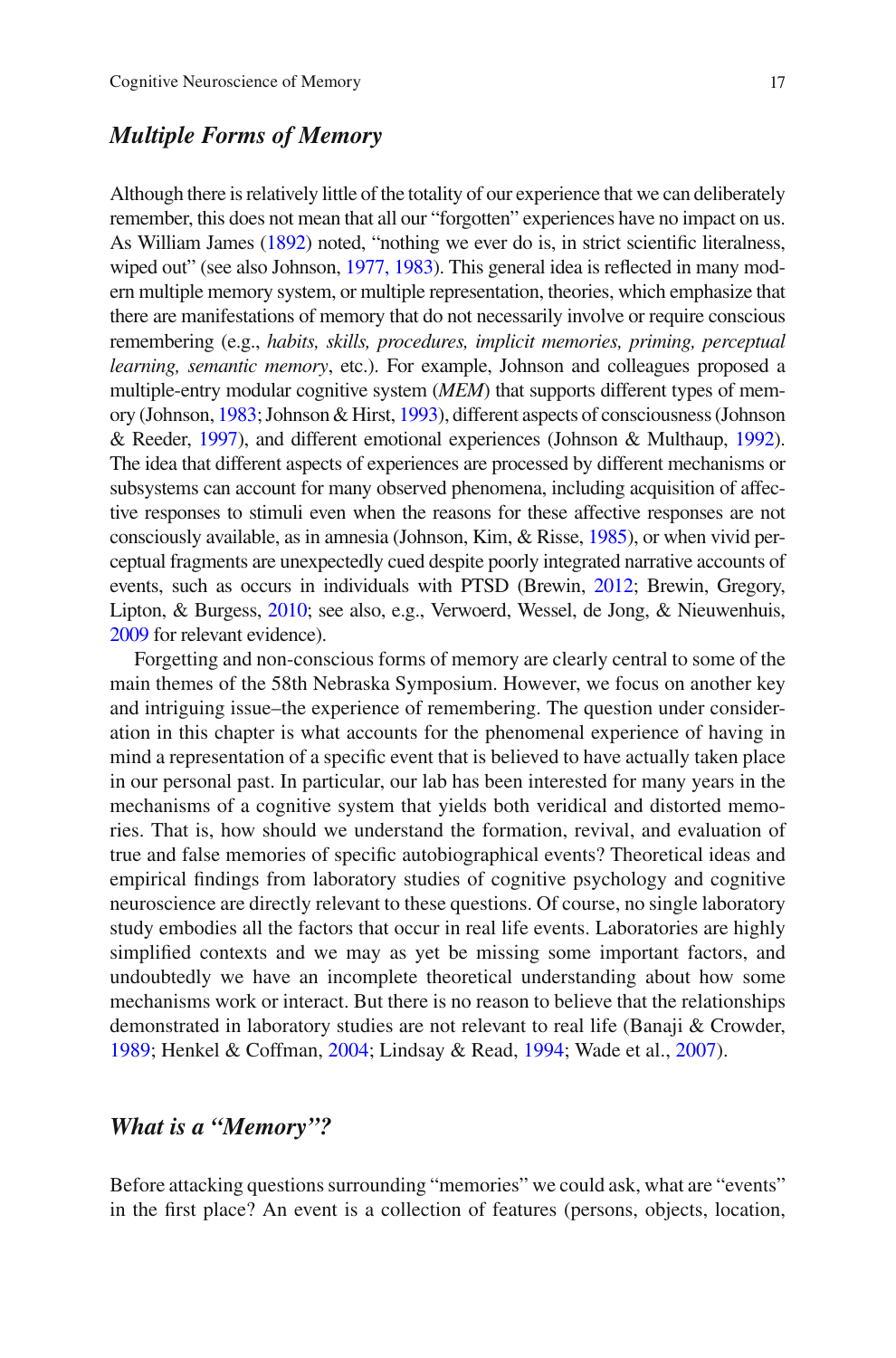**Fig. 1** Possible interpretations of the ambiguous duck/rabbit figure. What one perceives and/or later remembers can vary both between people and within a person at different times (From Johnson, M.K. [[1996](#page-29-0)]. Adapted from author's original.) . For an interesting historical discussion of the duck/rabbit figure see http:// socrates.berkeley. edu/~kihlstrm/JastrowDuck. htm



time, colors, tastes, semantics, actions, emotions, etc.) that are experienced as occurring in relation to each other (e.g., *the blue pen is on the table and George is reaching for it to sign the divorce papers*). Like the Duck/Rabbit in Fig. 1, the same person may see an event differently, depending on set or context and, of course, different people may see the same event differently, or even disagree on event boundaries. Encodings of events are not perfect representations of the "actual" event, but rather reflect an individual's prior knowledge, focus of attention, interests, motives, comprehension, and so on. Not only do we not expect memory of an event to be a perfect representation of the "actual" event, we do not even necessarily expect it to be a perfect representation of an individual's initial encoding of it. For example, at any point in time, set or context can change and appropriate cues may or may not be available, or new information may be incorporated into our interpretation of what happened. In short, encoding and remembering are the outcome of constructive and reconstructive processes—the processes that create both true and false memories (e.g., Barlett, 1932; Bransford & Johnson, [1972,](#page-24-0) 1973).

## *What is a "False" Memory?*

 As generally understood, errors of commission are *false memories* and errors of omission are *memory failures* or *forgetting* . Commission errors (distortions) have long been of interest (Barlett, [1932](#page-25-0); Carmichael, Hogan, & Walter, 1932), including the mechanisms of "false recognition" of words (Anisfeld & Knapp, 1968; Cramer, 1970; Deese, [1959](#page-26-0); Underwood, 1965) and of tacit implications of prose (e.g., Bransford  $\&$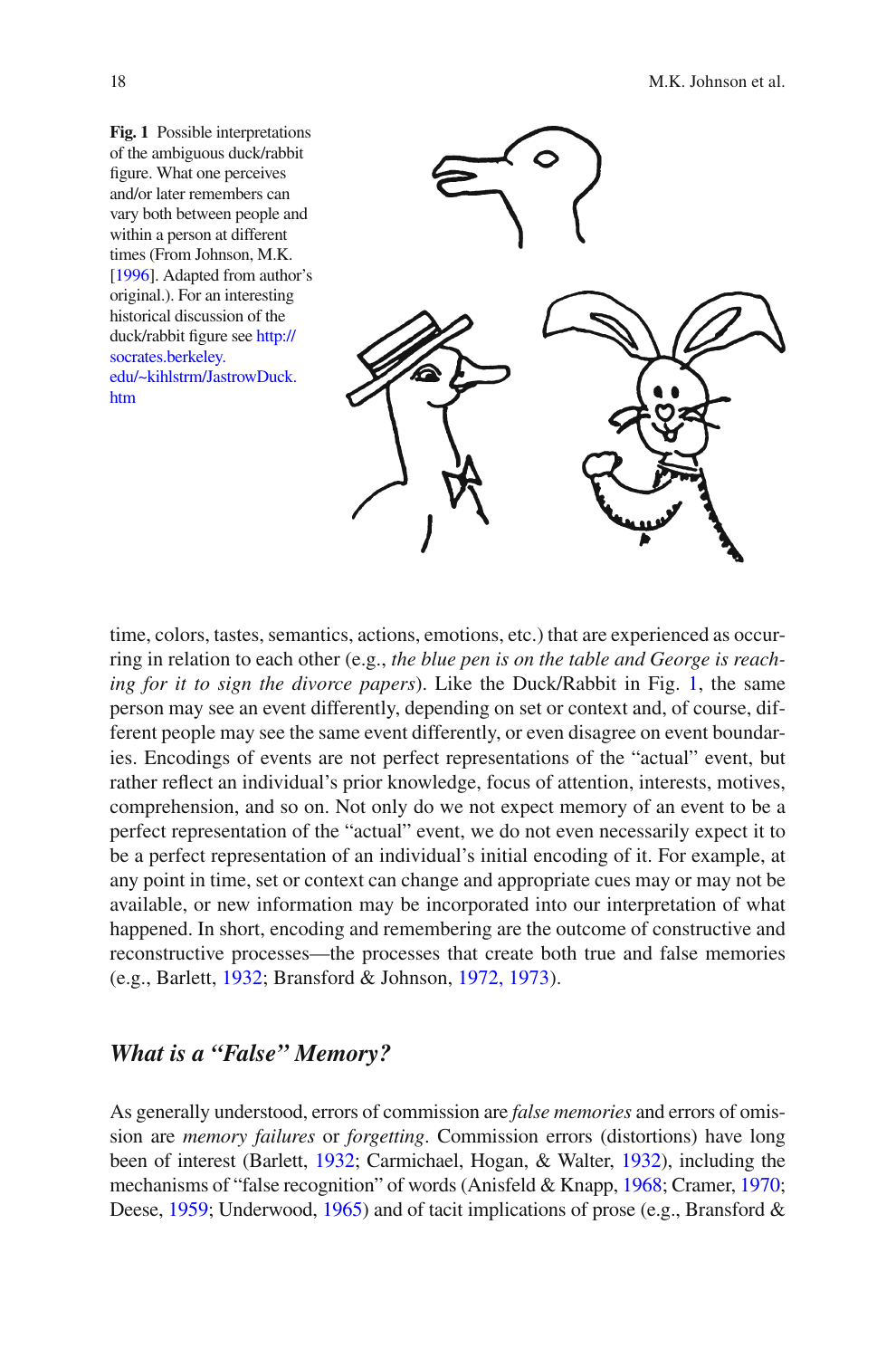Franks, [1971](#page-24-0); Johnson, Bransford, & Solomon, [1973](#page-29-0)) and, more generally, constructive processes of memory (e.g., Bransford & Johnson,  $1973$ ; Loftus & Palmer, 1974). The similarities and differences among false perceptions, false memories, and false beliefs have also been of interest (e.g., in discussions of delusions, Johnson, [1988](#page-29-0) ; see Wade et al., 2007, for a review of other early uses of the term "false memory"). As the term "false memory" became more widely used, and as issues of recovered memories of traumatic events increasingly raised clinical and legal issues that received a great deal of attention in the press, the term itself became a source of controversy. Some questioned the appropriateness of using the same term for relatively benign intrusions and false recognitions in tests of lists learned in the laboratory as for more consequential errors in memory for actual autobiographical events, especially for traumatic events (e.g., DePrince, Allard, Oh, & Freyd, [2004](#page-26-0); Pezdek & Lam, 2007). Of course it is important to consider whether theoretical explanations or interpretations are being over-generalized and to be appropriately cautious in our claims of understanding. However, the term "false memory" is not a theoretical construct or an explanation. Rather, it refers to the fact of (or the presumption of) a commission error. If it is appropriate to use the terms "memory" and "forgetting" in both laboratory and real world contexts, then it is appropriate to use the term "false memory" in both contexts. Furthermore, there are a number of commonly used terms that are conceptually equivalent to "false memory" ( *false recognition, intrusion, source memory error* ) that refer to observed behavior in a variety of experimental paradigms (source memory tasks, misinformation paradigms, the Deese-Roediger-McDermott [DRM] semantic associates paradigm, exclusion paradigms, associative recognition paradigms, induced autobiographical memory paradigms, imagination inflation paradigms, unconscious plagiarism paradigms, etc.). It seems unlikely that we need completely different theoretical concepts to explain findings from each experimental paradigm or, as noted above, to explain laboratory vs. naturalistic phenomena.

 Terms such as *reality monitoring failure, source confusion* , or *source misattribution*, on the other hand, tend to be used in a more theoretical (explanatory) way to connote the operation of specific factors in creating memory distortions, as outlined in the next section.

# **A Source Monitoring Framework**

 Within a general constructive/reconstructive view of cognition and memory, the Source Monitoring Framework (SMF, Johnson & Raye, 1981, 2000; Johnson, Hashtroudi, & Lindsay, 1993; Johnson, [2006](#page-29-0); Mitchell & Johnson, [2000, 2009](#page-32-0)) has served as a guide for investigating memory for events (including imagined events), interpreting empirical findings, and highlighting similarities among different theoretical ideas. The constructs outlined in the SMF are probably among the most frequently invoked in discussions of the potential mechanisms of false memories (Belli & Loftus, [1994](#page-31-0); Lindsay, 2008; Lindsay & Read, 1994; Loftus & Davis, 2006; Thomas, Hannula, & Loftus, 2007; Zaragoza, Belli, & Payment, 2006).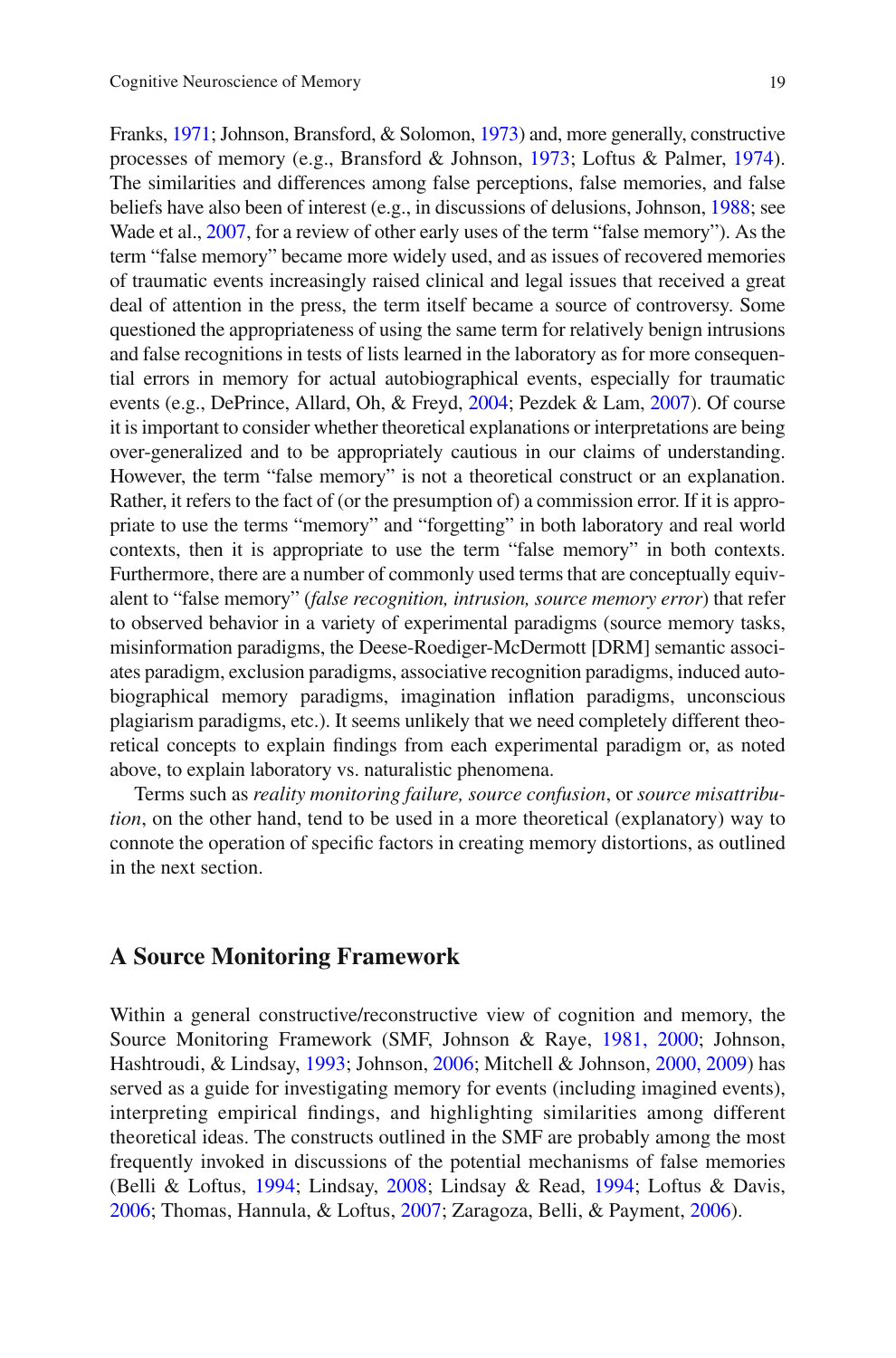Briefly, the SMF posits that the sense that one is remembering is an attribution about a current mental experience which is based on features that seem to have been (and often, in fact, were) bound together during a specific event. The qualities of these mental experiences include perceptual information (e.g., color, sound), contextual information (e.g., spatial and temporal features), semantic concepts, emotion (either our own affective reaction or as a feature of an event, item, or other person), and information about cognitive operations (i.e., cognitive activities engaged such as imaging, noting relations, retrieving additional information), as well as less specific qualities such as familiarity and recency. These qualities guide judgments about the origin of a mental experience because, on average, different sources differ on these dimensions. For example, the content of dreams is often more bizarre than real life; events experienced perceptually may be associated with more egocentric spatial detail while imagined events may be more likely to contain allocentric spatial information. But, because the distributions of qualities from different sources often overlap, misattributions occur (e.g., when a particularly vivid previous imagination is claimed to have been a previous perception).

 Memory attributions are the result of a source monitoring process that cumulates "evidence" across different features of mental experiences, but how each type of information or feature is weighted varies depending on past experience, task context, motives, etc. In addition to a relatively heuristic assessment of qualities of mental experiences, the cognitive system can engage in additional, more systematic processes such as retrieving additional information, examining internal consistency of a memory narrative, evaluating plausibility given prior knowledge, etc. Such heuristic and systematic processes are mutually correcting, helping to create doubt about vivid but implausible "memories" or about plausible but sketchy "memories." Doubt is extremely functional in that it may be the cue for further efforts at remembering, seeking corroboration, reserving judgment, or deciding to live with ambiguity. Both heuristic and systematic source monitoring processes are affected by prior knowledge and beliefs (e.g., What qualities should a memory from this source have?) and the social and cultural context in which memories are evaluated and consulted. Social/cultural context affects what kinds of things we remember, how often we do so, and what we take to be appropriate evidence of remembering an event. For example, someone giving testimony in court about what *did happen* might be expected to have an accuracy-driven agenda during remembering. They may therefore focus on specific details of the defendant's appearance, where and when they saw the defendant, and they may consult other information such as plausibility to corroborate their memory. On the other hand, someone encouraged in therapy to consider *possible* scenarios in which they *could* have encountered a person, might focus less on specific perceptual and temporal details and more on familiarity and emotional details. Even if the details initially encoded were the same in both cases, the extent to which different features (e.g., perceptual details vs. feelings) are weighted, and the extent to which heuristic vs. more systematic processing are brought to bear, would likely be different depending on the currently activated agenda and the social context (e.g., being cross-examined vs. being supported).

Many laboratory studies, using many paradigms (source identification, eyewitness testimony, unconscious plagiarism, etc.) have yielded evidence consistent with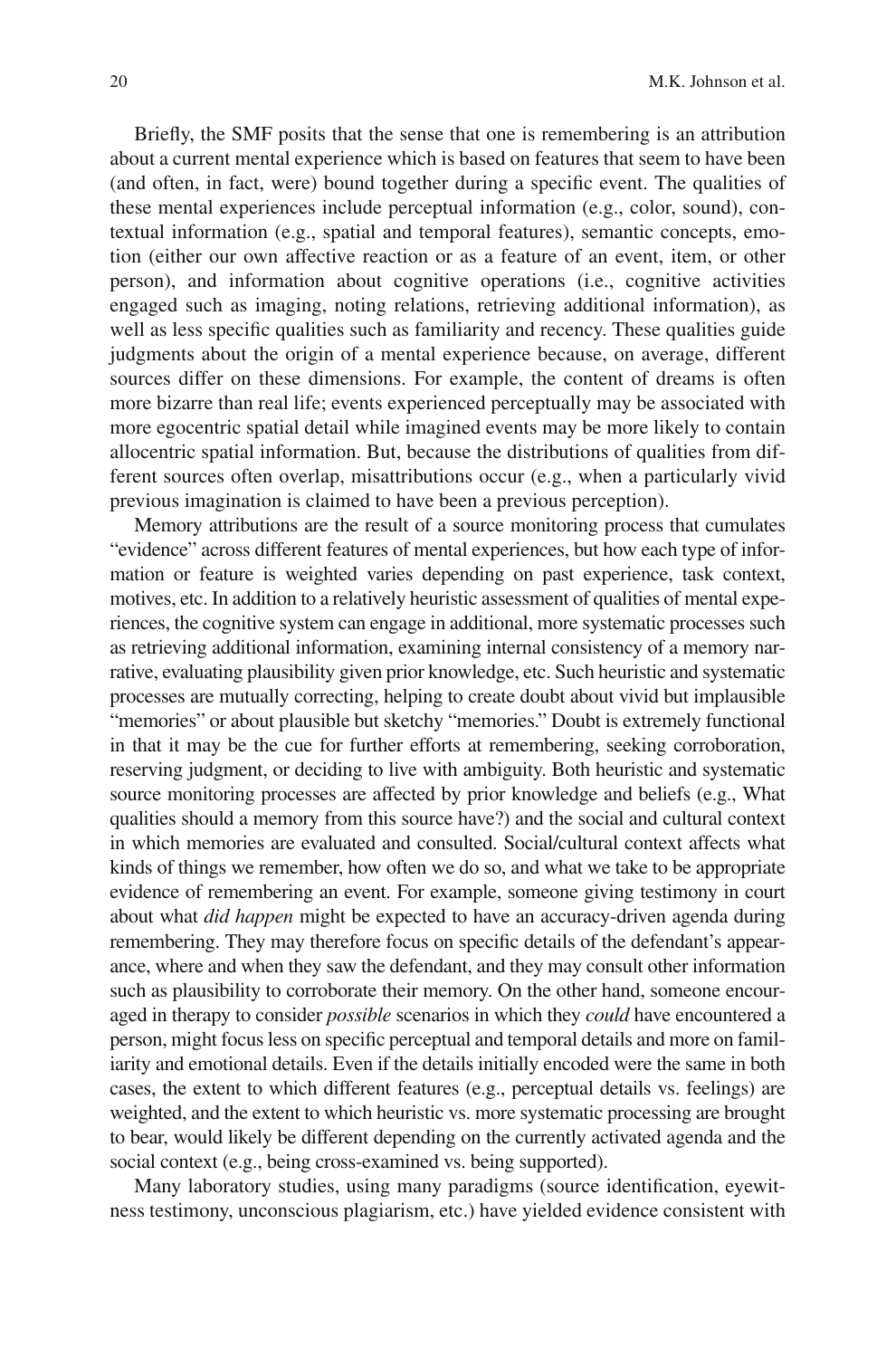the SMF (see, Johnson, 2006; Lindsay, [2008](#page-31-0); Mitchell & Johnson, [2009](#page-32-0) for reviews). Imagined words (Foley, Johnson, & Raye, 1983), pictures (Durso & Johnson, 1980), actions (Anderson, 1984; Foley & Johnson, [1985](#page-27-0); McDaniel, Lyle, Butler, & Dornburg, [2008](#page-32-0)), and complex events (Hashtroudi, Johnson, & Chrosniak, 1990; Loftus & Pickrell, [1995](#page-31-0); Loftus, [2005](#page-31-0); Zaragoza & Koshmider, [1989](#page-37-0)) can be misattributed to perception or action. Furthermore, perceptual and semantic similarity can increase source errors (Johnson, Raye, Wang, & Taylor, 1979; Johnson, Foley, & Leach, [1988](#page-29-0) ; Lindsay, Johnson, & Kwon, [1991 ;](#page-31-0) Mitchell & Zaragoza, [2001 ;](#page-32-0) Roediger & McDermott, 1995; Mather, Henkel, & Johnson, [1997](#page-32-0)). Repeatedly imaging events increases their vividness (Suengas  $\&$  Johnson, [1988](#page-35-0)), increases the likelihood they will be judged to have actually happened (Goff  $&$  Roediger, 1998; Henkel, 2004), and increases people's confidence that they did happen (Garry, Manning, Loftus,  $\&$  Sherman, 1996). Of course, thinking about an actual event in ways that reactivate accurate details of the event can help consolidate and sustain an accurate memory (Hashtroudi et al.; Henkel, [2004](#page-28-0)). And thinking and talking about an event helps construct a narrative (Nelson,  $1993$ ; Nelson & Fivush,  $2004$ ) that itself may be less subject to distortion/suggestion (Henkel, [2008](#page-28-0)).

 Thoughts and images that are created deliberately (compared to those that occur spontaneously or simply more easily), are less likely later to be misattributed to a perceptual (external) source, consistent with the idea that cognitive operations are encoded and can later be cues to source (Durso & Johnson,  $1980$ ; Finke, Johnson, & Shyi, 1988). In fact, it is perhaps the absence of cognitive operations information in certain mental experiences, for example, dreams (Johnson, Kahan,  $\&$  Raye, 1984) or PTSD "flash-backs" (Brewin, [2012](#page-25-0)), that makes them feel like an external reality. Even when cognitive operations information is quite salient at encoding, it may not be available or considered later. For example, if people are forced to generate information that they know to be false in response to forced-recall questions, they sometimes later come to misremember their own deliberate confabulations as part of the witnessed event (Ackil & Zaragoza, [1998](#page-23-0); see Chrobak & Zaragoza, [2009](#page-25-0), for a review).

Information from an irrelevant modality (e.g., auditory) can influence judgments about whether we experienced an event in another, relevant, modality (e.g., visual). For example, participants may be more likely to claim to have seen an item (e.g., a dog) they imagined visually if they heard a sound associated with that item (e.g., barking, Henkel, Franklin, & Johnson, 2000; see Fig. 2). In addition, once an irrelevant memory is activated based on some feature-similarity with a target memory, other features from the irrelevant memory can be incorporated into the target memory (Lyle  $&$  Johnson, 2006). For example, people sometimes misattribute an imagined item (e.g., *ice cream cone, bowling pin* ) to perception based on physical similarity (e.g., shape) with an actually seen item (e.g., *funnel, wine bottle* , respectively), and then also claim to have seen the imagined item in the location or color of the similar item that they did see. That is, similarity in one feature causes other features to be imported, or "borrowed" (Lampinen, Neuschatz, & Payne, [1999](#page-30-0)). Feature importing is an especially potent source of vivid false memories that can generate high confidence because memories constructed from bits and pieces of actual events are more compelling (seem more vivid and detailed, i.e., "real") than those constructed from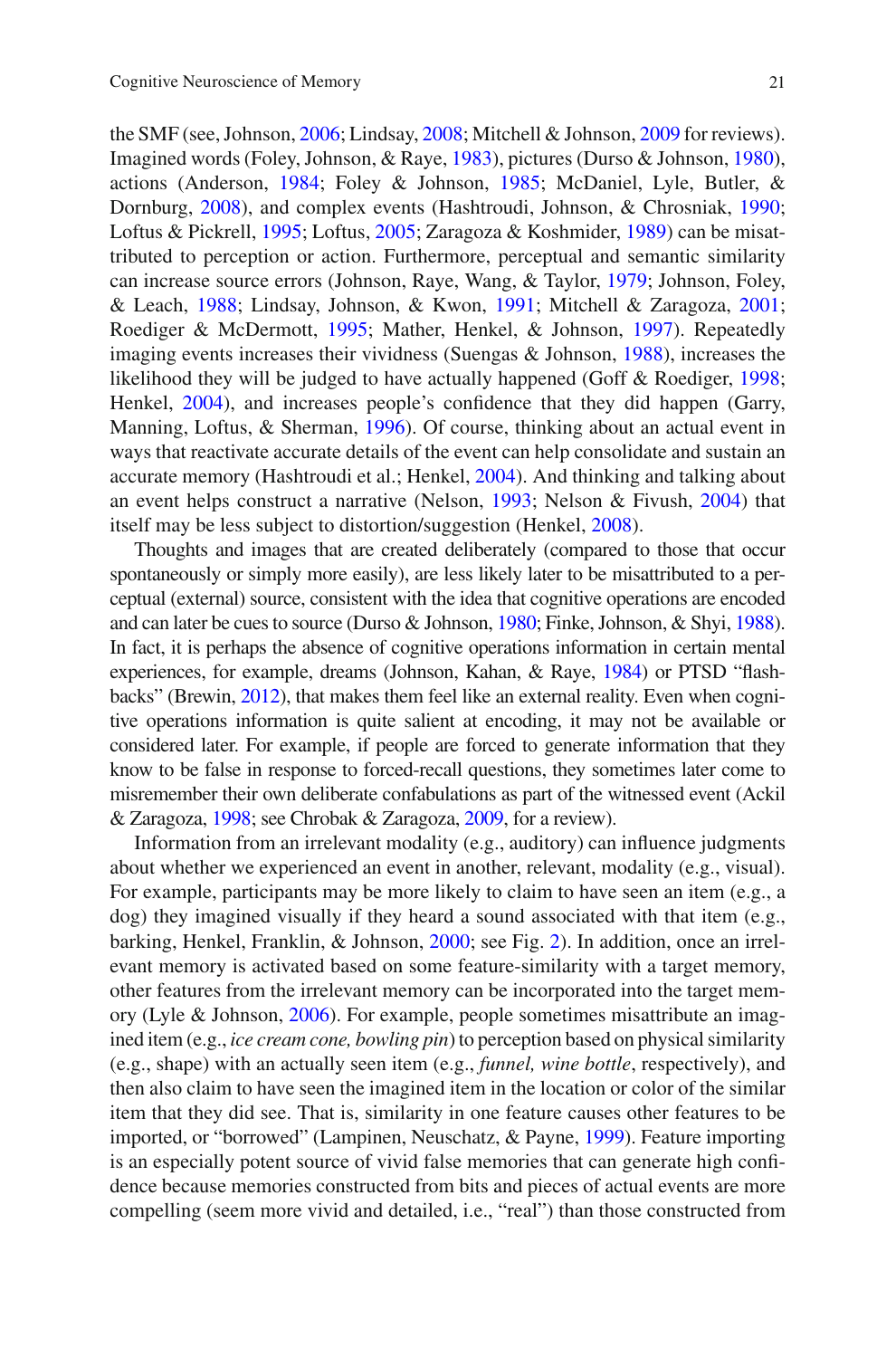<span id="page-7-0"></span>

 **Fig. 2** Hearing the sound of an item that was only imagined (e.g., imagining seeing a basketball and actually hearing a bouncing ball) increases the rate of saying the item was seen. Note that the rate of false memories was reduced when participants rated memories on a memory characteristics questionnaire (MCQ) compared to when they simply indicated whether an item had been seen (Yes/No) (Adapted with permission from Henkel, et al., [2000](#page-28-0))

imagination alone (Lyle &, Johnson). It should be noted that importing features from similar memories can also enhance accurate memories by increasing their vividness and detail (Lyle  $&$  Johnson, [2007](#page-31-0)).

 Another important aspect of source monitoring is that the criteria used to make source attributions are flexible (Henkel et al., [2000](#page-28-0); Lindsay & Johnson, 1989; Marsh & Hicks, 1998; Mather et al., 1997; Parker, Garry, Engle, Harper, & Clifasefi, 2008). Source misattributions are less likely if people are induced to examine their memories more carefully, for example, by asking specific questions about perceptual and affective detail (Henkel et al.; see Fig. 2). Interestingly, giving participants a placebo "drug" before a memory test and suggesting it will improve their memory also reduces source misattributions (Parker et al), presumably because the suggestion encourages a stricter criterion and/or more systematic processing.

 The impact of emotion on source memory is, of course, especially important in the context of the recovered/false memory debate. Here we highlight just a few central issues. In general, if only item memory is considered, emotional items (e.g., words, stories, pictures) are recalled and recognized better than neutral items. The effect of emotion on source memory is more complex, depending on its role. Emotion can be a compelling feature in making source attributions, fostering a greater sense of recollection or confidence, even when it is not associated with greater accuracy (Dougal & Rotello, [2007](#page-27-0); Ochsner, [2000](#page-33-0); Sharot & Yonelinas, 2008; Talarico & Rubin, 2003). Emotional focus on oneself (e.g., how one feels about what two speakers are saying, in contrast to focusing on how the speakers are feeling), increases old/new recognition but decreases source memory (e.g., for who made which statement; Johnson, Nolde, & De Leonardis, [1996](#page-29-0)). Also, in a short-term memory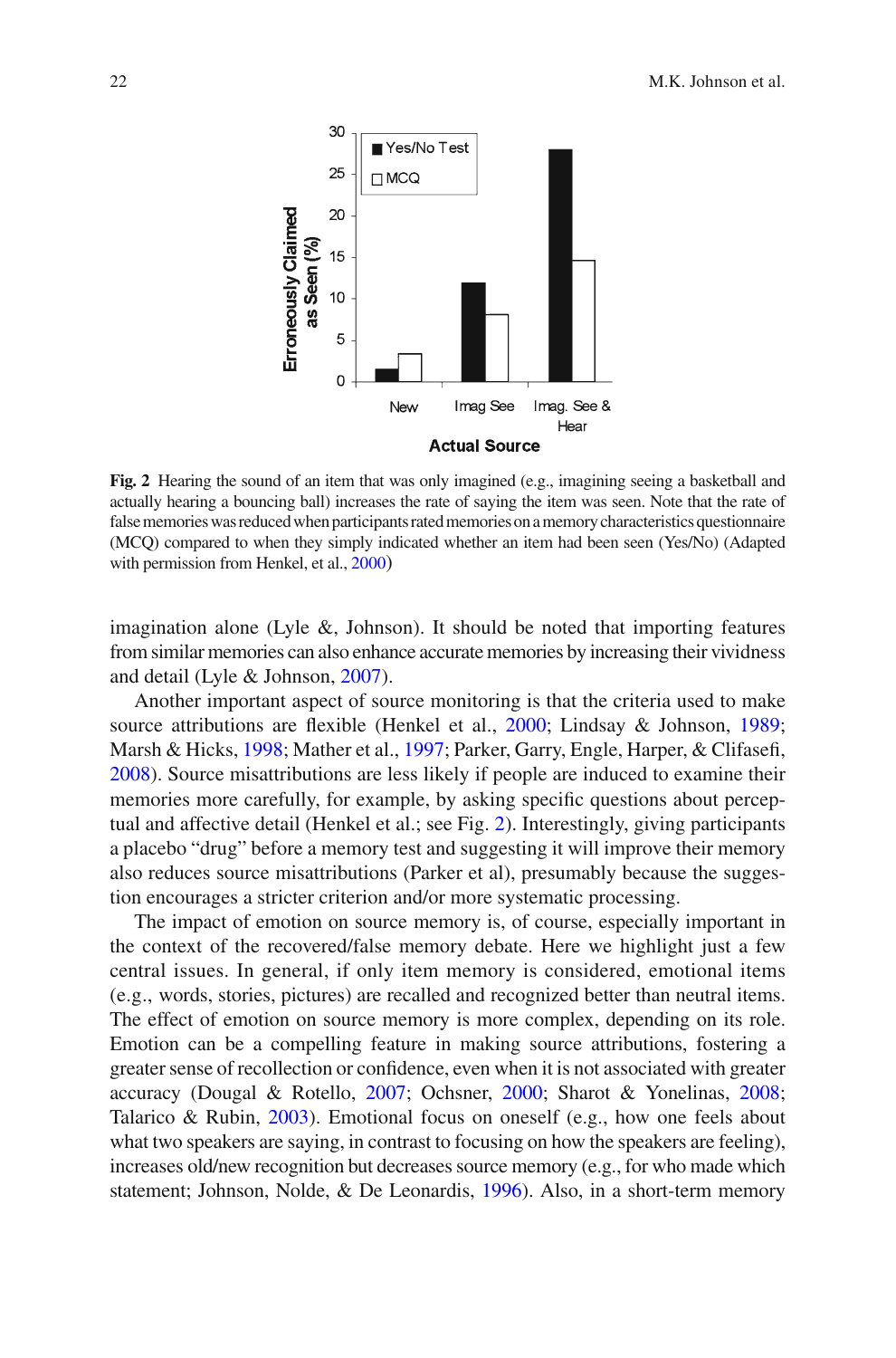task, people better remembered the location of neutral than emotional pictures (Mather et al.,  $2006$ ). At the same time, some studies find better long-term source memory for emotional than neutral information (Doerksen & Shimamura,  $2001$ ; Kensinger & Corkin,  $2003$ ). Mather  $(2007)$  has suggested that arousal enhances within-object binding of features but it also impairs (or does not affect) associations between an object and other objects or between an object and its broader context (see also Kensinger, 2007). Differences in the impact of emotion on within-object and between-object binding could explain some inconsistencies in the literature.

 Motivation can affect all of the aspects of source memory discussed above influencing, for example, the kinds of events or features of events that are attended to initially, are thought or talked about after an event, and are accessed or given the most weight later during remembering. For example, people may selectively attend to or remember positive rather than negative information to regulate mood (e.g., Carstensen & Mikels, 2005; Mather & Carstensen, 2005), or misattribute information to sources based on desired outcomes (e.g., Barber, Gordon, & Franklin, [2009 ;](#page-24-0) Gordon, Franklin, & Beck, [2005](#page-28-0)).

Do the laboratory findings we have been discussing generalize to real life? Several lines of evidence suggest that they do. First, memories for highly emotional or traumatic public events like the Challenger explosion or the 9/11 terrorist attacks show source misattributions on delayed tests and confidence that may be out of line with accuracy (e.g., Greenberg, [2004](#page-28-0); Hirst et al., [2009](#page-28-0); Neisser & Harsch, [1992](#page-32-0); Schmolck, Buffalo, & Squire, [2000](#page-34-0); Talarico & Rubin, [2003](#page-35-0)). Also, investigators are able to induce participants to construct false autobiographical memories of reasonably complex, emotionally significant events (e.g., being taken to the hospital or being lost in a shopping mall; Ceci, Huffman, Smith, & Loftus, [1994](#page-25-0); Hyman & Billings, 1998; Lindsay, Hagen, Read, Wade, & Garry, [2004](#page-31-0); Loftus, [2005](#page-31-0); Loftus & Pickrell, 1995; Porter, Yuille, & Lehman, [1999](#page-33-0); see also Thomas et al., 2007). Researchers are able to induce false memories for complex autobiographical events using combinations of the same factors that work for words, lists, and stories—namely, encouraging imagination, repeated questioning (rehearsal), encouraging participants to relate a false target event to real events in their lives, and so on. For example, Lindsay et al. were able to greatly increase false memories of a childhood event that supposedly occurred at school by showing participants a class photo from the general period of the alleged event (see Fig. [3](#page-9-0)). Compared to those not seeing a photo, participants who saw the photo later presumably mistook the primed and readily available perceptual information about themselves, their friends, and their teacher as evidence that they had experienced the event. Moreover, studies of induced autobiographical memories further support previous suggestions (e.g., Dobson & Markham, [1993](#page-26-0); Johnson et al., [1979](#page-30-0)) that individual differences in imagery, hypnotizability, and suggestibility, or high scores on a dissociative experiences scale, are associated with increased rates of false memories (Hyman & Pentland, [1996](#page-29-0); Porter, Birt, Yuille, & Lechman, 2000).

These are the types of findings that fuel concerns about the uncritical use of memoryrecovery practices that involve repeated suggestive questions, guided imagery, photos, hypnosis or sodium amytal, exposing individuals to accounts of sexual abuse in support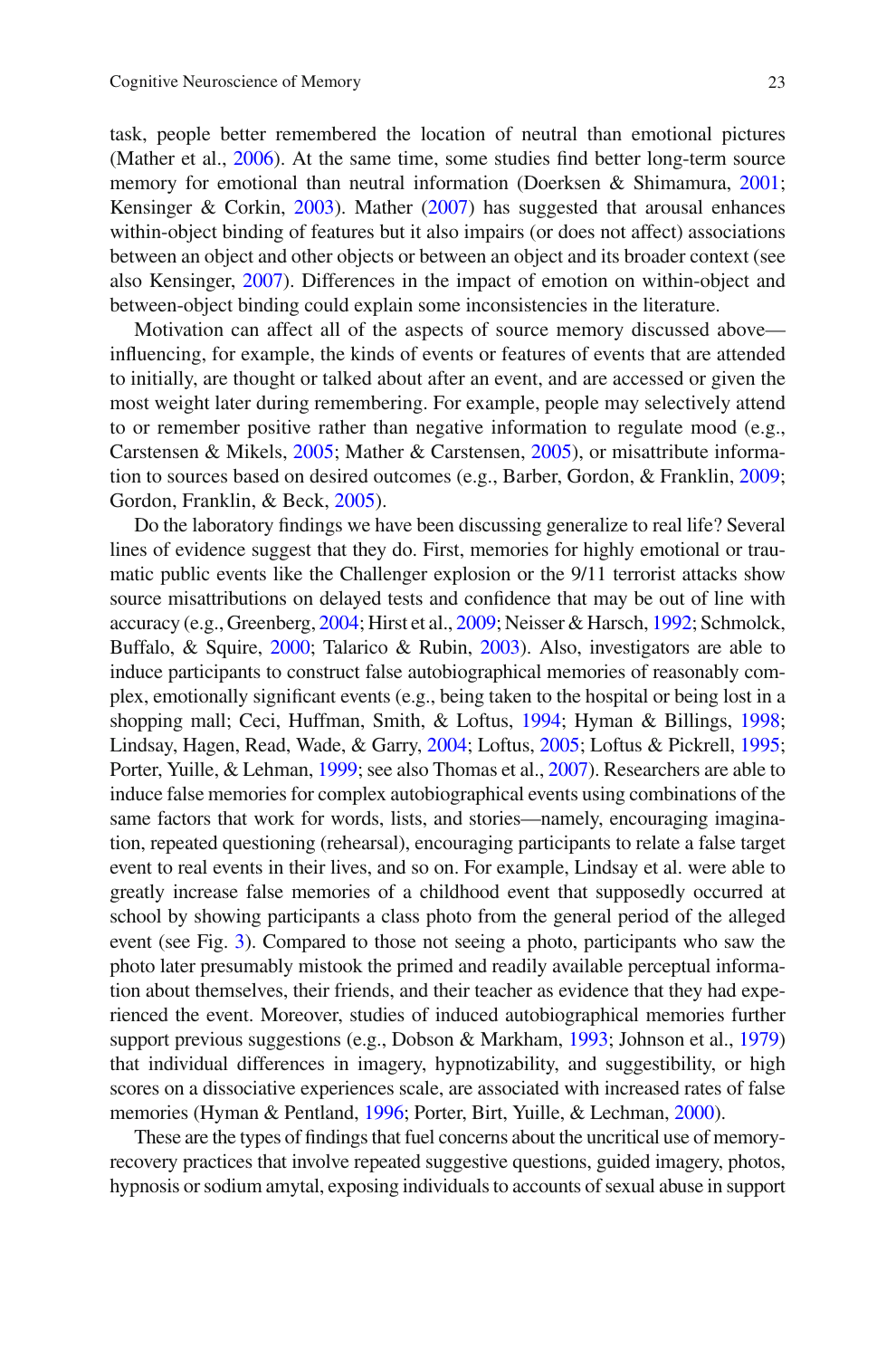<span id="page-9-0"></span>



groups, or popular self-help books that encourage lax criteria for attributing a mental experience to memory (Kihlstrom, [2004](#page-30-0); Lindsay & Read, 1994, 1995; Loftus, 2004; Loftus & Davis,  $2006$ ; McNally,  $2003$ ). Such practices are surprisingly common. A survey of therapists in the US and UK conducted by Poole, Lindsay, Memon, and Bull (1995) found that 25% of the therapists responding thought recovering memories is important, believed that they could indentify clients with hidden memories in the first therapy session, and reported using two or more memory recovery techniques that could be suggestive (see also, Polusny  $\&$  Follette, [1996](#page-33-0)). A more recent survey of Canadian social workers, psychologists, and psychiatrists (Legault & Laurence, 2007), found that although 94% of respondents agreed that post-event information can interfere with a person's recall of an event, 53% also endorsed the idea that hypnosis can be used to recover memories of actual events from as far back as birth. In addition, respondents indicated that they use in their practice, on average, 2–3 "memory recovery techniques" to help their clients remember childhood events; hypnosis, age-regression, guided imagery, and imagination work were all endorsed at >20%; and 55% of those who responded to a question about childhood sexual abuse said that at least one of their clients had recovered such memories. These findings suggest that in spite of increased attention to research related to mechanisms of memory distortion, a substantial proportion of surveyed therapists still support the use of risky memory recovery practices.<sup>1</sup>

Of course, we are not the first to note that because some recovered memories may be false does not mean that all recovered memories are false. Corroborative evidence has been found for some reports of recovered memories (e.g., Schooler, Ambadar, & Bendiksen, [1997](#page-34-0), Schooler, Bendiksen, & Ambadar, 1997; Shobe &

<sup>&</sup>lt;sup>1</sup> Note that there were differences among professional groups in the level of endorsement of memory recovery work. In general, the psychiatrists were most likely to endorse the idea of memory fallibility and social workers the least likely. The reverse was true for endorsing the validity of recovered memories, with social workers being most likely to believe in the validity of such memories and psychiatrist the most skeptical. Respondents were also asked to indicate which, of a list of 13 memory recovery techniques, they either use or suggest clients use to "help them remember childhood events". Social workers and psychologists endorsed more of these techniques  $(M's=3)$  than did psychiatrists  $(M=2)$ , and they also rejected fewer as totally inappropriate  $(M's: \text{ social work}$  $ers = 1$ , psychologists = 2) than did psychiatrists ( $M = 4$ ).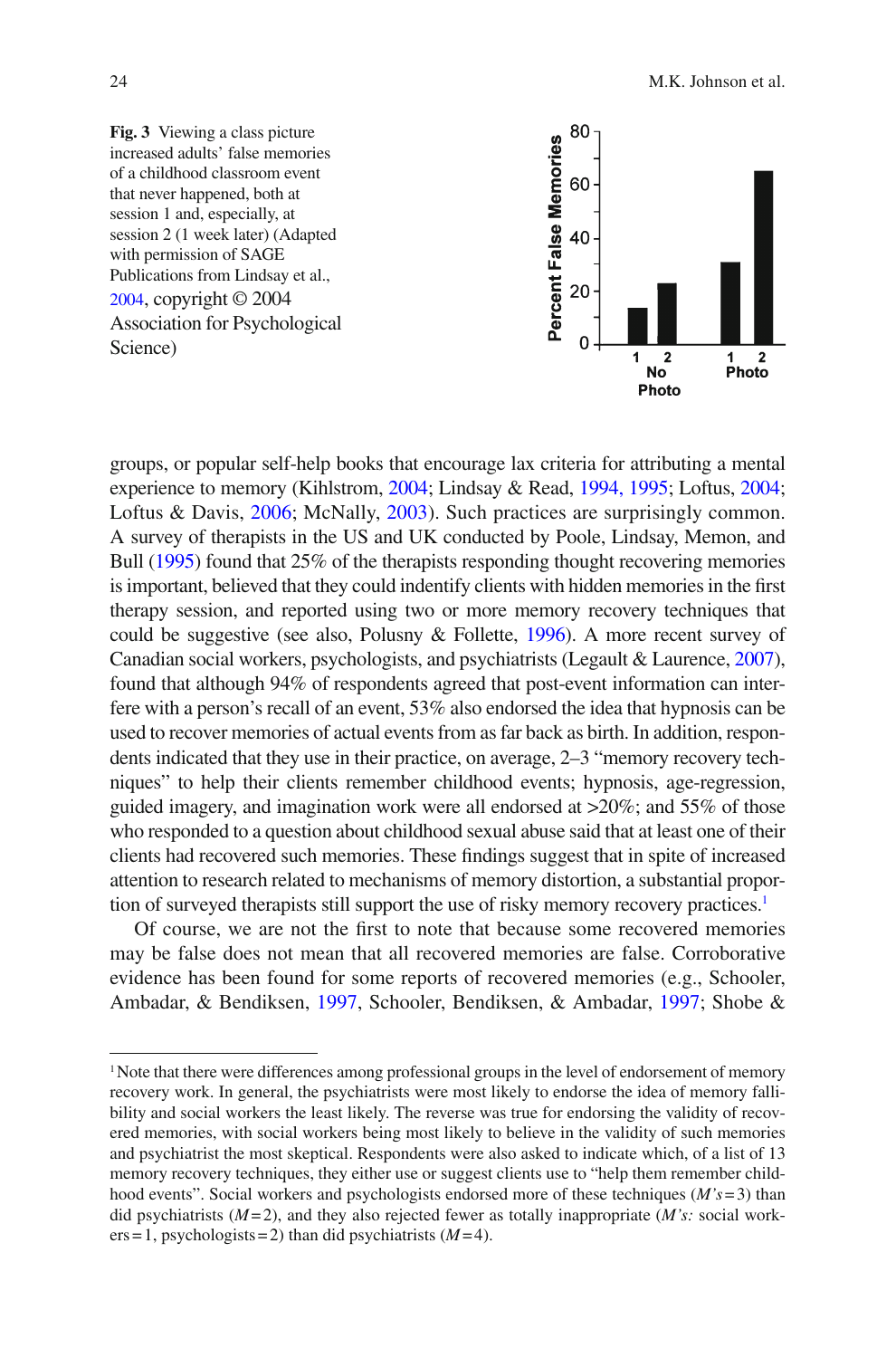Schooler, [2001](#page-35-0)). Geraerts et al. (2007) found that memories of childhood sexual abuse that were recovered spontaneously outside of therapy were more likely to be corroborated than those recovered as a consequence of therapy (see also Clancy, McNally, Schacter, Lenzenweger, & Pitman, [2002](#page-25-0) and Loftus & Davis, [2006](#page-31-0) for discussions of the "recovery" of highly implausible "memories"). Furthermore, compared to individuals who report spontaneous recovery of memories of childhood sexual abuse, individuals who report that they recovered memories of childhood sexual abuse during therapy make more intrusions of semantically related items in laboratory tests of word list memory (Geraerts et al., 2009; Geraerts, 2012). Such findings further highlight the interaction of individual difference variables (imagery ability, suggestibility, prior beliefs) with potentially suggestive therapy practices. It should be noted that recovery of childhood memories is by no means thought by all therapists to be central to the success of therapy (DePrince et al., 2012; Polusny & Follette,  $1996$ , providing an additional reason to be cautious about suggestive practices.

Interestingly, Geraerts et al. (2009, 2012) tested the same participants using a forgotit-all-along paradigm (FIA, Arnold  $&$  Lindsay, 2002). In this procedure, participants learn items in one context (e.g., hand-*palm*) and then are later tested with cues reinstating the same (hand-p\*\*m) or a different (tree-p\*\*m) context. On a final test using only original first context cues, participants are asked if they previously recalled the item. Geraerts et al. found that participants who had recovered memories of childhood sexual abuse spontaneously were less likely than those who recovered memories in therapy to remember that they had previously remembered an item on the first test when the test context had changed but not when it remained the same. These findings suggest that those who forget (or believe they have forgotten) traumatic events may be particularly dominated by current context. If so, shifts in context may provide them greater "protection" against the cuing of previous events, and hence poorer memory for prior recall of those events. These findings highlight that forgetting, just like remembering, is an attribution based on the qualities of current mental experiences. Consistent with the idea that forgetting is an attribution, Belli, Winkielman, Read, Schwarz, and Lynn [\( 1998](#page-24-0) ) found that asking people to recall more events from childhood can lead them to judge their memory to be poorer than people asked to recall less.

#### **Cognitive Neuroscience of Memory**

 Attempts to link the cognitive processes involved in memory to brain mechanisms have increased substantially in recent years as a result of developments in neuroimaging, especially functional magnetic resonance imaging (fMRI; for reviews see Davachi, [2006](#page-26-0); Davachi & Dobbins, [2008](#page-26-0); Mitchell & Johnson, 2009; Ranganath, 2010; Skinner & Fernandez,  $2007$ ). What follows is a brief overview of some relevant findings from a cognitive neuroscience approach to understanding memory.

*MTL and memory* . The importance of the medial temporal lobes (MTL) for memory, especially the hippocampus, has long been recognized because of the profound amnesia that results from bilateral hippocampal damage (e.g., Eichenbaum & Cohen,  $2001$ ;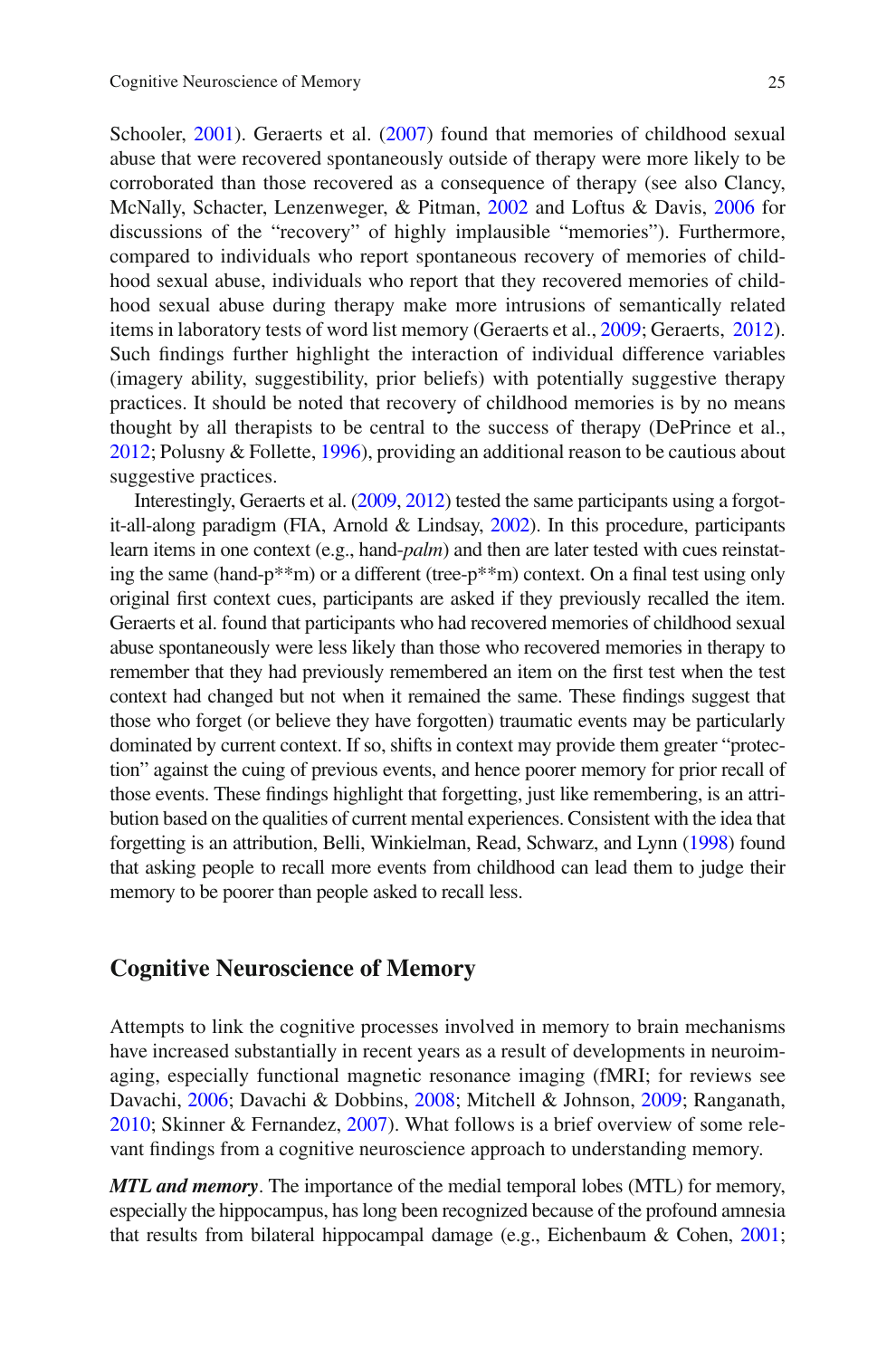<span id="page-11-0"></span>

 **Fig. 4** Anterior hippocampus is associated with memory binding: ( **a** ) Greater activity during encoding when people were asked to remember items and locations, compared to just items or locations (Adapted with permission from Mitchell et al., [2000](#page-32-0), copyright © 2000 Elsevier Science B.V.). ( **b** ) Greater activity at encoding associated with subsequent accurate source memory, compared to item memory or items that were forgotten (Adapted with permission from Davachi et al., [2003 ,](#page-26-0) copyright © 2003 National Academy of Sciences, U.S.A.). The schematic at the *top* shows the relationship of the hippocampus and amygdala within the MTL (Adapted with permission from Mitchell et al., 2009)

Milner et al., 1998; Squire & Knowlton,  $2000$ ). Although measures of hippocampal volume have been associated with measures of memory, findings are mixed, with some indication that the direction of the association depends on the specific populations studied (e.g., Bremner, Randall, Scott, et al., [1995 ,](#page-25-0) Bremner, Randall, Vermetten, et al., [1997](#page-25-0); Duarte et al., 2006; Nestor et al., [2007](#page-32-0); see Van Petten, 2004, for a review).

 Our understanding of the role of MTL in memory is being expanded by functional neuroimaging studies. For example, as shown in Fig. 4 , there is greater hippocampal activity when participants try to bind items together (e.g., a person and house, Henke, Buck, Weber, & Wieser, [1997](#page-28-0) ; an object and location, Mitchell, Johnson, Raye, & D'Esposito, 2000) than when they simply try to encode individual items. Furthermore, greater hippocampal activity during encoding is associated with better source (but not necessarily better item) memory (Davachi, Mitchell, & Wagner,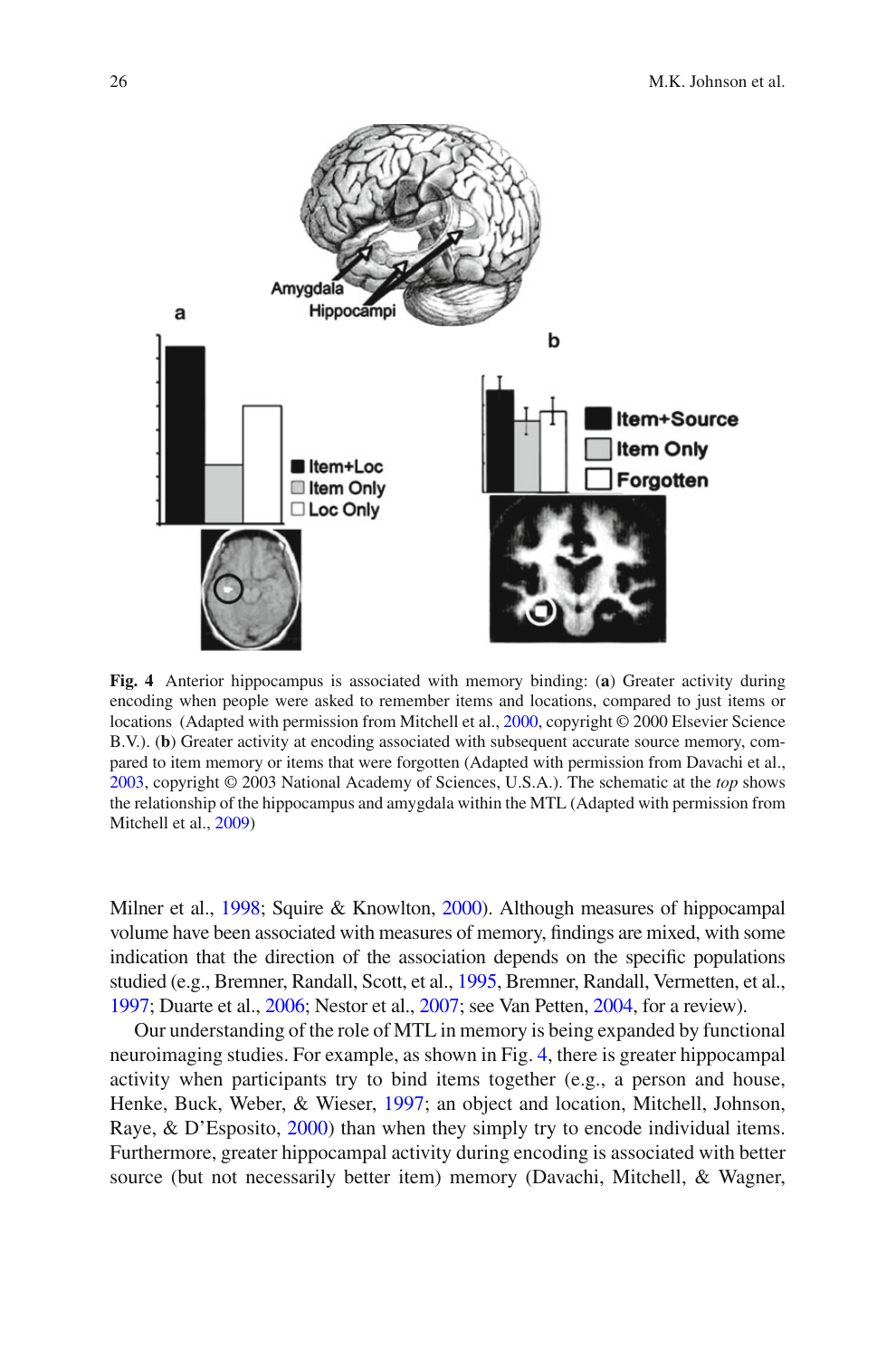2003; Kensinger & Schacter, 2006a; Ranganath et al., [2004](#page-34-0)). Darsaud et al. (2011) found greater hippocampal activity at encoding for those lists that later were less likely to produce false recognition of semantically related lures than lists which were more likely to produce semantically-related false positives. Presumably this activity was associated with the encoding/binding of source-specifying features that contributed to more accurate memory. With respect to brain activity during remembering, hippocampal activity is greater on test trials where participants remember the correct source than for trials on which they remember only the item (Cansino, Maquet, Dolan,  $\&$  Rugg, 2002; Weis et al., [2004](#page-36-0)), for trials where they remember which two items went together compared to item recognition (Giovanello, Schnyer, & Verfaellie, [2004 \)](#page-27-0) , and for items given "remember" vs. "know" responses (Eldridge, Knowlton, Furmanski, Bookheimer, & Engel, [2000](#page-27-0)). Furthermore, hippocampal activity while remembering autobiographical events is positively correlated with rated memory for details (Addis, Moscovitch, Crawley, & McAndrews, 2004).

 Although it is generally agreed that the hippocampus is critical for binding features together (i.e., relational memory), the relative roles of other MTL regions (e.g., the entorhinal cortex, perirhinal cortex, and parahippocampal cortex) are less clear. A number of findings point to the importance of the perirhinal cortex for item or object memory (Brown & Aggleton,  $2001$ ; Davachi et al.,  $2003$ ), or situations where information seems familiar but specific source information is not available (Eichenbaum, Yonelinas,  $\&$  Ranganath, 2007), and to the importance of the parahippocampal cortex for memory for spatial context. Whether regions of MTL have been adequately dis-sociated is the topic of ongoing debate (e.g., Squire, Stark, & Clark, [2004](#page-35-0)).

*Cortical representational areas* . Evidence is also accumulating about the brain regions/networks that are involved in the representation of different qualitative features of memories. For example, brain regions have been identified that play a critical role in the representation of faces (fusiform face area, FFA, Kanwisher, McDermott, & Chun, [1997](#page-30-0); Puce, Allison, Gore, & McCarthy, 1995), places/scenes (parahippocampal place area, PPA, Aguirre, Detre, Alsop, & D'Esposito, 1996; Epstein & Kanwisher,  $1998$ ), bodies (right lateral occipitotemporal cortex [extras-triate body area], Downing, Jiang, Shuman, & Kanwisher, [2001](#page-27-0)), words (visual word form area, left posterior occipitotemporal sulcus, Cohen & Dehaene,  $2004$ ), semantic information (anterior temporal cortex, Martin & Chao, 2001; Rogers et al., 2006), colors (posterior inferior temporal cortex, Chao & Martin, 1999; Kellenbach, Brett, & Patterson, [2001](#page-30-0)), sounds (left superior temporal sulcus [STS], Goldberg, Perfetti, & Schneider, 2006), objects (lateral occipital complex [LOC], Grill-Spector, Kourtzi, & Kanwisher, [2001](#page-28-0); Malach et al., 1995), and even the "self" (medial prefrontal cortex [mPFC], Kelley et al., [2002 \)](#page-30-0) . Furthermore, different aspects of a given type of information (e.g., place) may be differentially represented in different parts of a network. For example, the PPA appears to represent relatively specific place information whereas the retrosplenial cortex (RSC) appears to be involved in placing that information in a broader spatial context (Aminoff, Schacter, & Bar, 2008; Epstein & Higgins,  $2007$ ; Park, Chun, & Johnson,  $2010$ ).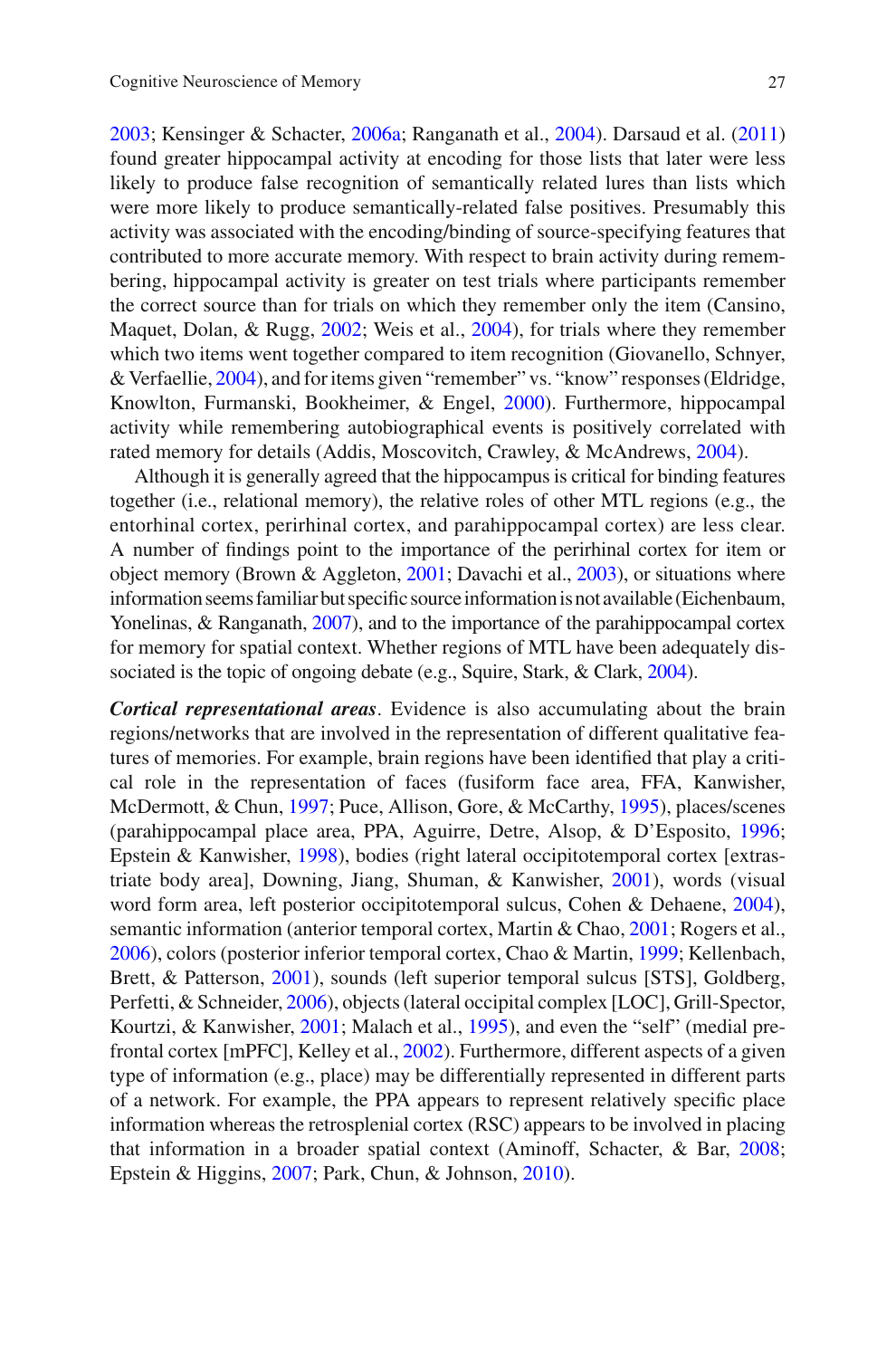<span id="page-13-0"></span>

 **Fig. 5** Perceiving a scene (seeing it again, *Repeat* ) and refreshing a scene (thinking of it again when it is no longer present but is still active, *Refresh*) resulted in activity in the same network of posterior scene-selective areas, but there was a gradient such that activity was more similar for perceiving and thinking in PCu than in MOG. See text for details. *MOG* medial occipital gyrus, *PCu* precuneus, *RSC* restrosplenial cortex (Adapted with permission from Johnson et al., [2007 ,](#page-29-0) copyright © 2007 Elsevier)

 Importantly, the same regions that are involved in the perception of a particular type of information are also involved in thinking about such information (e.g., Ganis, Thompson, & Kosslyn, 2004; M. R. Johnson, Mitchell, Raye, D'Esposito, & Johnson, 2007; O'Craven & Kanwisher, 2000; Wheeler, Petersen, & Buckner, 2000). For example, Fig. 5 shows data from a study where, on each trial, participants saw a face and a scene and then either were shown one of the stimuli again or were cued with a location cue (a dot) to think back to (refresh) one of the items (M.R. Johnson et al.). Both seeing a scene again and refreshing a scene by thinking of it again resulted in activity in the same network of areas: middle occipital gyrus (MOG), PPA, RSC, and precuneus (PCu). In addition, there was a gradient such that activity was relatively greater in MOG for seeing compared to thinking and in PCu there was little difference. The fact that the relative similarity in levels of activation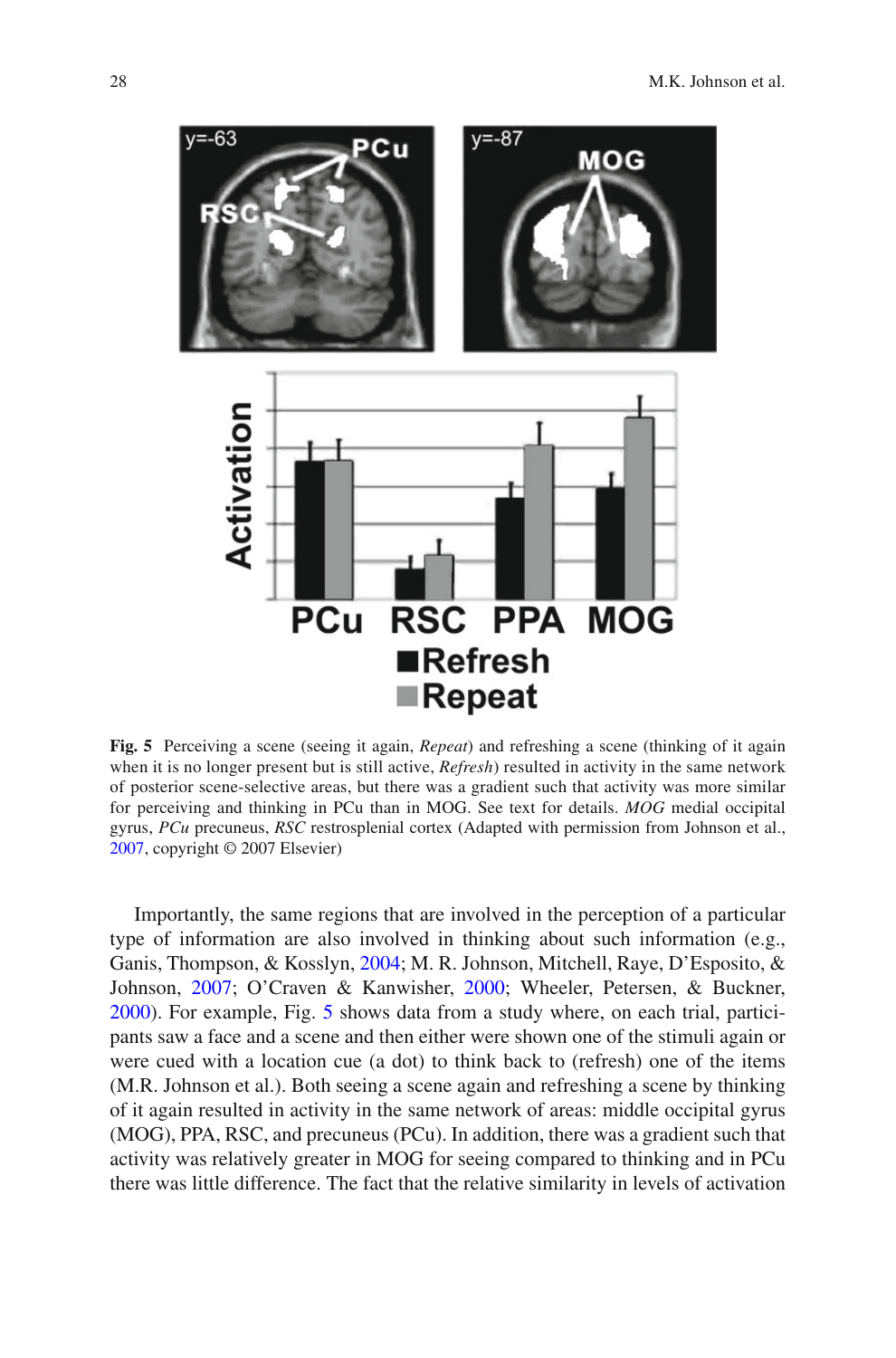during perception and reflection differs across brain regions may provide important clues about potential differences in the contributions of different brain regions to true and false memories (see, e.g., Slotnick  $&$  Schacter, 2004).

 Using a procedure similar to one used in behavioral studies investigating reality monitoring (e.g., Durso & Johnson, [1980](#page-27-0) ) combined with fMRI, Gonsalves et al. (2004) assessed brain activity while participants saw and imagined pictures. They found that the activity was greater in PCu for imagined items that participants subsequently incorrectly called "seen" than for those subsequently correctly called "imagined" (see also Kensinger & Schacter, 2006b). This finding provides neural evidence that, as posited by the SMF, source attributions are made, in part, on the basis of the amount of activated perceptual information in mental representations.

 The PCu is an area that frequently shows activity during episodic memory (Cavanna & Trimble,  $2006$ ; Lundstrom et al.,  $2003$ ). The similarity in activity in PCu during perceiving and refreshing in the M.R. Johnson et al. (2007) study (see Fig. [5](#page-13-0) ), along with the association of PCu activity with false memories in the Gonsalves et al. (2004) study, suggests that activity in this area is associated with a phenomenal experience of "perceptual" qualities that may contribute to the subjective experience of remembering, but alone may provide relatively poor evidence about the actual origin of mental experiences.

Consistent with behavioral findings that false memories tend to have less detail than true memories (e.g., Mather et al., [1997 ;](#page-32-0) Norman & Schacter, [1997 ;](#page-33-0) Schooler, Gerhard, & Loftus, [1986](#page-34-0)), several neuroimaging studies have found less activity for false than true memories in areas presumed to be involved in the encoding and/or retrieval of perceptual detail. Okado and Stark [\( 2003 \)](#page-33-0) scanned participants during test trials for items that during encoding had been accompanied by an actual picture, or for which participants had imagined a picture. True memories for seen pictures showed greater activation in occipital cortex (primary visual cortex) than false memories (imagined items called seen). In a DRM study, Schacter et al. ( [1996](#page-34-0) ) presented words auditorily, and found that later correct "yes" responses showed greater activity in an area associated with auditory processing (left temporoparietal cortex) than incorrect "yes" responses to semantically related distractors. Some differences between true and false memories in neural activity presumably correspond to differences in subjective experience that are detected in participants' ratings of their memories (e.g., Mather et al., [1997](#page-32-0) ; Norman & Schacter; Henkel et al., [2000 \)](#page-28-0) . However, it should be noted that presenting the same item again can produce priming even when participants do not recognize the item as old (e.g., Spencer, Montaldi, Gong, Roberts, & Mayes, [2009](#page-35-0)), and sometimes there is no difference in activity in early perceptual regions between old items that are correctly recognized and old items that are missed (Schacter & Slotnick, 2004). Thus, some differences between true and false memories in neural activity may reflect sensory/perceptual records (e.g., Johnson, 1983; Tulving  $\&$ Schacter, 1990) that do not necessarily affect conscious introspection and thus would not be reflected in participants' ratings of their memories.

 Also, when strong cues of one type are available, people may ignore other types of cues. For example, when participants are attempting to remember lists of related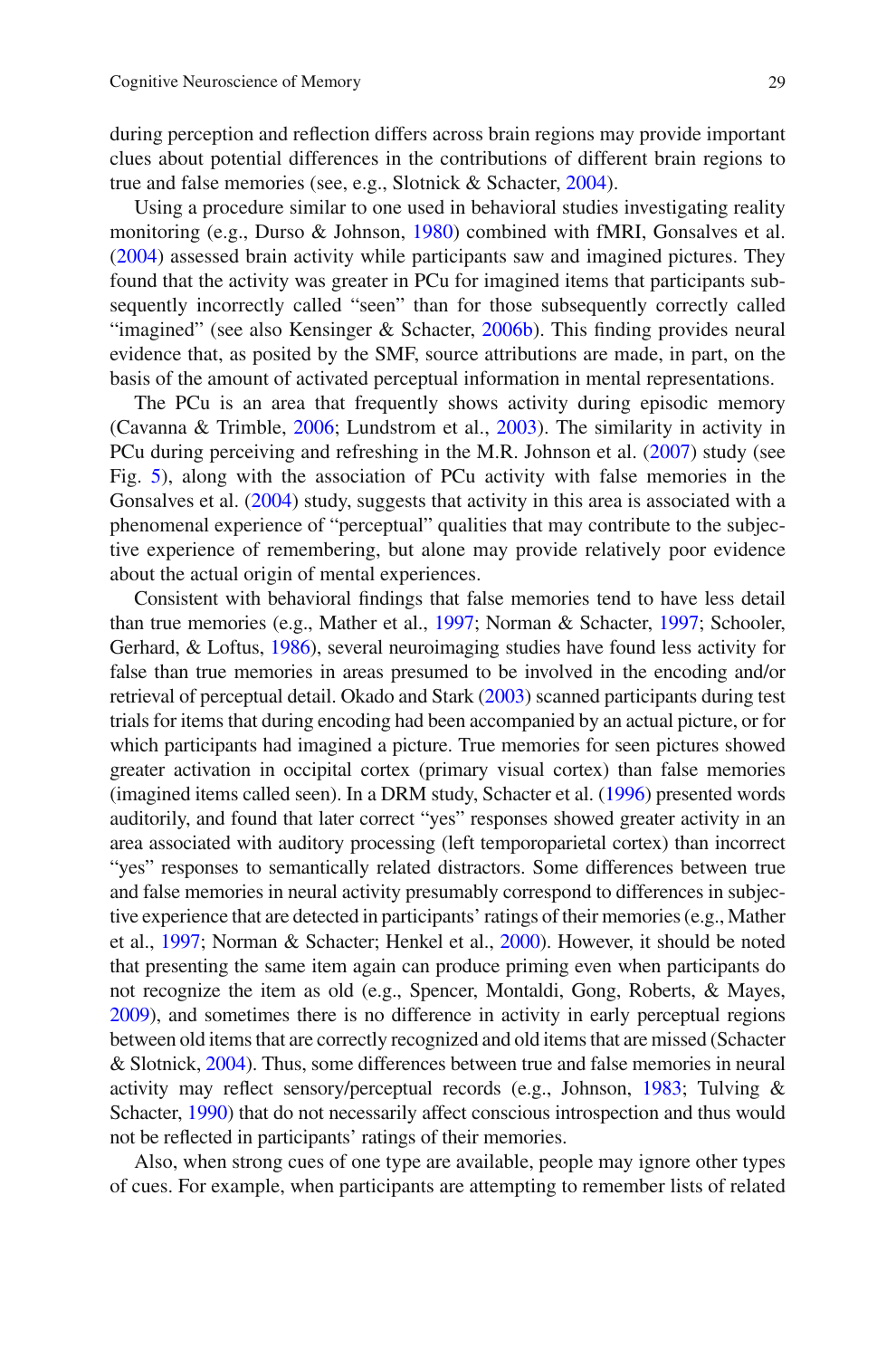items (e.g., *night, dream*, etc.), they may be more likely to assess semantic than perceptual information, leading to high rates of false recognition of semantically related lures (e.g., *sleep* , Deese, [1959 ;](#page-26-0) Roediger & McDermott, [1995](#page-34-0) ) . Interestingly, when repetitive transcranial magnetic stimulation  $(rTMS)^2$  was administered to left anterior temporal cortex (an area associated with semantic memory) after such lists were learned but before a recognition test, the false alarms to semantically related distractors were reduced, with no reduction in correct recognition of words that had been presented (Gallate, Chi, Ellwood, & Snyder, [2009 ;](#page-27-0) see also Boggio et al., 2009). At least two possibilities, not mutually exclusive, would be consistent with the SMF and behavioral findings (e.g., Mather et al., [1997](#page-32-0); Norman  $\&$  Schacter, 1997). First, the activation of related lures during list presentation may result in relatively weak semantic representations which are more likely to be disrupted by TMS than stronger semantic representations for perceived items. Second, perceived items are more likely to be associated with features in addition to semantic information (e.g., more vivid perceptual information), and when semantic representations are disrupted via TMS this other information is more influential in source judgments.

 Misinformation paradigms have been used extensively in behavioral studies investigating false memories (e.g., Loftus, Miller, & Burns, 1978; see also Loftus,  $2005$ ; Mitchell & Johnson,  $2000$ ; Zaragoza et al.,  $2006$ , for reviews). Generally, misinformation paradigms present an original event (movie, slides) and then follow it with a second phase which includes the suggestion that some information was present in the original event that was, in fact, not present. Source errors occur when participants subsequently falsely claim the misinformation was present in the original event. At least two studies have attempted to adapt a misinformation procedure to the scanner (Baym & Gonsalves,  $2010$ ; Okado & Stark,  $2005$ ). Okado and Stark assessed neural activity during both the original event and misinformation phases of the procedure and found that activity in the left hippocampus and left perirhinal cortex predicted whether the original or suggested information would be selected on a subsequent forced-choice test: Activity was greater in these regions during the original event for items participants would later be accurate about than items participants would later be misled about, but greater during the misinformation phase for items associated with subsequent false than true memories. Furthermore, Baym and Gonsalves found that activity in visual processing areas (occipital and temporal [fusiform gyrus] cortex) during an original event was greater for items for which participants subsequently chose the true response rather than the false alternative. These findings are consistent with behavioral evidence that information encoded during a misinformation phase has a better chance of being misattributed to the original event when the corresponding information from the original phase has been weakly encoded (Pezdek & Roe,  $1995$ ; Sutherland & Hayne, [2001](#page-35-0)). Baym and Gonsalves did not observe any differences in right hippocampus or bilateral parahippocampus during the original event between items that subsequently resulted in

 $2 \text{ rTMS}$  is a non-invasive method for stimulating specific clusters of neurons; it can serve as a temporary virtual "knockout" to investigate the causal role of particular brain areas, as described here.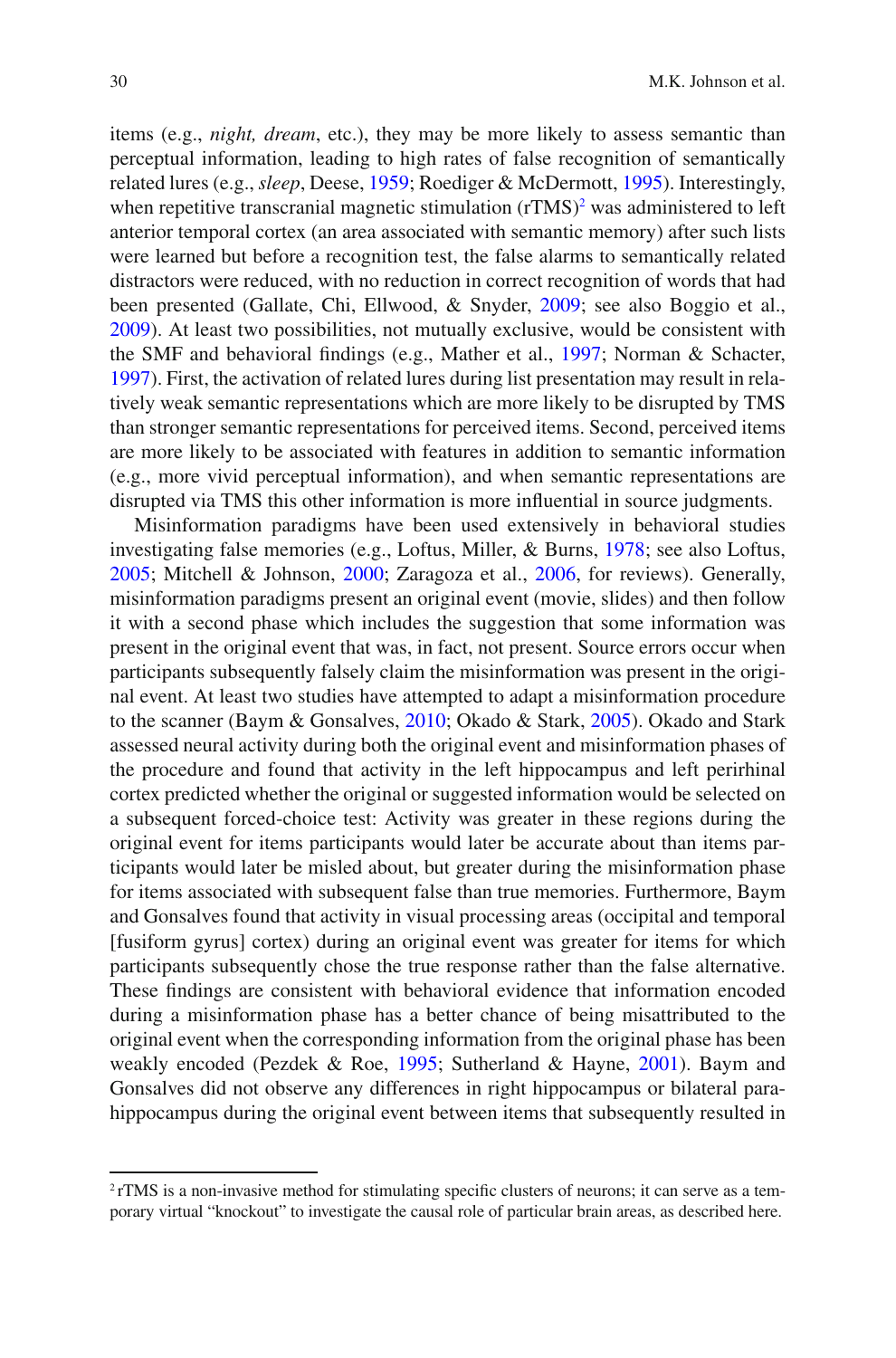

 **Fig. 6** Lateral parietal cortex, especially regions below the inferior parietal sulcus (IPS), is sensitive to the amount of information remembered (Adapted with permission from Uncapher and Wagner, 2009, copyright © 2009 Elsevier B.V.). The *lower figure* shows "recollection" responsive areas with greater activity for trials on which a "remember" response was given (i.e., R1 [a test picture was remembered but not the picture paired with it at study] or R2 [both test picture and paired picture remembered]) than a "know" response  $(K)$  (masked with  $K >$  Miss  $[M]$ ). The subregions of these recollection areas labeled "Recollection + Amount" showed greater activity when more information was remembered  $(R2 > R1)$  (Adapted with permission from Vilberg & Rugg, [2007 ,](#page-36-0) copyright © 2007 Elsevier B.V.) . *IPS* inferior parietal sulcus, *SMG* supramarginal gyrus, *TPJ* transparietal junction, *AnG* angular gyrus

true and false memories, but did observe more activity for these items than for subsequently forgotten items. They suggested that activity in these areas may reflect encoding of general contextual information and proposed that susceptibility to misleading information is most likely when general contextual information has been encoded but specific object details have not.

*Parietal cortex and memory* . Above we discussed precuneus, a medial part of the parietal cortex that is often activated during episodic remembering and imagery. But, there has been increasing interest in recent years about the role of various areas of lateral parietal cortex in episodic memory. Several studies have found activity in lateral parietal cortex (especially regions just below the inferior parietal sulcus [IPS], Brodmann Area [BA] 39; see Fig. 6) related to the number of features remembered, vividness, or for memories reported as a "recollection" (Uncapher, Otten, & Rugg, 2006; Vilberg & Rugg, [2007, 2008](#page-36-0); Wagner, Shannon, Kahn, & Buckner, [2005](#page-36-0); Wheeler & Buckner, 2004). Interestingly, when patients with bilateral parietal lesions are given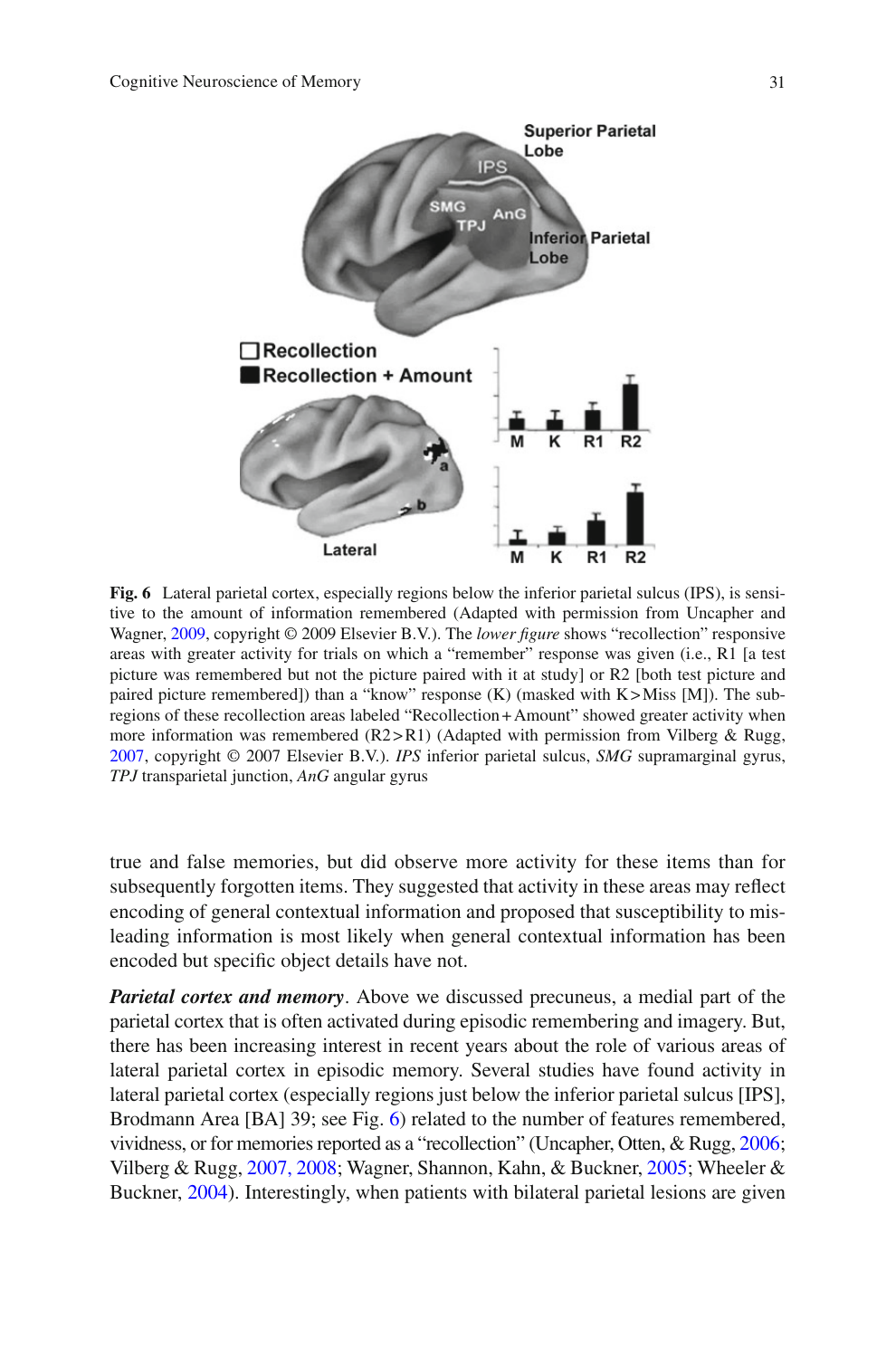source memory tests, they do not show a deficit in source accuracy, but they do show reduced confidence in their source judgments (Simons, Peers, Mazuz, Berryhill, & Olson, [2010 \)](#page-35-0) . Furthermore, if asked to remember autobiographical experiences, their reports include less detail than do autobiographical memories of controls (Berryhill, Phuong, Picasso, Cabeza, & Olson, [2007](#page-24-0) ) . Simons et al. describe their patients as having "impaired subjective experience of rich episodic recollection" (p. 479). There are at least two ways such impairment in subjective experience might come about while not disrupting source memory for any particular individual feature when it is appropriately cued. Lateral parietal cortex may participate in the *integration* of multiple features, and such integration may contribute to a subjective sense of remembering. Alternatively, lateral parietal cortex may participate in iterative *attention* to different features. Thus, the parietal lobes may be where, as proposed in the SMF, evidence cumulates across different features of experience during source monitoring (Johnson & Raye,  $1981$ ; Johnson et al., [1993](#page-29-0)). A similar "accumulator" model was recently proposed by Donaldson, Wheeler, and Petersen (2010), who suggested that parietal cortex accumulates evidence for decision processes in memory (see also Cabeza, 2008; Ciaramelli, Grady, & Moscovitch, [2008](#page-25-0) for related discussions of the functions of lateral parietal cortex).

 Whether lateral parietal cortex subserves integration of or attention to multiple features during encoding and recollection of complex events, evidence indicates that for such functions, parietal cortex is part of a larger network involving frontal cortex.

*Frontal cortex and memory* . Key evidence of the importance of frontal cortex for memory comes from studies of patients with frontal damage (e.g., D'Esposito & Postle, [1999](#page-26-0); Shallice & Burgess, [1991](#page-34-0); Shimamura, [2000](#page-35-0); Ranganath & Knight,  $2003$ ; Stuss & Levine,  $2002$ ). Frontal damage disrupts strategic search of memory. For example, it produces greater deficits in recall or source memory than old/new recognition memory (Mangels, Gershberg, Shimamura, & Knight, [1996 ;](#page-31-0) Shimamura, 1995). Furthermore, damage to frontal areas, especially ventromedial prefrontal cortex (VMPFC), can result in profound source misattributions that are clinically classifi ed as *confabulations* (Damasio, Graff-Radford, Eslinger, Damasio, & Kassell, 1985; Johnson, [1991](#page-29-0); Johnson, Hayes, D'Esposito, & Raye, 2000; Moscovitch, 1995; Schnider, 2008). Confabulations can range from the relatively trivial "filling in" of missing but highly likely information to quite bizarre "memories" of impossible events (e.g., having been a space pirate, Damasio et al.). Given that hallucinations and delusions—profound reality monitoring failures— are core cognitive problems in schizophrenia, it is not surprising that frontal dysfunction (Goldman-Rakic & Selemon, [1997](#page-28-0); Weinberger, 1988) and disrupted source memory (Vinogradov, Luks, Schulman, & Simpson, [2008 \)](#page-36-0) are associated with the disorder. Frontal areas develop relatively slowly in children (Diamond, 2002; Fuster, 2002; Gogtay et al., [2004](#page-28-0)) and frontal areas also show evidence of neuropathology disproportionate to other brain regions in older adults (e.g., Raz & Rodrigue, 2006). Both children (e.g., Foley et al., [1983](#page-27-0); Lindsay et al., [1991](#page-31-0); see, Newcombe, Lloyd, & Ratliff, [2007](#page-32-0) , for a review) and older adults (Chalfonte & Johnson, [1996 ;](#page-25-0) Dehon & Bredart, 2004; Glisky & Kong, [2008](#page-27-0); Hashtroudi, Johnson, & Chrosniak, 1989;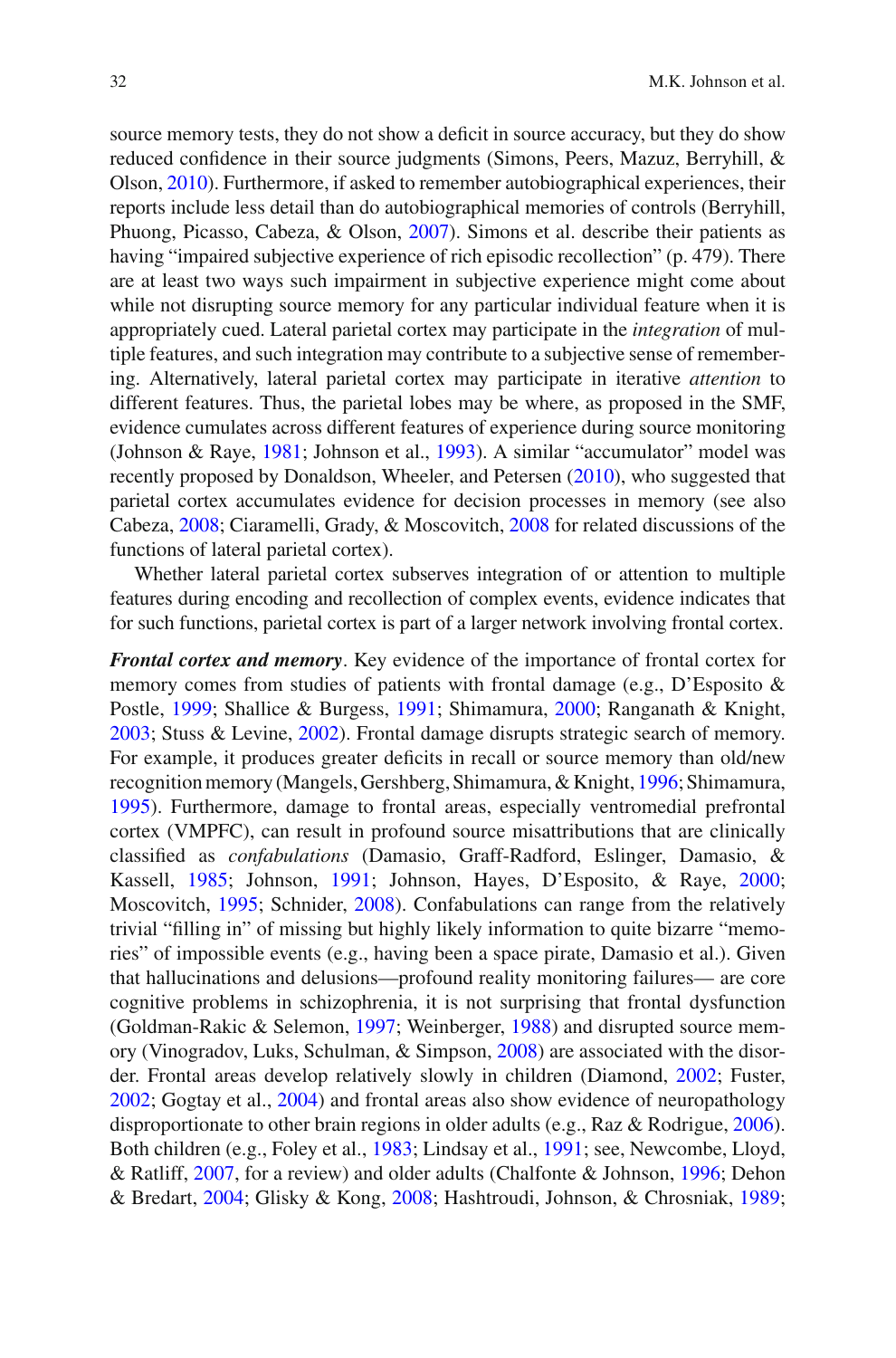![](_page_18_Figure_1.jpeg)

 **Fig. 7** Subregions of prefrontal cortex. *aPFC* anterior prefrontal cortex, *DLPFC* dorsolateral prefrontal cortex, *VLPFC* ventrolateral prefrontal cortex, the numbers are approximate Brodmann Areas (BA) (Adapted with permission from Mitchell and Johnson [2009](#page-32-0))

Mitchell et al., [2000](#page-32-0); see Mitchell & Johnson, [2009](#page-32-0) for a review) show source memory deficits relative to young adults. (It should be noted that MTL may develop more slowly across childhood than has been assumed [Gogtay et al., [2006](#page-28-0)] and that normal aging is associated with some hippocampal dysfunction [e.g., Mitchell et al., 2000], thus some developmental effects may reflect MTL changes with age or a combination of MTL/PFC effects [see, e.g., Newcombe et al., [2007](#page-32-0) for a discussion of consistent evidence in studies with children, Mitchell & Johnson, [2009](#page-32-0) for evidence from aging studies]).

 Along with other regions of the brain, frontal cortex is involved in both encoding and remembering. Frontally-mediated working memory/executive functions maintain agendas, refresh and rehearse relevant information, resist distraction, and direct attention to features, providing an opportunity for hippocampally-mediated feature binding. During remembering, frontal cortex is important for such functions as selfinitiated cuing during effortful/strategic retrieval, assessing plausibility, and generating and comparing alternatives.

 Differentiating among functions of various subregions of PFC is a major goal of cognitive neuroscience (see Fig. 7). Many studies have demonstrated that activity in ventrolateral PFC (VLPFC) during encoding is associated with subsequent memory (Blumenfeld & Ranganath, [2007](#page-24-0); Ranganath & Blumenfeld, 2008; Staresina & Davachi, 2006; Wagner et al., 1998). In addition, encoding activity in VLPFC correlates with an index of later source memory (Staresina, Gray, & Davachi, 2008). Furthermore, different areas within VLPFC appear to play different roles. For example, anterior VLPFC (BA 47) is more active during semantic than nonsemantic encoding (Wagner et al.) and appears to be involved in a network with anterior temporal cortex in controlled semantic retrieval. Consistent with a role in semantic processing, Paz-Alonso, Ghetti, Donohue, Goodman, and Bunge ( [2008 \)](#page-33-0) found that,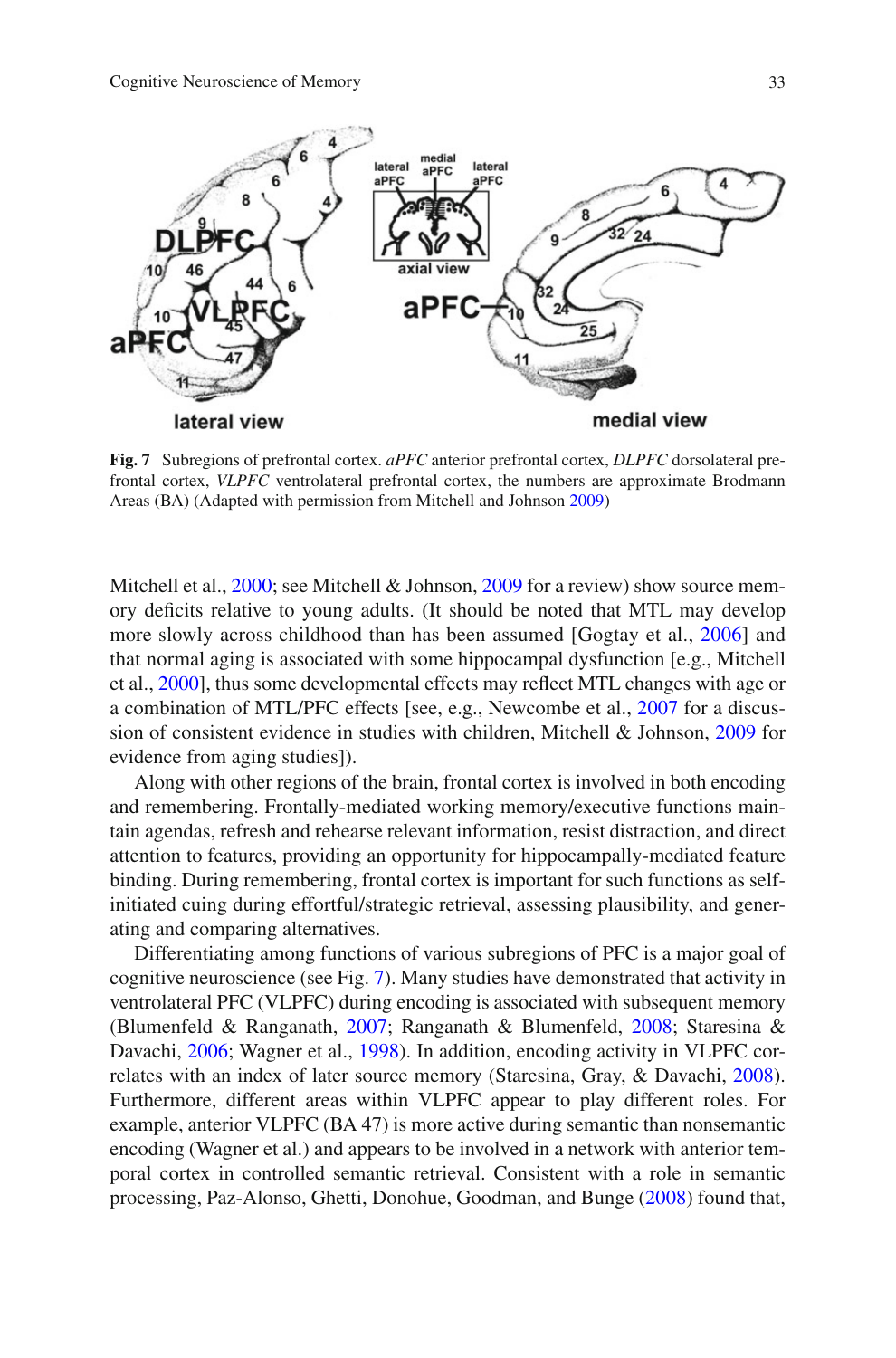for healthy young adults, activity in left VLPFC (BA 47) was similar for hits and false alarms to semantically related lures. Other areas of VLPFC are involved in selection and/or interference resolution (BA 45 [mid VLPFC] Badre, Poldrack, Pare-Blagoev, Insler, & Wagner, 2005; Jonides & Nee, 2006; Thompson-Schill et al.,  $1997$ ) and rehearsal (BA 44 [posterior VLPFC], Awh et al.,  $1996$ ; Smith & Jonides, 1999; Jonides & Nee, [2006](#page-30-0)).

 There is greater activity in dorsolateral PFC (DLPFC) for relational encoding than for item encoding (Murray & Ranganath,  $2007$ ) or for sequences that can be "chunked" compared to those with less structure (Bor, Duncan, Wiseman, & Owen, 2003). Also, DLPFC activity during encoding is associated with subsequent memory for bound features (e.g., face-house pairs, Summerfield et al., 2006). Activity in both VLPFC and DLPFC (Ranganath, Cohen, & Brozinsky, [2005](#page-34-0); see also Ranganath & D'Esposito,  $2001$ ) appears to modulate hippocampal activity, affecting which information will and will not (Anderson  $&$  Huddleston 2012) be remembered later.

 During testing, there is greater activity in lateral PFC (often including both VLPFC and DLPFC regions) during source memory than item memory tests (Mitchell, Johnson, Raye, & Greene, [2004 ;](#page-32-0) Nolde, Johnson, & D'Esposito, [1998 ;](#page-33-0) Ranganath, Johnson, & D'Esposito, [2000](#page-34-0); Raye, Johnson, Mitchell, Nolde, &  $D'Esposito, 2000$ . An age-related deficit in source memory, which is associated with reduced activity in lateral PFC (Mitchell, Raye, Johnson,  $\&$  Greene, 2006), may reflect deficits in evaluation/monitoring processes, and/or strategic retrieval processes. PFC activity, especially in anterior PFC, appears to be involved in setting the agenda for the type of source information that is being looked for (Dobbins  $\&$ Han, 2006; Lepage, Ghaffar, Nyberg, & Tulving, [2000](#page-31-0)). There is some evidence that left PFC may be more involved in monitoring more specific (differentiated) information or engaging more strategic processes (e.g., retrieval) whereas right PFC may be more involved in source memory judgments that are made more heuristically (Dobbins, Rice, Wagner, & Schacter, 2003; Dobbins & Han; Kensinger, Clarke,  $\&$  Corkin, 2003; Mitchell et al. [2004](#page-32-0); Raye et al.), although this distinction may be too general to fully account for the findings (see Mitchell  $&$  Johnson, [2009](#page-32-0) for further discussion and references).

 Recently, investigators have focused attention on potential roles of anterior and medial PFC regions in source memory. These regions are found to be more active during self-referential tasks such as thinking about one's traits (Macrae, Moran, Heatherton, Banfield, & Kelley,  $2004$ ) or one's hopes and aspirations (Johnson et al., [2006 \)](#page-29-0) (see Amodio & Frith, [2006](#page-24-0) and Van Overwalle, [2009](#page-36-0) for reviews). They are also active during source decisions involving the self, for example, whether an item had been self- or other-generated (Simons, Henson, Gilbert, & Fletcher,  $2008$ ; Turner, Simons, Gilbert, Frith, & Burgess,  $2008$ ; Vinogradov et al.,  $2006$ ). Interestingly, schizophrenia patients show deficits in this area during source monitoring of self-generated information (Vinogradov et al.).

*Amygdala and memory* . The amygdala is a region of the limbic system that is located in the MTL, near the anterior hippocampus (see Fig. 4). Various lines of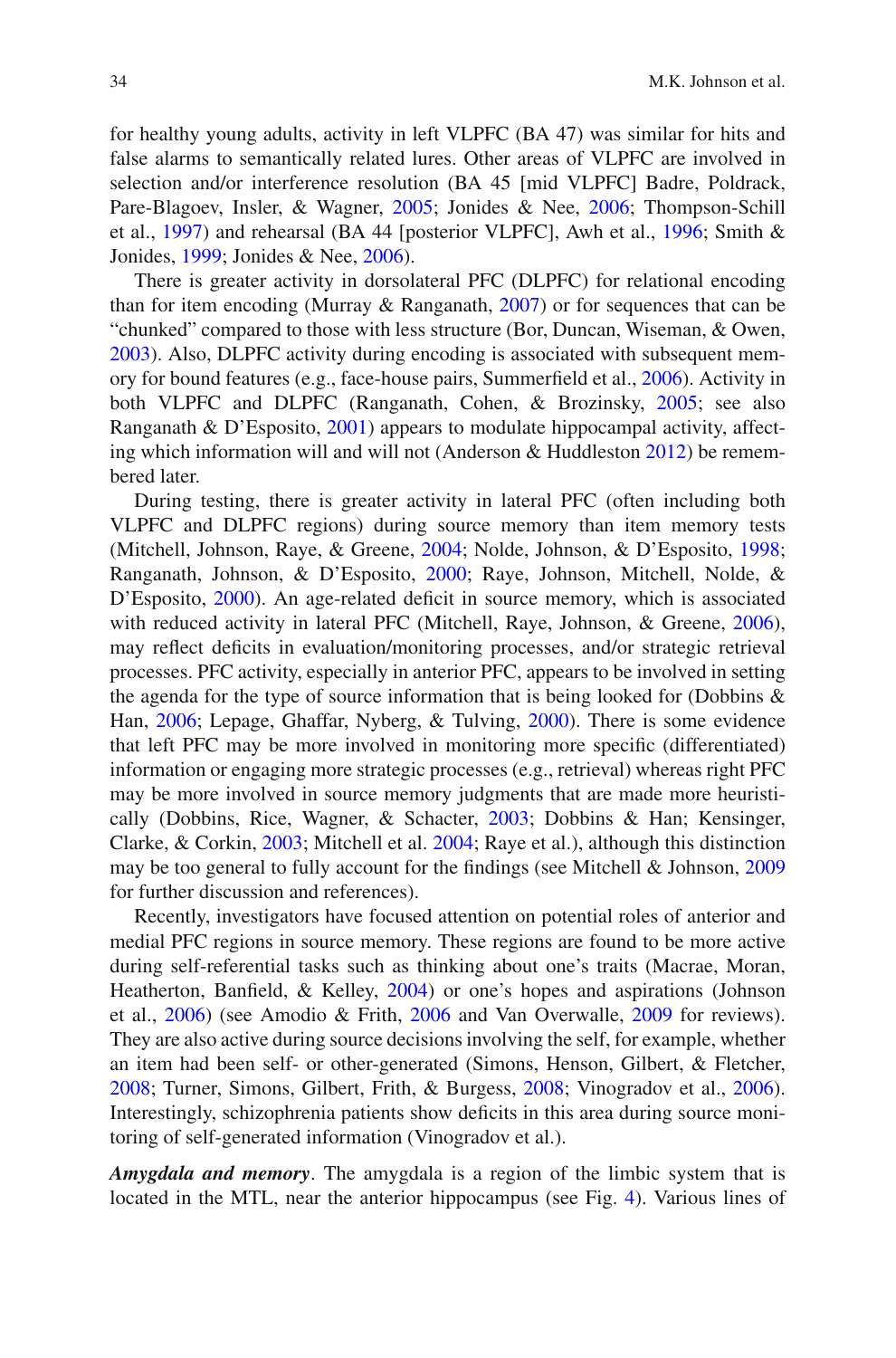evidence indicate that the amygdala is involved in the processing of emotion (e.g., LeDoux, 2000; McGaugh, 2004; Phelps, 2006). For example, bilateral amygdala damage eliminates the memory advantage for emotional over neutral items (Cahill, Babinsky, Markowitsch, & McGaugh, [1995](#page-25-0); LaBar & Phelps, [1998](#page-30-0)). In healthy participants, during encoding, there is greater amygdala activity for emotional than neutral items (Cahill et al., 1996; Canli, Zhao, Brewer, Gabrieli, & Cahill, 2000; Hamann, Ely, Grafton, & Kilts, [1999](#page-28-0) ) , and greater amygdala activity at encoding for subsequently remembered than subsequently forgotten emotional items (Dolcos, LaBar,  $\&$  Cabeza, 2004). There is also evidence that the amygdala may modulate activity in other MTL regions and the PFC (e.g., Dolcos & McCarthy,  $2006$ ; Kilpatrick & Cahill, 2003; Sharot, Verfaellie, & Yonelinas, [2007](#page-35-0)). For example, there is a larger correlation between activity in amygdala and other MTL regions for subsequently remembered emotional than neutral items (Dolcos et al.). The memory advantage for emotional items over neutral items is found for both positive and negative emotional items (e.g., Kensinger & Schacter, 2006a, 2008b). This is consistent with findings suggesting that the amygdala is more responsive to emotional intensity than valence (e.g., Anderson et al., [2003](#page-24-0); Cunningham, Raye, & Johnson, 2004), but there is some controversy about the generality of this conclusion (Kensinger, 2009; Mather, [2007, 2009](#page-31-0)).

With respect to source memory, both behavioral and neuroimaging findings are mixed regarding the impact of emotion (see, e.g., Kensinger & Schacter, 2008a; Mather, 2007; Phelps & Sharot, [2008](#page-33-0), for reviews). One under-investigated aspect proposed by the SMF that we would like to focus on here is that emotion can itself be a feature of a memory that contributes to the subjective sense of remembering (e.g., Johnson & Multhaup, [1992](#page-29-0)). For example, as in the behavioral studies discussed above, there is evidence that the subjective experience (sense of vividness or confidence) and amygdala activity are greater for emotional than neutral items even when memory for the emotional items is not more accurate (Phelps & Sharot; Sharot, Delgado,  $\&$  Phelps, 2004). Interestingly, Qin et al. (2003) found that, compared to trauma-matched non-PTSD controls, participants who had PTSD prior to the 9/11 terrorists attacks had a tendency at 10 months after the attacks to remember their emotional response to the attacks as having been greater than they reported it to be 9 months earlier. One possibility is that individuals with PTSD may selectively rehearse or spontaneously experience reactivation of the most intense aspects of emotional experiences and thus memory for the "average" of the emotional experience may be inflated.

 Rather than only an acute response to individual stimuli, emotion can also be a more sustained state (e.g., stress, depression, etc.). There is evidence that stress may enhance encoding of emotional but not neutral stimuli, but that it also may disrupt retrieval (Payne et al., [2007](#page-33-0); see van Stegeren, [2009](#page-36-0) for a review). In a situation where it is possible to induce very high levels of stress (i.e., military training), stress is associated with poorer memory (Morgan et al., 2004). Salivary cortisol level provides one index of stress and cortisol is associated with increased intrusions in mem-ory for stories (Payne et al., 2007, see Fig. [8](#page-21-0)). Chronic stress (chronically increased cortisol levels) is associated with impaired PFC and hippocampal function (van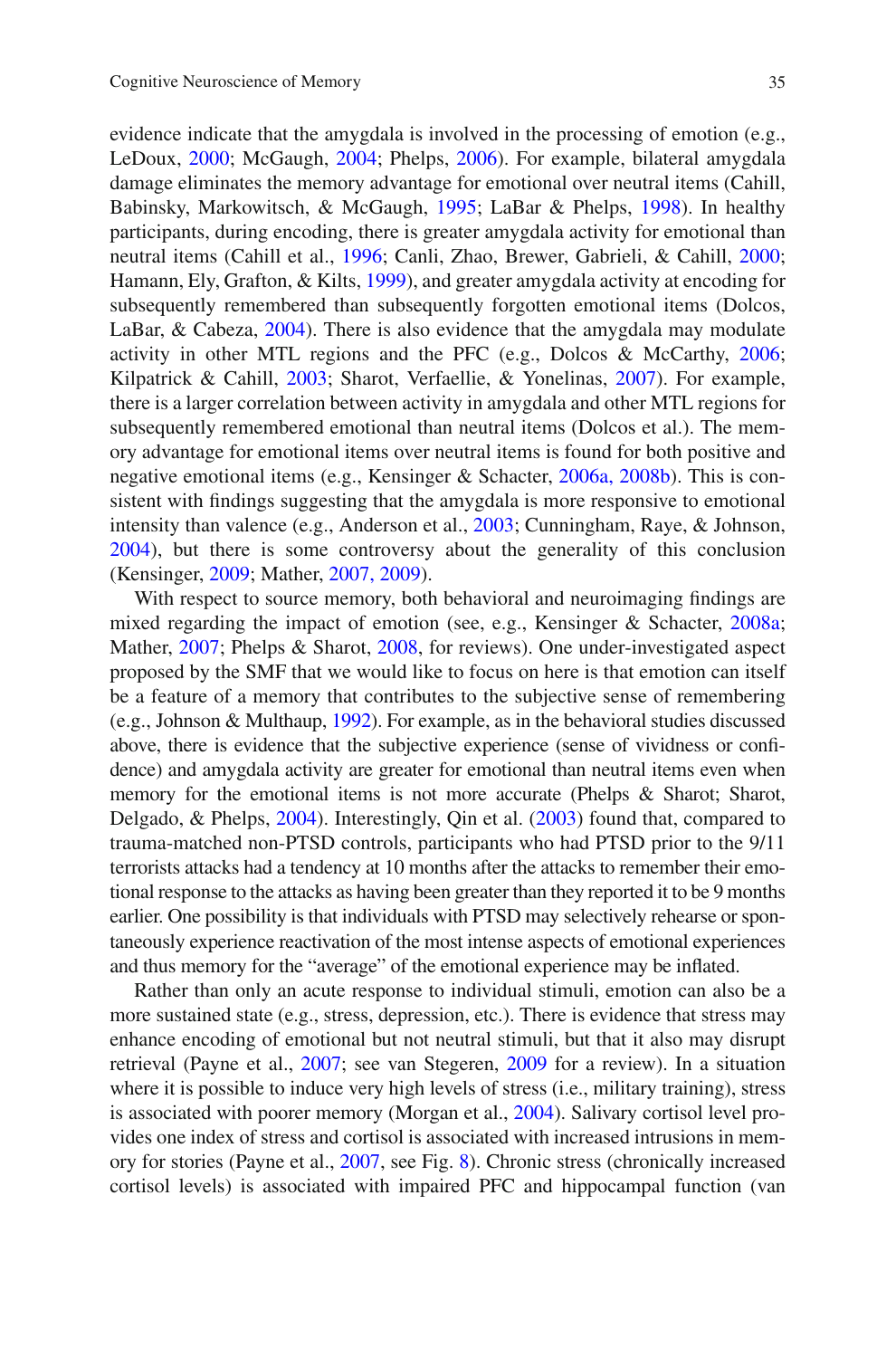<span id="page-21-0"></span>![](_page_21_Figure_1.jpeg)

**Fig. 8** Inducing stress increased false memories only for a neutral story (*left*); salivary cortisol levels and false memories were positively correlated ( *right* ) (Adapted with permission of author and copyright holder from Payne et al., [2007 ,](#page-33-0) copyright © 2007 Cold Spring Harbor Laboratory Press)

Stegeren). In one study (Grossman et al., [2006](#page-28-0)), PTSD and control participants were given hydrocortisone or a placebo before various cognitive tasks. Hydrocortisone did not affect the performance of either group on digit span forward and digit span backward tasks but the PTSD patients showed greater disruption than controls on working memory and long-term memory tasks that required more executive control. This pattern could suggest that individuals with PTSD show glucocorticoid-mediated impairments in memory (especially for more reflectively demanding tasks) at lower glucocorticoid levels than controls. Alternatively, additional cortisol may be added to an already elevated cortisol level, raising it to levels that impair performance.

 Such individual differences in responsiveness to emotional stimuli are potentially important for understanding the etiology and/or maintenance of depression, anxiety, or other clinically significant symptoms (Etkin et al., 2004; Manuck, Brown, Forbes, & Hariri, [2007](#page-31-0)) associated with memory deficits (Hertel, 2000; Williams et al., 2007). In addition, recent studies suggest that some individual differences may be related to genetic variants (Canli & Lesch, [2007](#page-25-0); Canli, 2004; Hariri et al., 2002; de Quervain et al., [2007](#page-26-0); Rasch et al., [2009](#page-36-0); see commentary by Todd & Anderson, 2009).

 Administration of propranolol (a beta-adrenergic blocker) reduces the amygdala response to emotional expressions (Hurlemann et al., 2010), and reduces the startle response to items previously paired with a loud noise, without disrupting explicit memory for the item-noise contingency (Kindt, Soeter, & Vervliet, [2009](#page-30-0); see also Kroes, Strange, & Dolan, [2010](#page-30-0)). Such findings have raised the possibility that dysfunctional emotional responses might be modified by drugs (e.g., in PTSD populations). However, the effects of propranolol may depend both on how arousing the emotional stimuli are (van Stegeren et al., 2005), and the current level of cortisol (van Stegeren, Wolf, Everaerd, & Rombouts, [2008](#page-36-0)). A new bioethics controversy has arisen from the possibility that drugs could be used to "change" memories by reducing the emotional response to an experienced event or by later reducing the emotional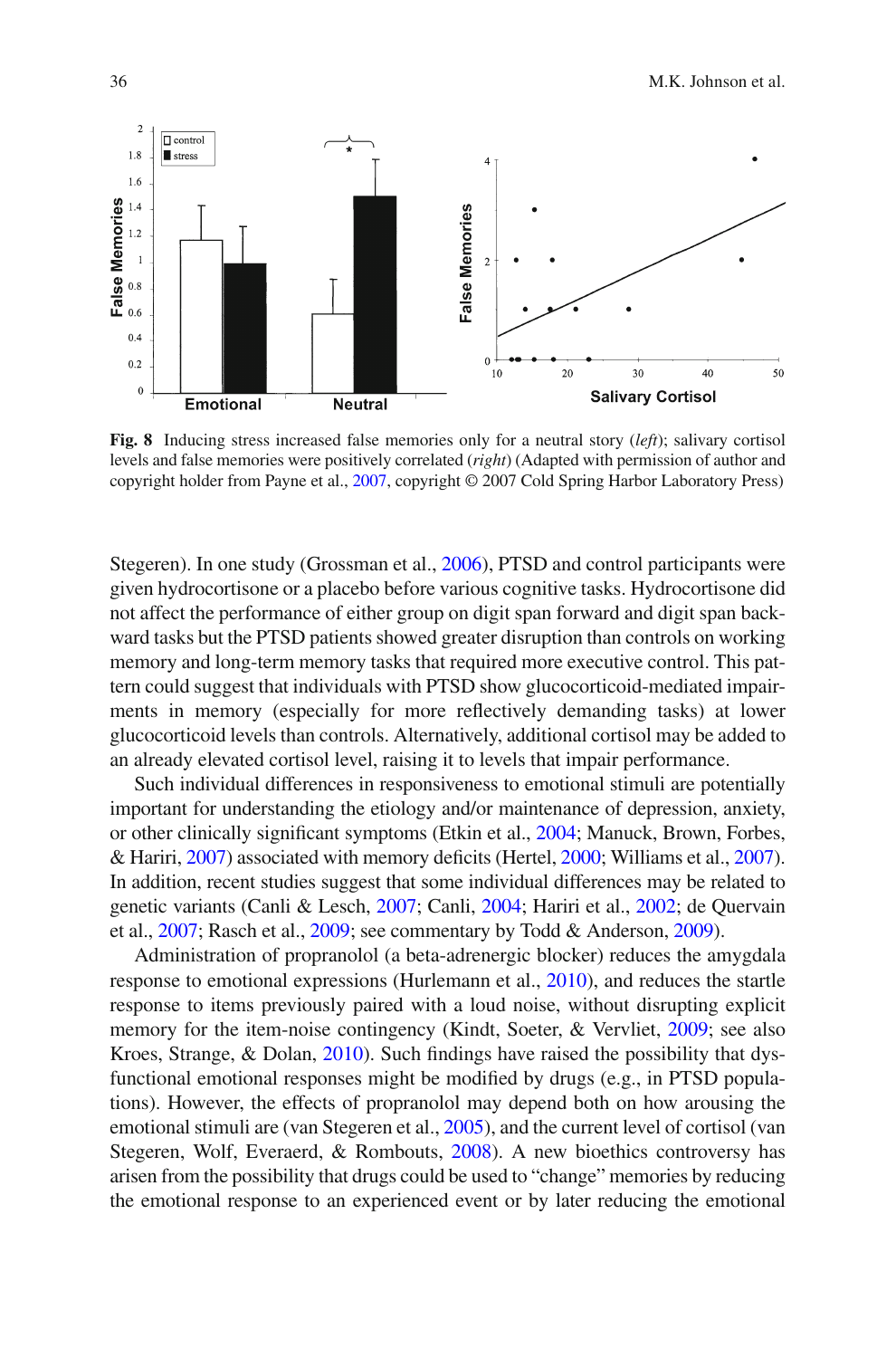response associated with the memory of an emotional event (e.g., see Henry, Fishman, & Youngner, [2007](#page-28-0), and associated commentaries). This possibility may create new "memory wars" arising again from the fact that memories are not fixed, but reflect a dynamic origami of past, present, and future (Johnson & Sherman, 1990).

#### **Summary**

Together, behavioral and neuroscience findings provide a perspective on issues of central relevance to the recovered/false memory debate. Like visual illusions help clarify the mechanisms of perception, the fact that memory distortions occur and that we can manipulate them in the laboratory helps us understand the mechanisms of memory. The fact that memory generally functions as well as it does and that it is not a hopeless quagmire in which all information is "equal" (or all source information is lost) points to the operation of critical reality/source monitoring mechanisms that differentiate experiences. The empirical findings discussed here, as well as many others, highlight that these mechanisms give rise to both true and false memories. Although our understanding is far from complete, various aspects of a cognitive model such as the SMF can be associated with different brain regions or networks.

Information (whether derived from perception or reflection) is encoded in various representational areas (such as faces in the fusiform gyrus), and different features are bound together as a consequence of MTL activity, especially in the hippocampus. Hippocampal activity is also modulated (e.g., disrupted or sustained, depending on the situation) by signals from the amygdala and PFC. For example, amygdala activity drives attention (e.g., orienting to and lingering on a stimulus), and PFC activity underlies the kind of strategic, organizational activity that creates associations crucial for voluntary recall. Emotion has both positive and negative effects on memory, depending on whether it sustains or disrupts processing relevant to later memory contexts. During both reflectively guided (voluntary) and spontaneous (involuntary) remembering, cues activate representational areas; activated information from different representational areas converges in the parietal cortex, potentially yielding an integrated, complex mental experience. The more cumulative and cohesive (i.e., differentiated) the resulting mental experience, the more it seems like a coherent and specific episode.

 As in encoding, the prefrontal cortex is also involved in a number of aspects of remembering—setting and holding the agenda for what one is looking for, generating cues for retrieval, and evaluating activated information with respect to agendas and criteria. Emotion is a feature, much like any other, that is taken as evidence about the source of a mental experience. At the same time, emotion can facilitate or disrupt the PFC-mediated executive processes necessary for effective revival and evaluation of information. Although there can be top-down modulation at many levels of representation, it appears that remembering typically involves PFCmediated evaluation processes targeted at parietal representations.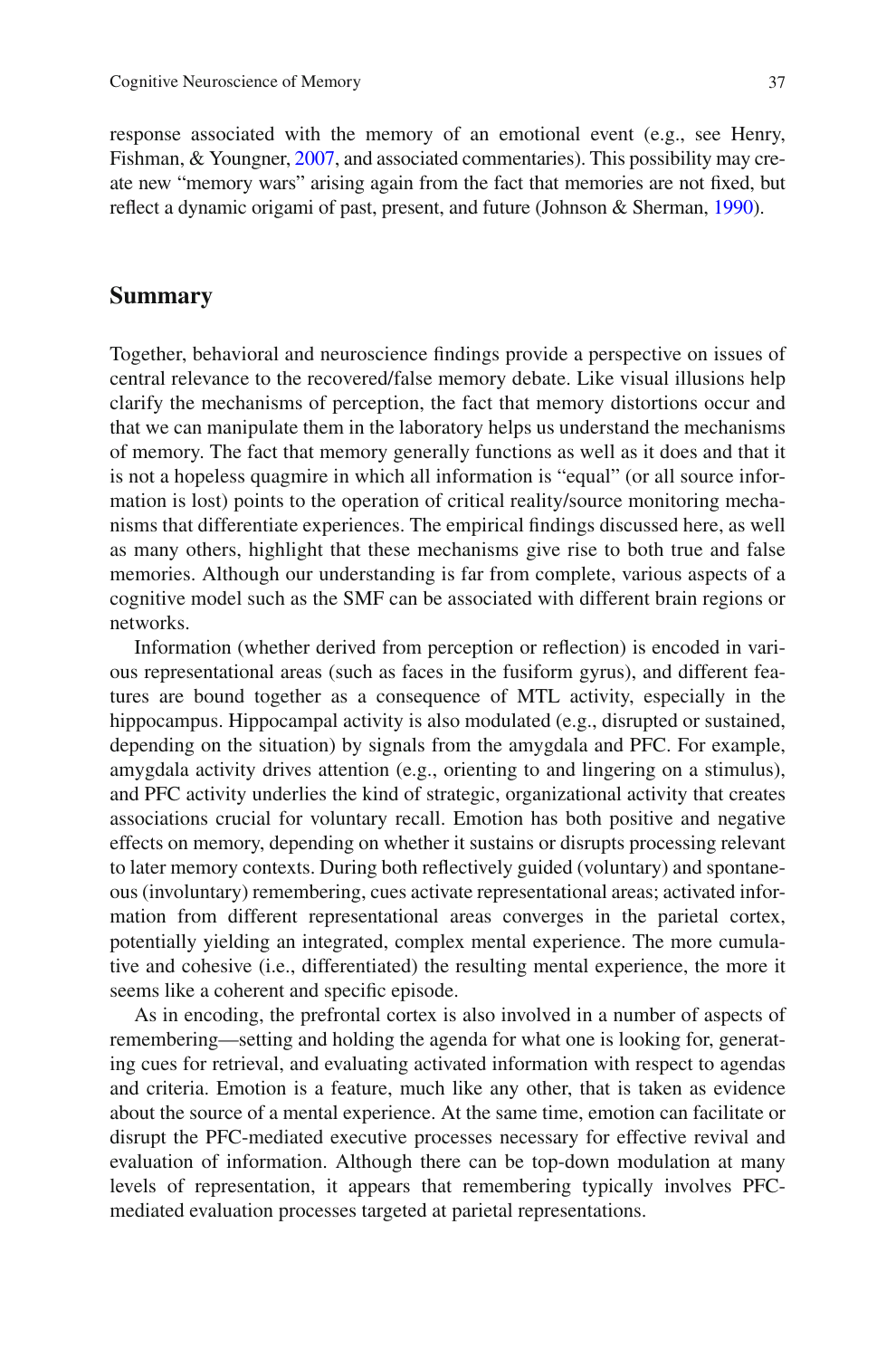<span id="page-23-0"></span> Hence, in fMRI studies of both encoding and remembering, activations of frontal, parietal, and MTL regions are frequently observed. Consistent with this picture, brain damage in any of these areas disrupts remembering. The most profound disruptions occur from MTL damage, especially hippocampal damage, because feature binding is crucial for any episodic memory experience. PFC damage disrupts strategically driven feature binding, and monitoring (retrieval and evaluation) processes. Parietal damage disrupts the subjective confidence in memories that is otherwise associated with cohesive and integrated representations (perhaps by disrupting the ability to shift to different features of mental experiences). An experience of familiarity can, of course, occur in response to features that may be fragments of actual events (or fragments of past imaginations). Such mental experiences can arise involuntarily, via cues of which a person may be unaware, and may arise from any level of representation in the cognitive system (including levels that may ordinarily be difficult to access deliberately). Whether these fragments are judged to be memories depends on the same kinds of factors relevant to more complex mental experiences. Hence, a very vivid, highly emotional, or apparently meaningful mental experience, even if quite incomplete, can seem real.

 There are individual differences in the kinds of mental experiences individuals typically have, which may be related to differences in resolution of representational systems (e.g., FFA, PPA, LOC, etc.), or that may be related to differences in the levels of representation accessed or attended to during remembering. There are individual differences in the functioning of structures that support feature binding and executive function. And there are individual differences in the kinds and levels of emotion that energize or disrupt encoding and retrieval. In short, individuals differ in how vivid (perceptually, emotionally, semantically, etc.) their mental experiences are, which cues they weight most heavily in making memory attributions, how often they attempt to explicitly access the past, how often they deflect or attempt to inhibit memories, the availability of cues to past events in their environment, how much particular experiences are reflectively integrated with other autobiographical events, their likelihood of having engaged in similar events (real or imagined) that may be confused with a target event, the evidence they need to attribute a mental experience to memory, and their response to doubt about the origins of mental experiences. These myriad factors make memory a sometimes comforting and sometimes disturbing individual experience, but an always fascinating scientific pursuit.

## **References**

- Ackil, J. K., & Zaragoza, M. S. (1998). Memorial consequences of forced confabulation: Age differences in susceptibility to false memories. *Developmental Psychology, 34* , 1358–1372.
- Addis, D. R., Moscovitch, M., Crawley, A. P., & McAndrews, M. P. (2004). Recollective qualities modulate hippocampal activation during autobiographical memory retrieval. *Hippocampus, 14* , 752–762.
- Aguirre, G. K., Detre, J. A., Alsop, D. C., & D'Esposito, M. (1996). The parahippocampus subserves topographical learning in man. *Cerebral Cortex, 6* , 823–829.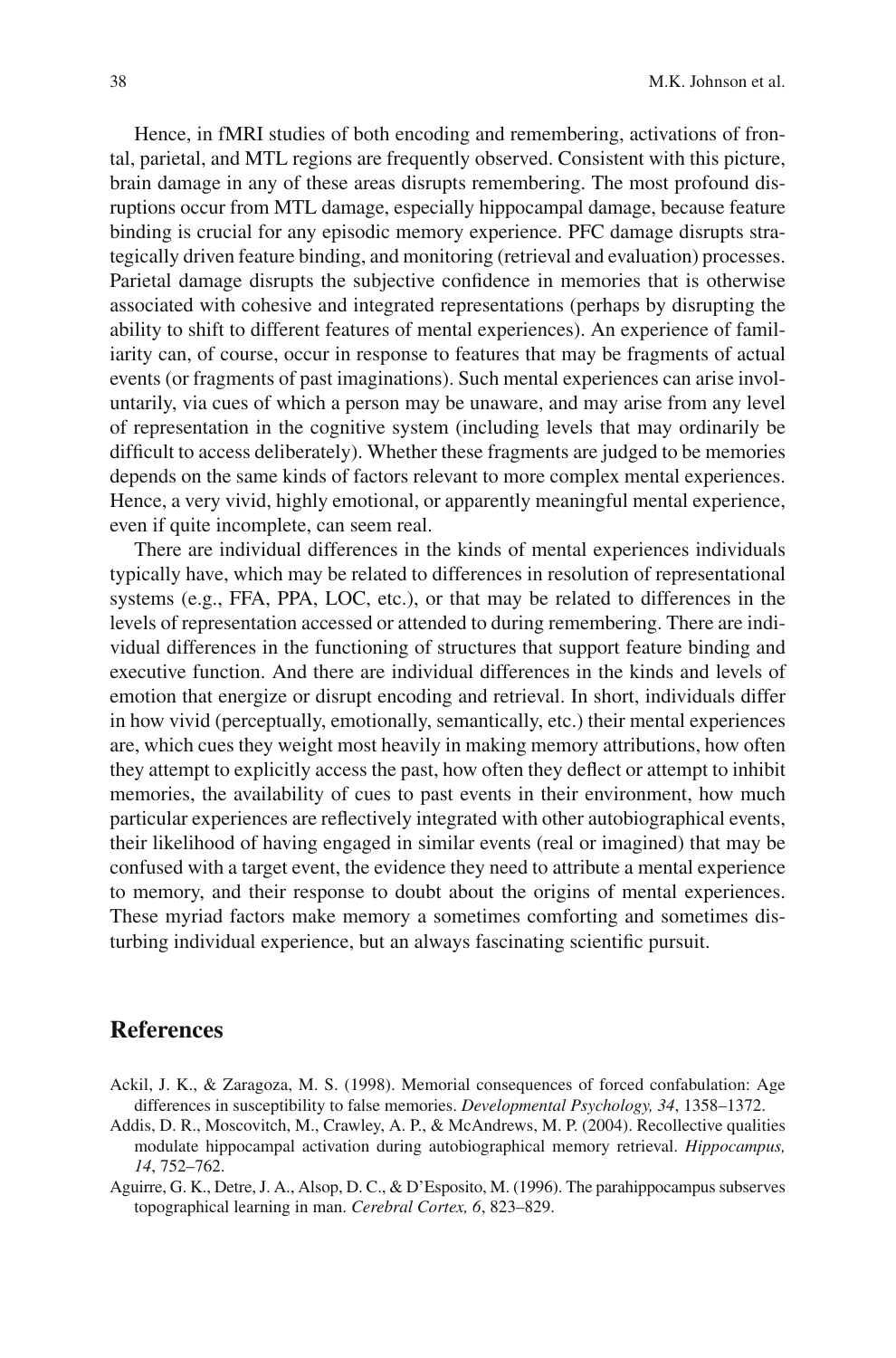- <span id="page-24-0"></span> Aminoff, E., Schacter, D. L., & Bar, M. (2008). The cortical underpinnings of context-based memory distortion. *Journal of Cognitive Neuroscience*, 20, 2226–2237.
- Amodio, D. M., & Frith, C. D. (2006). Meeting of minds: The medial frontal cortex and social cognition. *Nature Reviews. Neuroscience, 7* , 268–277.
- Anderson, A. K., Christoff, K., Stappen, I., Panitz, D., Ghahremani, D. G., Glover, G., et al. (2003). Dissociated neural representations of intensity and valence in human olfaction. *Nature Neuroscience, 6* , 196–202.
- Anderson, M. C., & Huddleston, E. (2012). Towards a cognitive and neurobiological model of motivated forgetting. In R. F. Belli (Ed.), *True and false recovered memories: Toward a reconciliation of the debate* (pp. 53–120). *Vol. 58: Nebraska Symposium on Motivation* . New York: Springer.
- Anderson, R. E. (1984). Did I do it or did I only imagine doing it? *Journal of Experimental Psychology: General, 113* , 594–613.
- Anisfeld, M., & Knapp, M. (1968). Association, synonymity, and directionality in false recognition. *Journal of Experimental Psychology, 77* , 171–179.
- Arnold, M. M., & Lindsay, D. S. (2002). Remembering remembering. *Journal of Experimental Psychology. Learning, Memory, and Cognition, 28* , 521–529.
- Awh, E., Jonides, J., Smith, E. E., Schumacher, E. H., Koeppe, R. A., & Katz, S. (1996). Dissociation of storage and rehearsal in verbal working memory: Evidence from positron emission tomography. *Psychological Science, 7* , 25–31.
- Badre, D., Poldrack, R. A., Pare-Blagoev, E. J., Insler, R. Z., & Wagner, A. D. (2005). Dissociable controlled retrieval and generalized selection mechanisms in ventrolateral prefrontal cortex. *Neuron, 47* , 907–918.
- Banaji, M. R., & Crowder, R. G. (1989). The bankruptcy of everyday memory. *The American Psychologist, 44* , 1185–1193.
- Barber, S. J., Gordon, R., & Franklin, N. (2009). Self-relevance and wishful thinking: Facilitation and distortion in source monitoring. *Memory & Cognition, 37* , 434–446.
- Barlett, F. C. (1932). *Remembering: A study in experimental and social psychology* . Cambridge, England: Cambridge University Press.
- Baym, C. L., & Gonsalves, B. D. (2010). Comparison of neural activity that leads to true memories, false memories, and forgetting: An fMRI study of the misinformation effect. *Cognitive, Affective, & Behavioral Neuroscience, 10* , 339–348.
- Belli, R. F., & Loftus, E. F. (1994). Recovered memories of childhood abuse: A source monitoring perspective. In S. J. Lynn & J. W. Rhue (Eds.), *Dissociations: Clinical and theoretical perspectives* (pp. 415–433). New York: Guilford Press.
- Belli, R. F., Winkielman, P., Read, J. D., Schwarz, N., & Lynn, S. J. (1998). Recalling more childhood events leads to judgments of poorer memory: Implications for the recovered/false memory debate. *Psychonomic Bulletin & Review, 5* , 318–323.
- Berryhill, M. E., Phuong, L., Picasso, L., Cabeza, R., & Olson, I. R. (2007). Parietal lobe and episodic memory: Bilateral damage causes impaired free recall of autobiographical memory. *The Journal of Neuroscience, 27* , 14415–14423.
- Blumenfeld, R. S., & Ranganath, C. (2007). Prefrontal cortex and long-term memory encoding: An integrative review of findings from neuropsychology and neuroimaging. *The Neuroscientist*, *13* , 280–291.
- Boggio, P. S., Fregni, F., Valasek, C., Ellwood, S., Chi, R., Gallate, J., et al. (2009). Temporal lobe cortical electrical stimulation during the encoding and retrieval phase reduces false memories. *PloS One, 4* , e4959. doi: 10.1371/journal.pone.0004959 .
- Bor, D., Duncan, J., Wiseman, R. J., & Owen, A. M. (2003). Encoding strategies dissociate prefrontal activity from working memory demand. *Neuron, 37* , 361–367.
- Bransford, J. D., & Franks, J. J. (1971). The abstraction of linguistic ideas. *Cognitive Psychology, 2* , 331–350.
- Bransford, J. D., & Johnson, M. K. (1972). Contextual prerequisites for understanding: Some investigations of comprehension and recall. *Journal of Verbal Learning and Verbal Behavior, 11* , 717–726.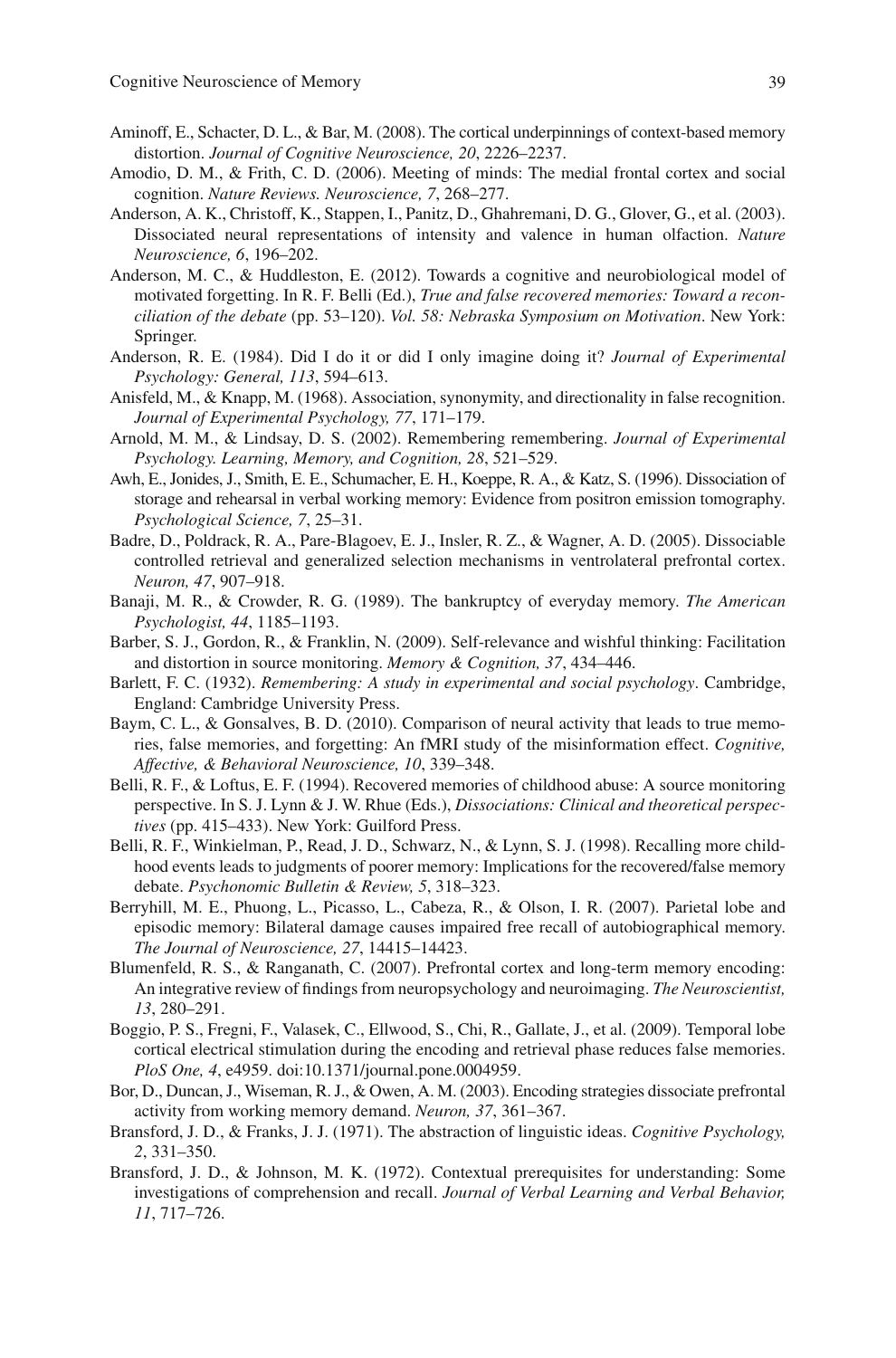- <span id="page-25-0"></span> Bransford, J. D., & Johnson, M. K. (1973). Considerations of some problems of comprehension. In W. Chase (Ed.), *Visual information processing* (pp. 383–438). New York: Academic.
- Bremner, J. D., Randall, P., Scott, T. M., Bronen, R. A., Seibyl, J. P., Southwick, S. M., et al. (1995). MRI-based measurement of hippocampal volume in patients with combat-related posttraumatic stress disorder. *The American Journal of Psychiatry, 152* , 973–981.
- Bremner, J. D., Randall, P., Vermetten, E., Staib, L., Bronen, R. A., Mazure, C., et al. (1997). Magnetic resonance imaging-based measurement of hippocampal volume in posttraumatic stress disorder related to childhood physical and sexual abuse: A preliminary report. *Biological Psychiatry, 41* , 23–32.
- Brewin, C. R. (2012). A theoretical framework for understanding recovered memory experiences. In R. F. Belli (Ed.), *True and false recovered memories: Toward a reconciliation of the debate* (pp. 149–173). *Vol. 58: Nebraska Symposium on Motivation.* New York: Springer *.*
- Brewin, C. R., Gregory, J. D., Lipton, M., & Burgess, N. (2010). Intrusive images in psychological disorders: Characteristics, neural mechanisms, and treatment implications. *Psychological Review, 117* , 210–232.
- Brown, M. W., & Aggleton, J. P. (2001). Recognition memory: What are the roles of the perirhinal cortex and hippocampus? *Nature Reviews. Neuroscience, 2* , 51–61.
- Cabeza, R. (2008). Role of parietal regions in episodic memory retrieval: The dual attentional processes hypothesis. *Neuropsychologia, 46* , 1813–1827.
- Cahill, L., Babinsky, R., Markowitsch, H. J., & McGaugh, J. L. (1995). The amygdala and emotional memory. *Nature, 377* , 295–296.
- Cahill, L., Haier, R. J., Fallon, J., Alkire, M. T., Tang, C., Keator, D., et al. (1996). Amygdala activity at encoding correlated with long-term, free recall of emotional information. *Proceedings for the National Academy of Sciences of the United States of America, 93* , 8016–8021.
- Canli, T. (2004). Functional brain mapping of extraversion and neuroticism: Learning from individual differences in emotion processing. *Journal of Personality, 72* , 1105–1132.
- Canli, T., & Lesch, K. P. (2007). Long story short: The serotonin transporter in emotion regulation and social cognition. *Nature Neuroscience*, 10, 1103-1109.
- Canli, T., Zhao, Z., Brewer, J., Gabrieli, J. D., & Cahill, L. (2000). Event-related activation in the human amygdala associates with later memory for individual emotional experience. *The Journal of Neuroscience, 20* , RC99.
- Cansino, S., Maquet, P., Dolan, R. J., & Rugg, M. D. (2002). Brain activity underlying encoding and retrieval of source memory. *Cerebral Cortex, 12* , 1049–1056.
- Carmichael, L., Hogan, H. P., & Walter, A. A. (1932). An experimental study of the effect of language on the reproduction of visually perceived form. *Journal of Experimental Psychology, 15* , 73–86.
- Carstensen, L. L., & Mikels, J. A. (2005). At the intersection of emotion and cognition: Aging and the positivity effect. *Current Directions in Psychological Science, 14* , 117–121.
- Cavanna, A. E., & Trimble, M. R. (2006). The precuneus: A review of its functional anatomy and behavioural correlates. *Brain, 129* , 564–583.
- Ceci, S. J., Huffman, M., Smith, E., & Loftus, E. F. (1994). Repeatedly thinking about a non-event: Source misattributions among preschoolers. *Consciousness and Cognition, 3* , 388–407.
- Chalfonte, B. L., & Johnson, M. K. (1996). Feature memory and binding in young and older adults. *Memory & Cognition, 24* , 403–416.
- Chao, L. L., & Martin, A. (1999). Cortical regions associated with perceiving, naming, and knowing about colors. *Journal of Cognitive Neuroscience, 11* , 25–35.
- Chrobak, Q., & Zaragoza, M. S. (2009). The cognitive consequences of forced fabrication: Evidence from studies of eyewitness suggestibility. In W. Hirstein (Ed.), *Confabulation: Views from neuroscience, psychiatry, psychology and philosophy* (pp. 67–90). Cambridge, MA: MIT Press.
- Ciaramelli, E., Grady, C. L., & Moscovitch, M. (2008). Top-down and bottom-up attention to memory: A hypothesis (AtoM) on the role of the posterior parietal cortex in memory retrieval. *Neuropsychologia, 46* , 1828–1851.
- Clancy, S. A., McNally, R. J., Schacter, D. L., Lenzenweger, M. F., & Pitman, R. K. (2002). Memory distortion in people reporting abduction by aliens. *Journal of Abnormal Psychology, 111* , 455–461.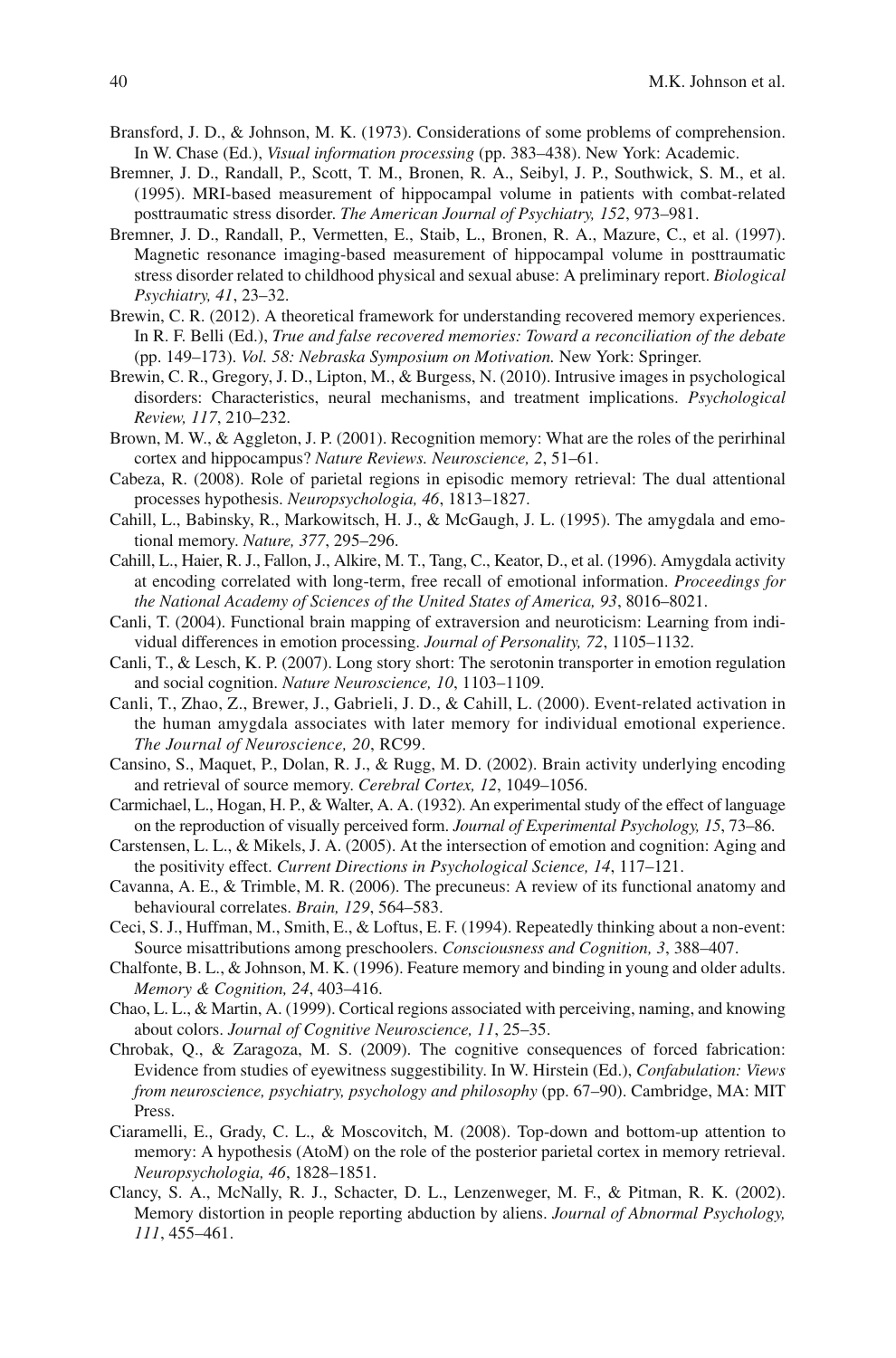- <span id="page-26-0"></span> Cohen, L., & Dehaene, S. (2004). Specialization within the ventral stream: The case for the visual word form area. *NeuroImage, 22* , 466–476.
- Cramer, P. (1970). Semantic generalization: Demonstration of an associative gradient. *Journal of Experimental Psychology, 83* , 164–172.
- Cunningham, W. A., Raye, C. L., & Johnson, M. K. (2004). Implicit and explicit evaluation: FMRI correlates of valence, emotional intensity, and control in the processing of attitudes. *Journal of Cognitive Neuroscience, 16* , 1717–1729.
- D'Esposito, M., & Postle, B. R. (1999). The dependence of span and delayed-response performance on prefrontal cortex. *Neuropsychologia, 37* , 1303–1315.
- Damasio, A. R., Graff-Radford, N. R., Eslinger, P. J., Damasio, H., & Kassell, N. (1985). Amnesia following basal forebrain lesions. *Archives of Neurology, 42* , 263–271.
- Darsaud, A., Dehon, H., Lahl, O., Sterpenich, V., Boly, M., Dang-Vu, T., et al. (2011). Does sleep promote false memories? *Journal of Cognitive Neuroscience, 23* , 26–40.
- Davachi, L. (2006). Item, context and relational episodic encoding in humans. *Current Opinion in Neurobiology, 16* , 693–700.
- Davachi, L., & Dobbins, I. G. (2008). Declarative memory. *Current Directions in Psychological Science, 17* , 112–118.
- Davachi, L., Mitchell, J. P., & Wagner, A. D. (2003). Multiple routes to memory: Distinct medial temporal lobe processes build item and source memories. *Proceedings of the National Academy of Sciences of the United States of America, 100* , 2157–2162.
- de Quervain, D. J., Kolassa, I. T., Ertl, V., Onyut, P. L., Neuner, F., Elbert, T., et al. (2007). A deletion variant of the alpha2b-adrenoceptor is related to emotional memory in Europeans and Africans. *Nature Neuroscience*, 10, 1137-1139.
- Deese, J. (1959). On the prediction of occurrence of particular verbal intrusions in immediate recall. *Journal of Experimental Psychology, 58* , 17–22.
- Dehon, H., & Bredart, S. (2004). False memories: Young and older adults think of semantic associates at the same rate, but young adults are more successful at source monitoring. *Psychology and Aging, 19* , 191–197.
- DePrince, A. P., Allard, C. B., Oh, H., & Freyd, J. J. (2004). What's in a name for memory errors? Implications and ethical issues arising from the use of the term "false memory" for errors in memory for details. *Ethics & Behavior*, 14, 201–233.
- DePrince, A., Brown, L., Cheit, R., Freyd, J., Gold, S. N., Pezdek, K., & Quina, K. (2012). Motivated forgetting and misremembering: Perspectives from Betrayal Trauma Theory. In R. F. Belli (Ed.), *True and false recovered memories: Toward a reconciliation of the debate* (pp. 193–242) *. Vol. 58: Nebraska Symposium on Motivation* . New York: Springer.
- Diamond, A. (2002). Normal development of prefrontal cortex from birth to young adulthood: Cognitive functions, anatomy, and biochemistry. In D. T. Stuss & R. T. Knight (Eds.), *Principles of frontal lobe function* (pp. 466–503). London: Oxford University Press.
- Dobbins, I. G., & Han, S. (2006). Cue-versus probe-dependent prefrontal cortex activity during contextual remembering. *Journal of Cognitive Neuroscience, 18* , 1439–1452.
- Dobbins, I. G., Rice, H. J., Wagner, A. D., & Schacter, D. L. (2003). Memory orientation and success: Separate neurocognitive components underlying episodic recognition. *Neuropsychologia, 41* , 318–333.
- Dobson, M., & Markham, R. (1993). Imagery ability and source monitoring: Implications for eyewitness memory. *British Journal of Psychology, -84* , 111–118.
- Doerksen, S., & Shimamura, A. P. (2001). Source memory enhancement for emotional words. *Emotion, 1, 5-11.*
- Dolcos, F., LaBar, K. S., & Cabeza, R. (2004). Interaction between the amygdala and the medial temporal lobe memory system predicts better memory for emotional events. *Neuron, 42* , 855–863.
- Dolcos, F., & McCarthy, G. (2006). Brain systems mediating cognitive interference by emotional distraction. *Journal of Neuroscience*, 26, 2072–2079.
- Donaldson, D. I., Wheeler, M. E., & Petersen, S. E. (2010). Remember the source: Dissociating frontal and parietal contributions to episodic memory. *Journal of Cognitive Neuroscience, 22* , 377–391.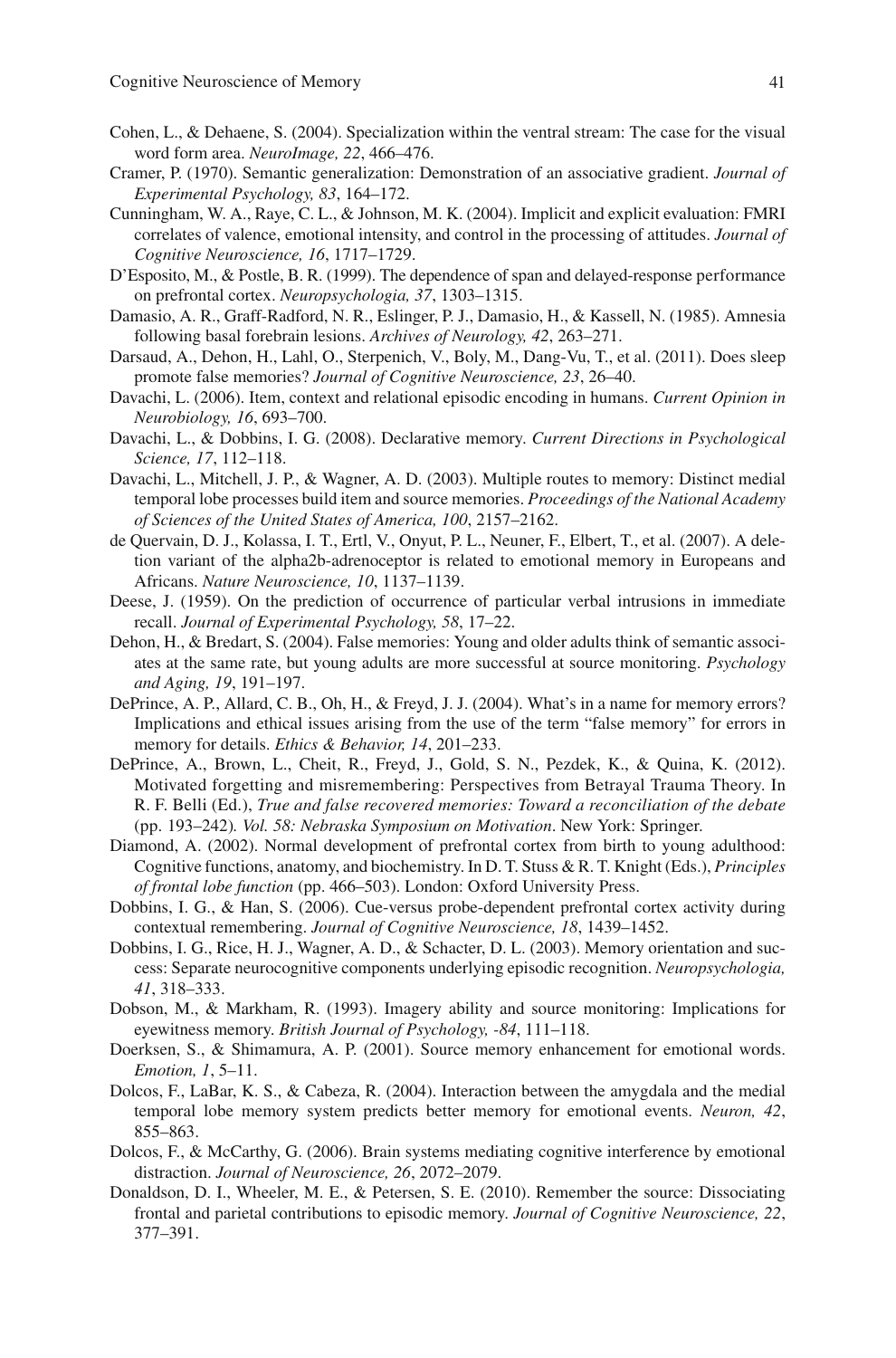- <span id="page-27-0"></span> Dougal, S., & Rotello, C. M. (2007). "Remembering" emotional words is based on response bias, not recollection. *Psychonomic Bulletin & Review, 14* , 423–429.
- Downing, P. E., Jiang, Y., Shuman, M., & Kanwisher, N. (2001). A cortical area selective for visual processing of the human body. *Science, 293* , 2470–2473.
- Duarte, A., Hayasaka, S., Du, A., Schuff, N., Jahng, G. H., Kramer, J., et al. (2006). Volumetric correlates of memory and executive function in normal elderly, mild cognitive impairment and Alzheimer's disease. *Neuroscience Letters, 406* , 60–65.
- Durso, F. T., & Johnson, M. K. (1980). The effects of orienting tasks on recognition, recall, and modality confusion of pictures and words. *Journal of Verbal Learning and Verbal Behavior, 19* , 416–429.
- Eichenbaum, H., & Cohen, N. J. (2001). *From conditioning to conscious recollection: Memory systems of the brain* . Oxford: Oxford University Press.
- Eichenbaum, H., Yonelinas, A. P., & Ranganath, C. (2007). The medial temporal lobe and recognition memory. *Annual Review of Neuroscience, 30* , 123–152.
- Eldridge, L. L., Knowlton, B. J., Furmanski, C. S., Bookheimer, S. Y., & Engel, S. A. (2000). Remembering episodes: A selective role for the hippocampus during retrieval. *Nature Neuroscience, 3* , 1149–1152.
- Epstein, R. A., & Higgins, J. S. (2007). Differential parahippocampal and retrosplenial involvement in three types of visual scene recognition. *Cerebral Cortex*, 17, 1680–1693.
- Epstein, R., & Kanwisher, N. (1998). A cortical representation of the local visual environment. *Nature, 392* , 598–601.
- Etkin, A., Klemenhagen, K. C., Dudman, J. T., Rogan, M. T., Hen, R., Kandel, E. R., et al. (2004). Individual differences in trait anxiety predict the response of the basolateral amygdala to unconsciously processed fearful faces. *Neuron, 44* , 1043–1055.
- Finke, R. A., Johnson, M. K., & Shyi, G. C.-W. (1988). Memory confusions for real and imagined completions of symmetrical visual patterns. *Memory & Cognition, 16* , 133–137.
- Foley, M. A., & Johnson, M. K. (1985). Confusions between memories for performed and imagined actions: A developmental comparison. *Child Development, 56* , 1145–1155.
- Foley, M. A., Johnson, M. K., & Raye, C. L. (1983). Age-related changes in confusion between memories for thoughts and memories for speech. *Child Development, 54* , 51–60.
- Fuster, J. M. (2002). Frontal lobe and cognitive development. *Journal of Neurocytology, 31* , 373–385.
- Gallate, J., Chi, R., Ellwood, S., & Snyder, A. (2009). Reducing false memories by magnetic pulse stimulation. *Neuroscience Letters, 449* , 151–154.
- Ganis, G., Thompson, W. L., & Kosslyn, S. M. (2004). Brain areas underlying visual mental imagery and visual perception: An fMRI study. *Brain Research. Cognitive Brain Research*, 20, 226-241.
- Garry, M., Manning, C., Loftus, E. F., & Sherman, S. J. (1996). Imagination inflation: Imagining a childhood event inflates confidence that it occurred. *Psychonomic Bulletin and Review*, 3, 208–214.
- Geraerts, E. (2012). Cognitive underpinnings of recovered memories of childhood abuse. In R. F. Belli (Ed.), *True and false recovered memories: Toward a reconciliation of the debate* (pp. 175–191). *Vol. 58: Nebraska Symposium on Motivation* . New York: Springer.
- Geraerts, E., Lindsay, D. S., Merckelbach, H., Jelicic, M., Raymaekers, L., Arnold, M. M., et al. (2009). Cognitive mechanisms underlying recovered-memory experiences of childhood sexual abuse. Psychological Science, 20, 92-98.
- Geraerts, E., Schooler, J. W., Merckelbach, H., Jelicic, M., Hauer, B. J., & Ambadar, Z. (2007). The reality of recovered memories: Corroborating continuous and discontinuous memories of childhood sexual abuse. *Psychological Science, 18* , 564–568.
- Giovanello, K. S., Schnyer, D. M., & Verfaellie, M. (2004). A critical role for the anterior hippocampus in relational memory: Evidence from an fMRI study comparing associative and item recognition. *Hippocampus, 14* , 5–8.
- Glisky, E. L., & Kong, L. L. III. (2008). Do young and older adults rely on different processes in source memory tasks? A neuropsychological study. *Journal of Experimental Psychology. Learning, Memory, and Cognition, 34* , 809–822.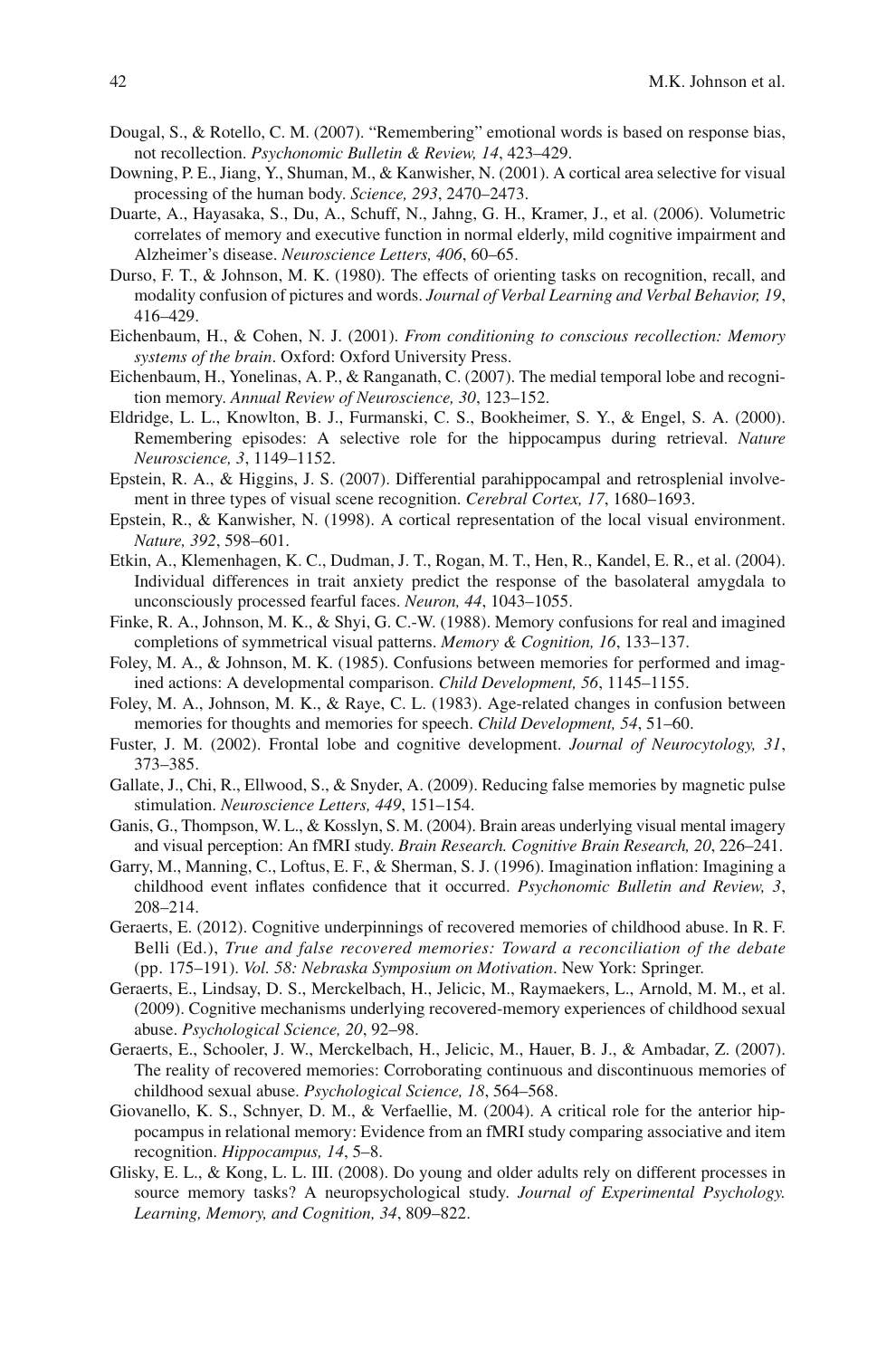- <span id="page-28-0"></span>Goff, L. M., & Roediger, H. L. III (1998). Imagination inflation for action events: Repeated imaginings lead to illusory recollections. *Memory & Cognition*, 26, 20–33.
- Gogtay, N., Giedd, J. N., Lusk, L., Hayashi, K. M., Greenstein, D., Vaituzis, A. C., et al. (2004). Dynamic mapping of human cortical development during childhood through early adulthood. *Proceedings of the National Academy of Sciences of the United States of America, 101* , 8174–8179.
- Gogtay, N., Nugent, T. F., 3rd, Herman, D. H., Ordonez, A., Greenstein, D., Hayashi, K. M., et al. (2006). Dynamic mapping of normal human hippocampal development. *Hippocampus, 16* , 664–672.
- Goldberg, R. F., Perfetti, C. A., & Schneider, W. (2006). Perceptual knowledge retrieval activates sensory brain regions. *Journal of Neuroscience*, 26, 4917–4921.
- Goldman-Rakic, P. S., & Selemon, L. D. (1997). Functional and anatomical aspects of prefrontal pathology in schizophrenia. *Schizophrenia Bulletin, 23* , 437–458.
- Gonsalves, B., Reber, P. J., Gitelman, D. R., Parrish, T. B., Mesulam, M. M., & Paller, K. A. (2004). Neural evidence that vivid imagining can lead to false remembering. *Psychological Science, 15* , 655–660.
- Gordon, R., Franklin, N., & Beck, J. (2005). Wishful thinking and source monitoring. *Memory & Cognition, 33* , 418–429.
- Greenberg, D. L. (2004). President Bush's false 'flashbulb' memory of 9/11/01. *Applied Cognitive Psychology, 18* , 363–370.
- Grill-Spector, K., Kourtzi, Z., & Kanwisher, N. (2001). The lateral occipital complex and its role in object recognition. *Vision Research, 41* , 1409–1422.
- Grossman, R., Yehuda, R., Golier, J., McEwen, B., Harvey, P., & Maria, N. S. (2006). Cognitive effects of intravenous hydrocortisone in subjects with PTSD and healthy control subjects. *Annals of the New York Academy of Sciences, 1071* , 410–421.
- Hamann, S. B., Ely, T. D., Grafton, S. T., & Kilts, C. D. (1999). Amygdala activity related to enhanced memory for pleasant and aversive stimuli. *Nature Neuroscience*, 2, 289-293.
- Hariri, A. R., Mattay, V. S., Tessitore, A., Kolachana, B., Fera, F., Goldman, D., et al. (2002). Serotonin transporter genetic variation and the response of the human amygdala. *Science, 297* , 400–403.
- Hashtroudi, S., Johnson, M. K., & Chrosniak, L. D. (1989). Aging and source monitoring. *Psychology and Aging, 4* , 106–112.
- Hashtroudi, S., Johnson, M. K., & Chrosniak, L. D. (1990). Aging and qualitative characteristics of memories for perceived and imagined complex events. *Psychology and Aging, 5* , 119–126.
- Henke, K., Buck, A., Weber, B., & Wieser, H. G. (1997). Human hippocampus establishes associations in memory. *Hippocampus*, 7, 249-256.
- Henkel, L. A. (2004). Erroneous memories arising from repeated attempts to remember. *Journal of Memory and Language, 50* , 26–46.
- Henkel, L. A. (2008). Maximizing the benefits and minimizing the costs of repeated memory tests for older adults. *Psychology and Aging, 23* , 250–262.
- Henkel, L. A., & Coffman, K. J. (2004). Memory distortions in coerced false confessions: A source monitoring framework analysis. *Applied Cognitive Psychology, 18* , 567–588.
- Henkel, L. A., Franklin, N., & Johnson, M. K. (2000). Cross-modal source monitoring confusions between perceived and imagined events. *Journal of Experimental Psychology. Learning, Memory, and Cognition, 26* , 321–335.
- Henry, M., Fishman, J. R., & Youngner, S. J. (2007). Propranolol and the prevention of posttraumatic stress disorder: Is it wrong to erase the 'sting' of bad memories? *The American Journal of Bioethics, 7* , 12–20.
- Hertel, P. T. (2000). The cognitive-initiative account of depression-related impairments in memory. In D. Medin (Ed.), *The psychology of learning and motivation: Advances in research theory* (Vol. 39, pp. 47–71). San Diego, CA: Academic.
- Hirst, W., Phelps, E. A., Buckner, R. L., Budson, A. E., Cuc, A., Gabrieli, J. D. E. et al. (2009). Long-term memory for the terrorist attack of September 11: Flashbulb memories, event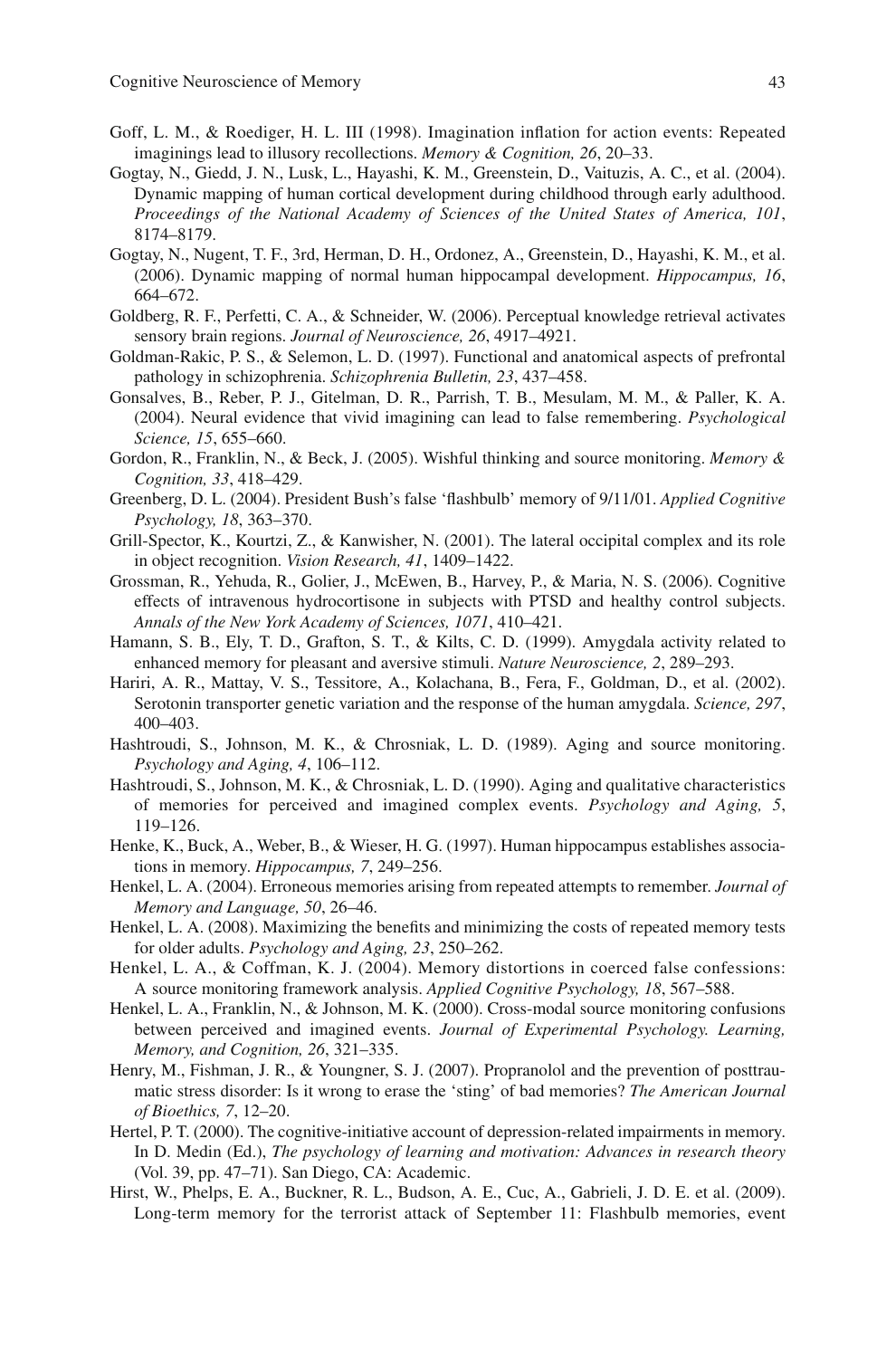<span id="page-29-0"></span>memories, and the factors that influence their retention. *Journal of Experimental Psychology. General, 138* , 161–176.

- Hurlemann, R., Walter, H., Rehme, A. K., Kukolja, J., Santoro, S. C., Schmidt, C., et al. (2010). Human amygdala reactivity is diminished by the beta-noradrenergic antagonist propranolol. *Psychological Medicine, 40* , 1839–1848.
- Hyman, I. E., Jr., & Billings, F. .J. (1998). Individual differences and the creation of false childhood memories. *Memory, 6* , 1–20.
- Hyman, I. E., Jr., & Pentland, J. (1996). The role of mental imagery in the creation of false childhood memories. *Journal of Memory and Language, 35* , 101–117.
- James, W. (1892). *Psychology: Briefer course* . New York: Henry Holt.
- Johnson, M. K. (1977). What is being counted none the less? In I. M. Birnbaum & E. S. Parker (Eds.), *Alcohol and human memory* (pp. 43–50). Hillsdale, NJ: Erlbaum.
- Johnson, M. K. (1983). A multiple-entry, modular memory system. In G. H. Bower (Ed.), *The psychology of learning and motivation: Advances in research and theory* (Vol. 17, pp. 81–123). New York: Academic.
- Johnson, M. K. (1991). Reflection, reality monitoring, and the self. In R. Kunzendorf (Ed.), *Mental imagery* (pp. 3–16). New York: Plenum.
- Johnson, M. K. (1996). Fact, fantasy, and public policy. In D. Hermann, C. McEvoy, P. Hertzog, P. Hertel, & M. K. Johnson (Eds.), *Basic and applied memory research: Theory in context* (Vol. 1, pp. 83–103). Mahwah, NJ: Erlbaum.
- Johnson, M. K. (2006). Memory and reality. *The American Psychologist, 61* , 760–771.
- Johnson, M. K. (l988). Discriminating the origin of information. In T. F. Oltmanns & B. A. Maher (Eds.), *Delusional beliefs* (pp. 34–65). New York: Wiley.
- Johnson, M. K., Bransford, J. D., & Solomon, S. K. (1973). Memory for tacit implications of sentences. *Journal of Experimental Psychology, 98* , 203–205.
- Johnson, M. K., Foley, M. A., & Leach, K. (1988). The consequences for memory of imagining in another person's voice. *Memory & Cognition, 16* , 337–342.
- Johnson, M. K., Hashtroudi, S., & Lindsay, D. S. (1993). Source monitoring. *Psychological Bulletin, 114* , 3–28.
- Johnson, M. K., Hayes, S. M., D'Esposito, M., & Raye, C. L. (2000). Confabulation. In F. Boller, J. Grafman (Series Eds.), & L. S. Cermak (Vol. Ed.), *Handbook of neuropsychology: Vol. 2. Memory and its disorders* (2nd ed., pp. 383–407). Amsterdam: Elsevier Science.
- Johnson, M. K., & Hirst, W. (1993). MEM: Memory subsystems as processes. In A. F. Collins, S. E. Gathercole, M. A. Conway, & P. E. Morris (Eds.), *Theories of memory* (pp. 241–286). East Sussex, England: Erlbaum.
- Johnson, M. K., Kahan, T. L., & Raye, C. L. (1984). Dreams and reality monitoring. *Journal of Experimental Psychology. General, 113* , 329–344.
- Johnson, M. K., Kim, J. K., & Risse, G. (1985). Do alcoholic Korsakoff's syndrome patients acquire affective reactions? *Journal of Experimental Psychology: Learning, Memory, and Cognition, 11* , 22–36.
- Johnson, M. R., Mitchell, K. J., Raye, C. L., D'Esposito, M., & Johnson, M. K. (2007). A brief thought can modulate activity in extrastriate visual areas: Top-down effects of refreshing justseen visual stimuli. *NeuroImage, 37* , 290–299.
- Johnson, M. K., & Multhaup, K. S. (1992). Emotion and MEM. In S.-A. Christianson (Ed.), *The handbook of emotion and memory: Current research and theory* (pp. 33–66). Hillsdale, NJ: Erlbaum Associates.
- Johnson, M. K., Nolde, S. F., & De Leonardis, D. M. (1996). Emotional focus and source monitoring. *Journal of Memory and Language, 35* , 135–156.
- Johnson, M. K., & Raye, C. L. (1981). Reality monitoring. *Psychological Review, 88* , 67–85.
- Johnson, M. K., & Raye, C. L. (2000). Cognitive and brain mechanisms of false memories and beliefs. In D. L. Schacter & E. Scarry (Eds.), *Memory, brain, and belief* (pp. 35–86). Cambridge, MA: Harvard University Press.
- Johnson, M. K., Raye, C. L., Mitchell, K. J., Touryan, S. R., Greene, E. J., & Nolen-Hoeksema, S. (2006). Dissociating medial frontal and posterior cingulate activity during self-reflection. *Social Cognitive and Affective Neuroscience, 1* , 56–64.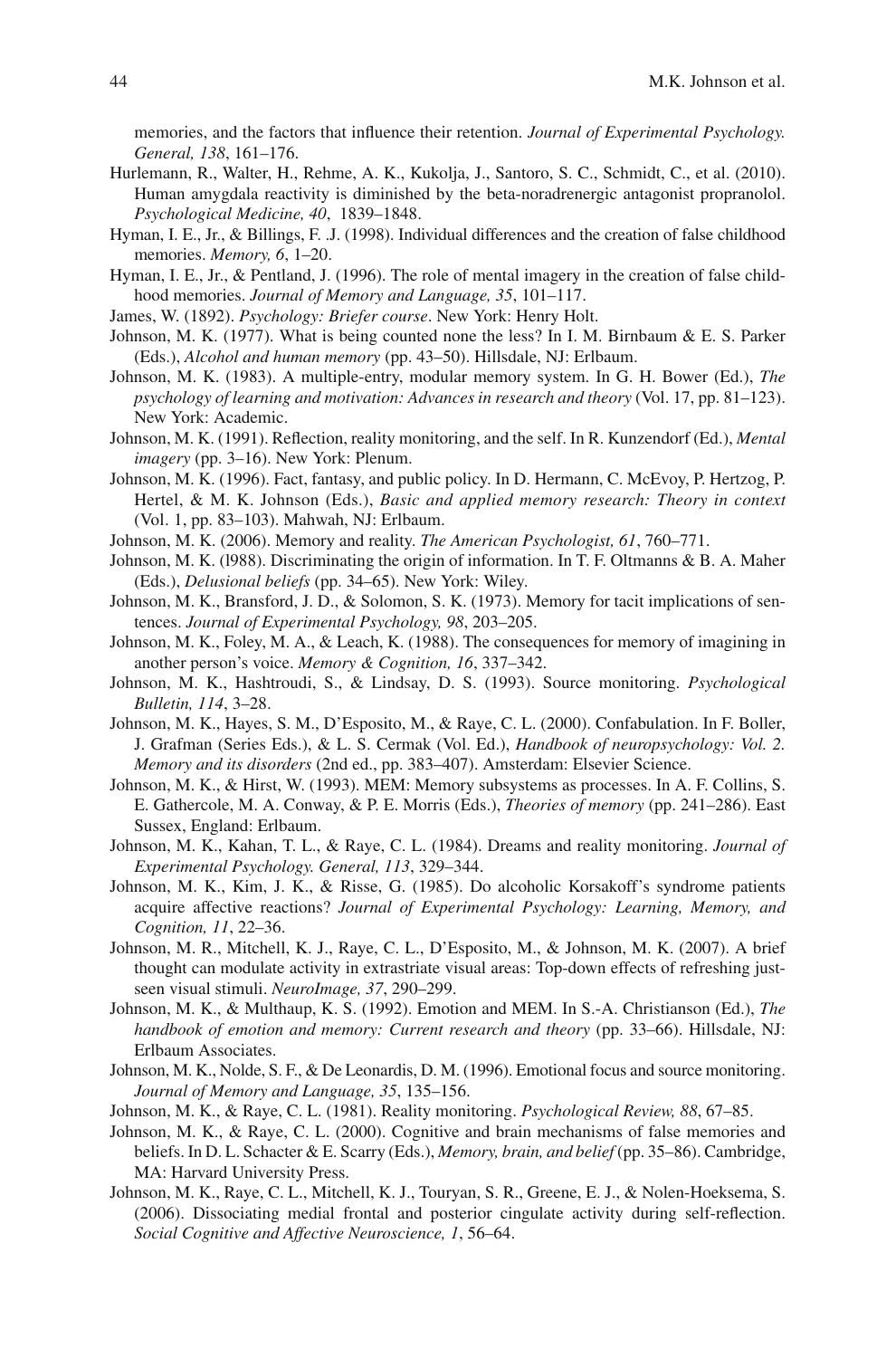- <span id="page-30-0"></span> Johnson, M. K., Raye, C. L., Wang, A. Y., & Taylor, T. H. (1979). Fact and fantasy: The roles of accuracy and variability in confusing imaginations with perceptual experiences. *Journal of Experimental Psychology. Human Learning and Memory, 5* , 229–240.
- Johnson, M. K., & Reeder, J. A. (1997). Consciousness as meta-processing. In J. D. Cohen & J. W. Schooler (Eds.), *Scientific approaches to consciousness* (pp. 261–293). Mahwah, NJ: Erlbaum.
- Johnson, M. K., & Sherman, S. J. (1990). Constructing and reconstructing the past and the future in the present. In E. T. Higgins & R. M. Sorrentino (Eds.), *Handbook of motivation and social cognition: Foundations of social behavior* (pp. 482–526). New York: Guilford Press.
- Jonides, J., & Nee, D. E. (2006). Brain mechanisms of proactive interference in working memory. *Neuroscience, 139* , 181–193.
- Kanwisher, N., McDermott, J., & Chun, M. M. (1997). The fusiform face area: A module in human extrastriate cortex specialized for the perception of faces. *Journal of Neuroscience, 17* , 4302–4311.
- Kellenbach, M. L., Brett, M., & Patterson, K. (2001). Large, colorful, or noisy? Attribute- and modality-specific activations during retrieval of perceptual attribute knowledge. *Cognitive*, *Affective, & Behavioral Neuroscience, 1* , 207–221.
- Kelley, W. M., Macrae, C. N., Wyland, C. L., Caglar, S., Inati, S., & Heatherton, T. F. (2002). Finding the self? an event-related fMRI study. *Journal of Cognitive Neuroscience, 14* , 785–794.
- Kensinger, E. A. (2007). Negative emotion enhances memory accuracy: Behavioral and neuroimaging evidence. *Current Directions in Psychological Science*, 16, 213-218.
- Kensinger, E. A. (2009). Remembering the details: Effects of emotion. *Emotion Review, 1* , 99–113.
- Kensinger, E. A., Clarke, R. J., & Corkin, S. (2003). What neural correlates underlie successful encoding and retrieval? A functional magnetic resonance imaging study using a divided attention paradigm. *Journal of Neuroscience, 23* , 2407–2415.
- Kensinger, E. A., & Corkin, S. (2003). Memory enhancement for emotional words: Are emotional words more vividly remembered than neutral words? *Memory and Cognition, 31* , 1169–1180.
- Kensinger, E. A., & Schacter, D. L. (2006a). Amygdala activity is associated with the successful encoding of item, but not source, information for positive and negative stimuli. *Journal of Neuroscience, 26* , 2564–2570.
- Kensinger, E. A., & Schacter, D. L. (2006b). Neural processes underlying memory attribution on a reality-monitoring task. *Cerebral Cortex, 16* , 1126–1133.
- Kensinger, E. A., & Schacter, D. L. (2008a). Memory and emotion. In M. Lewis, J. M. Haviland-Jones, & L. F. Barrett (Eds.), *The handbook of emotions* (3rd ed., pp. 601–617). New York: Guilford.
- Kensinger, E. A., & Schacter, D. L. (2008b). Neural processes supporting young and older adults' emotional memories. Journal of Cognitive Neuroscience, 20, 1-13.
- Kihlstrom, J. F. (2004). An unbalanced balancing act: Blocked, recovered, and false memories in the laboratory and clinic. *Clinical Psychology: Science & Practice, 11* , 34–41.
- Kilpatrick, L., & Cahill, L. (2003). Amygdala modulation of parahippocampal and frontal regions during emotionally influenced memory storage. *NeuroImage*, 20, 2091–2099.
- Kindt, M., Soeter, M., & Vervliet, B. (2009). Beyond extinction: erasing human fear responses and preventing the return of fear. *Nature Neuroscience, 12* , 256–258.
- Kroes, M. C. W., Strange, B. A., & Dolan, R. J. (2010). B-Adrenergic blockade during memory retrieval in humans evokes a sustained reduction of declarative emotional memory enhancement. *Journal of Neuroscience*, 30, 3959-3963.
- LaBar, K. S., & Phelps, E. A. (1998). Arousal-mediated memory consolidation: Role of the medial temporal lobe in humans. *Psychological Science, 9* , 490–493.
- Lampinen, J. M., Neuschatz, J. S., & Payne, D. G. (1999). Source attributions and false memories: A test of the demand characteristics account. *Psychonomic Bulletin & Review, 6* , 130–135.
- LeDoux, J. E. (2000). Emotion circuits in the brain. *Annual Review of Neuroscience, 23* , 155–184.
- Legault, E., & Laurence, J.-R. (2007). Recovered memories of childhood sexual abuse: Social worker, psychologist, and psychiatrist reports of beliefs, practices and cases. *Australian Journal of Clinical and Experimental Hypnosis, 35* , 111–133.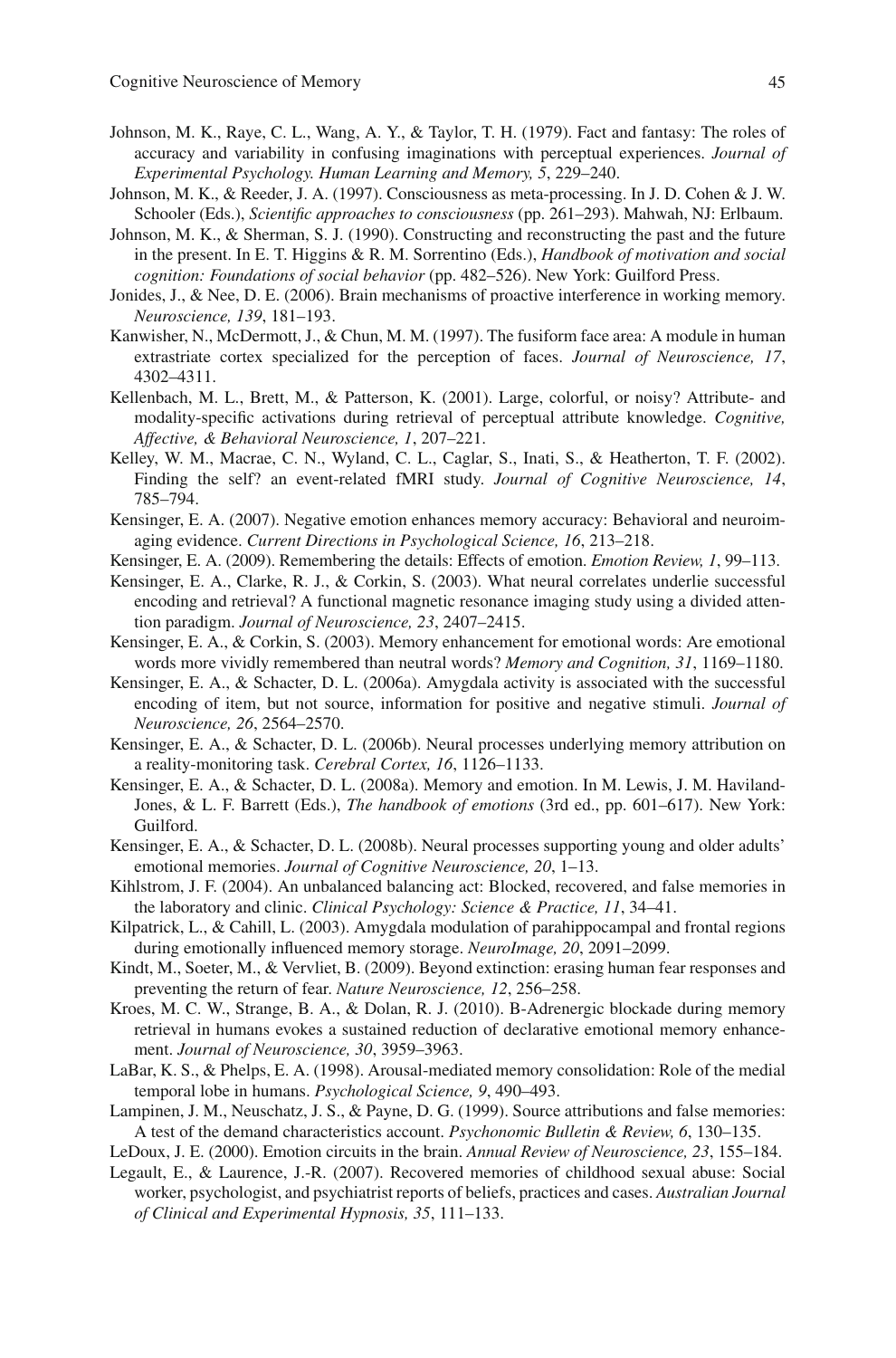- <span id="page-31-0"></span> Lepage, M., Ghaffar, O., Nyberg, L., & Tulving, E. (2000). Prefrontal cortex and episodic memory retrieval mode. *Proceedings of the National Academy of Sciences of the United States of America, 97* , 506–511.
- Lindsay, D. S. (2008). Source Monitoring. In J. Byrne (Series Ed.) & H. L. Roediger, III (Vol. Ed.), *Cognitive psychology of memory. Learning and memory: A comprehensive reference* (Vol. 2, pp. 325–348). Oxford: Elsevier.
- Lindsay, D. S., Hagen, L., Read, J. D., Wade, K. A., & Garry, M. (2004). True photographs and false memories. *Psychological Science*, 15, 149–154.
- Lindsay, D. S., & Johnson, M. K. (1989). The eyewitness suggestibility effect and memory for source. *Memory & Cognition, 17, 349-358.*
- Lindsay, D. S., Johnson, M. K., & Kwon, P. (1991). Developmental changes in memory source monitoring. *Journal of Experimental Child Psychology*, 52, 297–318.
- Lindsay, D. S., & Read, J. D. (1994). Psychotherapy and memories of childhood sexual abuse: A cognitive perspective. *Applied Cognitive Psychology, 8* , 281–338.
- Lindsay, D. S., & Read, J. D. (1995). "Memory work" and recovered memories of CSA: scientific evidence and pubic, professional, and personal issues. *Psychology, Public Policy and the Law, 1* , 846–908.
- Loftus, E. F. (2004). Dispatch from the (un)civil memory wars. *The Lancet, 364* , 20–21.
- Loftus, E. F. (2005). Planting misinformation in the human mind: A 30-year investigation of the malleability of memory. *Learning and Memory, 12* , 361–366.
- Loftus, E. F., & Davis, D. (2006). Recovered memories. *Annual Review of Clinical Psychology, 2* , 469–498.
- Loftus, E. F., Miller, D. G., & Burns, H. J. (1978). Semantic integration of verbal information into a visual memory. *Journal of Experimental Psychology. Human Learning and Memory, 4* , 19–31.
- Loftus, E. F., & Palmer, J. C. (1974). Reconstruction of automobile destruction: An example of the interaction between language and memory. *Journal of Verbal Learning and Verbal Behavior, 13* , 585–589.
- Loftus, E. F., & Pickrell, J. E. (1995). The formation of false memories. *Psychiatric Annals, 25* , 720–725.
- Lundstrom, B. N., Petersson, K. M., Andersson, J., Johansson, M., Fransson, P., & Ingvar, M. (2003). Isolating the retrieval of imagined pictures during episodic memory: Activation of the left precuneus and left prefrontal cortex. *NeuroImage, 20* , 1934–1943.
- Lyle, K. B., & Johnson, M. K. (2006). Importing perceived features into false memories. *Memory, 14* , 197–213.
- Lyle, K. B., & Johnson, M. K. (2007). Source misattributions may increase the accuracy of source judgments. *Memory & Cognition, 35* , 1024–1033.
- Macrae, C. N., Moran, J. M., Heatherton, T. F., Banfield, J. F., & Kelley, W. M. (2004). Medial prefrontal activity predicts memory for self. *Cerebral Cortex, 14* , 647–654.
- Malach, R., Reppas, J. B., Benson, R. R., Kwong, K. K., Jiang, H., Kennedy, W. A., et al. (1995). Object-related activity revealed by functional magnetic resonance imaging in human occipital cortex. Proceedings of the Natural Academy of Science USA, 92, 8135-8139.
- Mangels, J. A., Gershberg, F. B., Shimamura, A. P., & Knight, R. T. (1996). Impaired retrieval from remote memory in patients with frontal lobe damage. *Neuropsychology, 10* , 32–41.
- Manuck, S. B., Brown, S. M., Forbes, E. E., & Hariri, A. R. (2007). Temporal stability of individual differences in amygdala reactivity. *The American Journal of Psychiatry, 164* , 1613–1614.
- Marsh, R. L., & Hicks, J. L. (1998). Test formats change source-monitoring decision processes. *Journal of Experimental Psychology. Learning, Memory, and Cognition, 24* , 1137–1151.
- Martin, A., & Chao, L. L. (2001). Semantic memory and the brain: Structure and processes. *Current Opinion in Neurobiology, 11* , 194–201.
- Mather, M. (2007). Emotional arousal and memory binding: An object-based framework. *Perspectives on Psychological Science, 2, 33-52.*
- Mather, M. (2009). When emotion intensifies memory interference. *Psychology of Learning and Motivation, 51* , 101–120.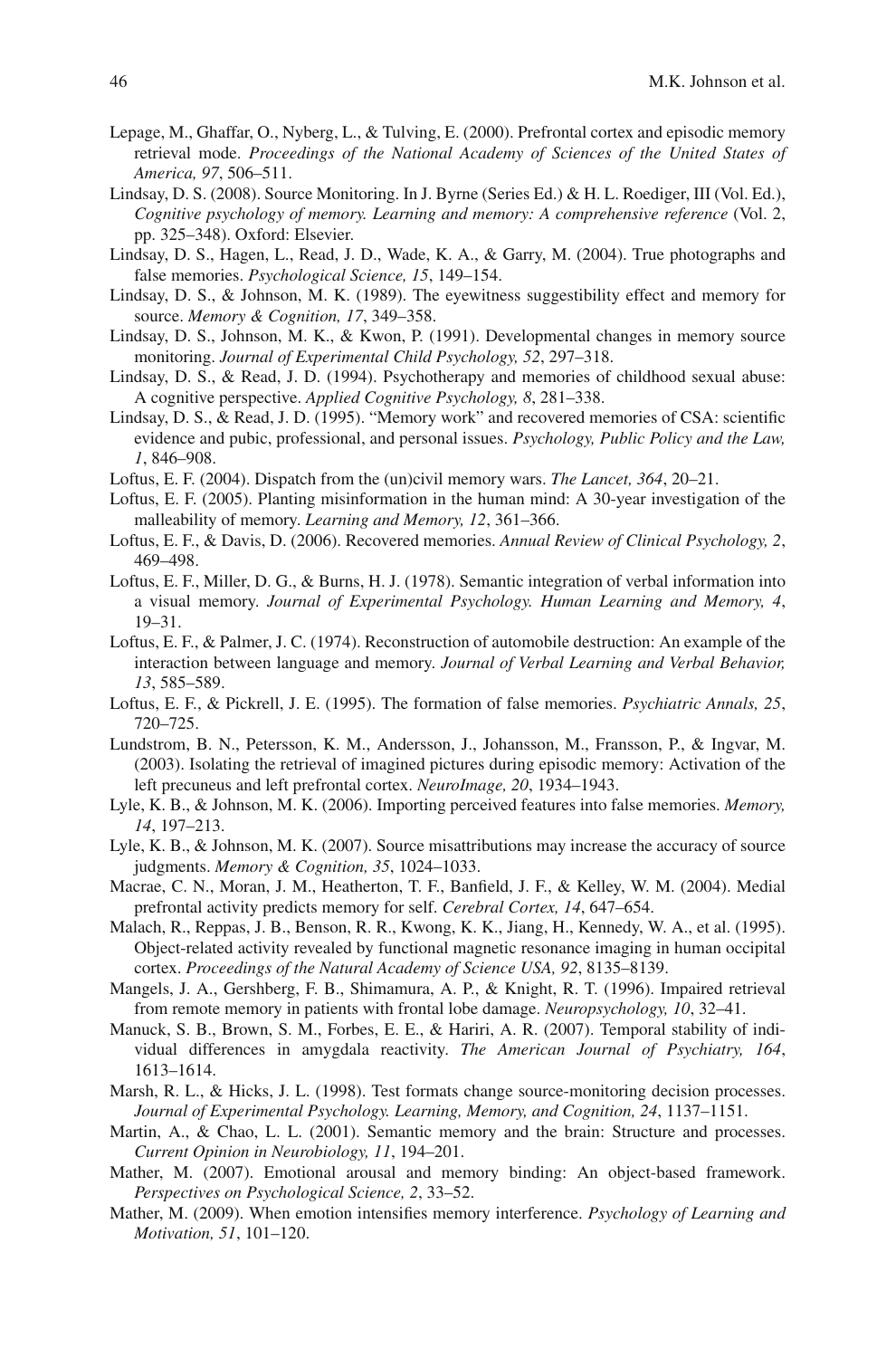- <span id="page-32-0"></span>Mather, M., & Carstensen, L. L. (2005). Aging and motivated cognition: The positivity effect in attention and memory. *Trends in Cognitive Science, 9* , 496–502.
- Mather, M., Henkel, L. A., & Johnson, M. K. (1997). Evaluating characteristics of false memories: Remember/Know judgments and memory characteristics questionnaire compared. *Memory & Cognition, 25* , 826–837.
- Mather, M., Mitchell, K. J., Raye, C. L., Novak, D. L., Greene, E. J., & Johnson, M. K. (2006). Emotional arousal can impair feature binding in working memory. *Journal of Cognitive Neuroscience, 18* , 614–625.
- McDaniel, M. A., Lyle, K. B., Butler, K. M., & Dornburg, C. C. (2008). Age-related deficits in reality monitoring of action memories. *Psychology and Aging, 23* , 646–656.
- McGaugh, J. L. (2004). The amygdala modulates the consolidation of memories of emotionally arousing experiences. *Annual Review of Neuroscience, 27* , 1–28.
- McNally, R. J. (2003). Progress and controversy in the study of posttraumatic stress disorder. *Annual Review of Psychology, 54* , 229–252.
- McNally, R. J. (2012). Searching for repressed memory. In R. F. Belli (Ed.), *True and false recovered memories: Toward a reconciliation of the debate* (pp. 121–147). *Vol. 58: Nebraska Symposium on Motivation* . New York: Springer.
- Milner, B., Squire, L. R., & Kandel, E. R. (1998). Cognitive neuroscience and the study of memory. *Neuron, 20* , 445–468.
- Mitchell, K. J., & Johnson, M. K. (2000). Source monitoring: Attributing mental experiences. In E. Tulving & F. I. M. Craik (Eds.), *The Oxford handbook of memory* (pp. 179–195). New York: Oxford University Press.
- Mitchell, K. J., & Johnson, M. K. (2009). Source monitoring 15 years later: What have we learned from fMRI about the neural mechanisms of source memory? *Psychological Bulletin, 135* , 638–677.
- Mitchell, K. J., Johnson, M. K., Raye, C. L., & D'Esposito, M. (2000). fMRI evidence of agerelated hippocampal dysfunction in feature binding in working memory. *Cognitive Brain Research, 10* , 197–206.
- Mitchell, K. J., Johnson, M. K., Raye, C. L., & Greene, E. J. (2004). Prefrontal cortex activity associated with source monitoring in a working memory task. *Journal of Cognitive Neuroscience, 16* , 921–934.
- Mitchell, K. J., Raye, C. L., Johnson, M. K., & Greene, E. J. (2006). An fMRI investigation of short-term source memory in young and older adults. *NeuroImage, 30* , 627–633.
- Mitchell, K. J., & Zaragoza, M. S. (2001). Contextual overlap and eyewitness suggestibility. *Memory & Cognition, 29* , 616–626.
- Morgan, C. A., III, Hazlett, G., Doran, A., Garrett, S., Hoyt, G., Thomas, P., et al. (2004). Accuracy of eyewitness memory for persons encountered during exposure to highly intense stress. *International Journal of Law and Psychiatry, 27* , 265–279.
- Moscovitch, M. (1995). Recovered consciousness: A hypothesis concerning modularity and episodic memory. *Journal of Clinical and Experimental Neuropsychology, 17, 276–290.*
- Murray, L. J., & Ranganath, C. (2007). The dorsolateral prefrontal cortex contributes to successful relational memory encoding. *Journal of Neuroscience, 27* , 5515–5522.
- Neisser, U., & Harsch, N. (1992). Phantom flashbulbs: False recollections of hearing the news about Challenger. In E. Winograd & U. Neisser (Eds.), *Affect and accuracy in recall: Studies of "fl ashbulb" memories* (Vol. 4, pp. 9–31). New York: Cambridge University Press.
- Nelson, K. (1993). The psychological and social origins of autobiographical memory. *Psychological Science, 4* , 7–14.
- Nelson, K., & Fivush, R. (2004). The emergence of autobiographical memory: A social cultural developmental theory. *Psychological Review, 111* , 486–511.
- Nestor, P. G., Kubicki, M., Kuroki, N., Gurrera, R. J., Niznikiewicz, M., Shenton, M. E., et al. (2007). Episodic memory and neuroimaging of hippocampus and fornix in chronic schizophrenia. *Psychiatry Research: Neuroimaging, 155* , 21–28.
- Newcombe, N. S., Lloyd, M. E., & Ratliff, K. R. (2007). Development of episodic and autobiographical memory: A cognitive neuroscience perspective. In R. V. Kail (Ed.), *Advances in child development and behavior* (Vol. 35, pp. 37–85). San Diego, CA: Elsevier.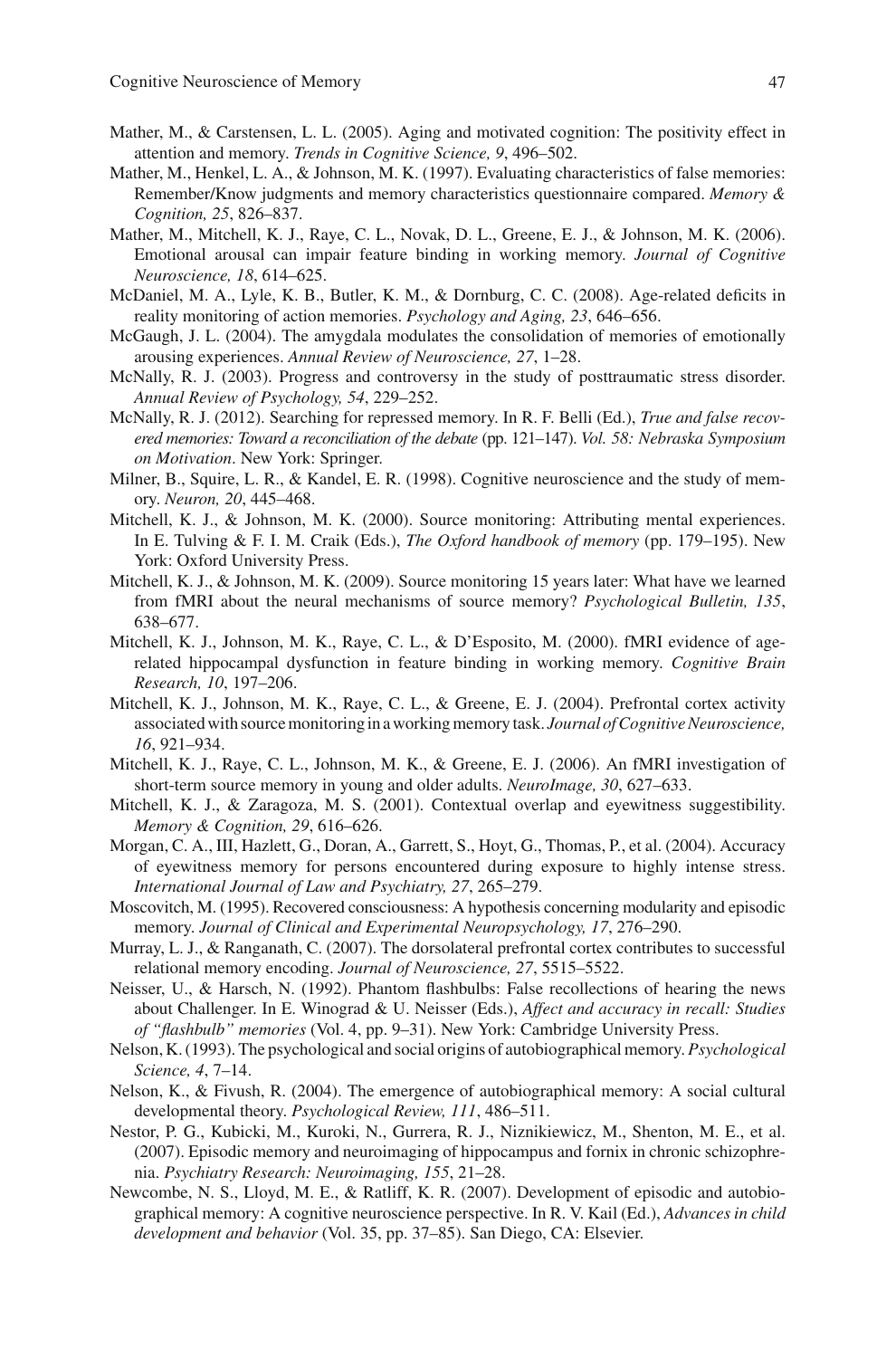- <span id="page-33-0"></span> Nolde, S. F., Johnson, M. K., & D'Esposito, M. (1998). Left prefrontal activation during episodic remembering: An event-related fMRI study. *NeuroReport, 9* , 3509–3514.
- Norman, K. A., & Schacter, D. L. (1997). False recognition in younger and older adults: Exploring the characteristics of illusory memories. *Memory & Cognition, 25* , 838–848.
- O'Craven, K. M., & Kanwisher, N. (2000). Mental imagery of faces and places activates corresponding stimulus-specific brain regions. *Journal of Cognitive Neuroscience*, 12, 1013–1023.
- Ochsner, K. N. (2000). Are affective events richly recollected or simply familiar? The experience and process of recognizing feelings past. *Journal of Experimental Psychology. General, 129* , 242–261.
- Okado, Y., & Stark, C. (2003). Neural processing associated with true and false memory retrieval. *Cognitive, Affective, & Behavioral Neuroscience, 3* , 323–334.
- Okado, Y., & Stark, C. E. L. (2005). Neural activity during encoding predicts false memories created by misinformation. *Learning & Memory, 12* , 3–11.
- Park, S., Chun, M. M., & Johnson, M. K. (2010). Refreshing and integrating visual scenes in scene-selective cortex. *Journal of Cognitive Neuroscience*, 22, 2813-2822.
- Parker, S., Garry, M., Engle, R. W., Harper, D. N., & Clifasefi, S. L. (2008). Psychotropic placebos reduce the misinformation effect by increasing monitoring at test. *Memory, 16* , 410–419.
- Payne, J. D., Jackson, E. D., Hoscheidt, S., Ryan, L., Jacobs, W. J., & Nadel, L. (2007). Stress administered prior to encoding impairs neutral but enhances emotional long-term episodic memories. *Learning & Memory, 14* , 861–868.
- Paz-Alonso, P. M., Ghetti, S., Donohue, S. E., Goodman, G. S., & Bunge, S. A. (2008). Neurodevelopmental correlates of true and false recognition. *Cerebral Cortex, 18* , 2208–2216.
- Pezdek, K., & Lam, S. (2007). What research paradigms have cognitive psychologists used to study "false memory," and what are the implications of these choices? *Consciousness and Cognition, 16, 2-17.*
- Pezdek, K., & Roe, C. (1995). The effect of memory trace strength on suggestibility. *Journal of Experimental Child Psychology, 60, 116–128.*
- Phelps, E. A. (2006). Emotion and cognition: Insights from studies of the human amygdala. *Annual Review of Psychology, 57* , 27–53.
- Phelps, E. A., & Sharot, T. (2008). How (and why) emotion enhances the subjective sense of recollection. *Current Directions in Psychological Science*, 17, 147–152.
- Polusny, M. A., & Follette, V. M. (1996). Remembering childhood sexual abuse: A national survey of psychologists' clinical practices, beliefs, and personal experiences. *Professional Psychology: Research & Practice, 27* , 41–52.
- Poole, D. A., Lindsay, D. S., Memon, A., & Bull, R. (1995). Psychotherapy and the recovery of memories of childhood sexual abuse: U.S. and British practitioners' opinions, practices, and experiences. *Journal of Consulting and Clinical Psychology, 63* , 426–437.
- Porter, S., Birt, A. R., Yuille, J. C., & Lehman, D. R. (2000). Negotiating false memories: Interviewer and remember characteristics relate to memory distortion. *Psychological Science, 11* , 507–510.
- Porter, S., Yuille, J. C., & Lehman, D. R. (1999). The nature of real, implanted, and fabricated memories for emotional childhood events: Implications for the recovered memory debate. *Law and Human Behavior, 23* , 517–537.
- Puce, A., Allison, T., Gore, J. G., & McCarthy, G. (1995). Face-sensitive regions in human extrastriate cortex studied by functional MRI. *Journal of Neurophysiology, 74* , 1192–1199.
- Qin, J., Mitchell, K. J., Johnson, M. K., Krystal, J. H., Southwick, S. M., Rasmusson, A. M., et al. (2003). Reactions to and memories for the September 11, 2001 terrorist attacks in adults with posttraumatic stress disorder. *Applied Cognitive Psychology, 17* , 1081–1097.
- Ranganath, C. (2010). Binding items and contexts: The cognitive neuroscience of episodic memory. Current Directions In Psychological Science, 19, 131-137.
- Ranganath, C., & Blumenfeld, R. S. (2008). Prefrontal cortex and memory. In J. Byrne (Series Ed.), & H. Eichenbaum (Vol. Ed.), *Learning and memory: A comprehensive reference: Vol. 3. Memory systems* (pp. 261–280). Oxford: Elsevier.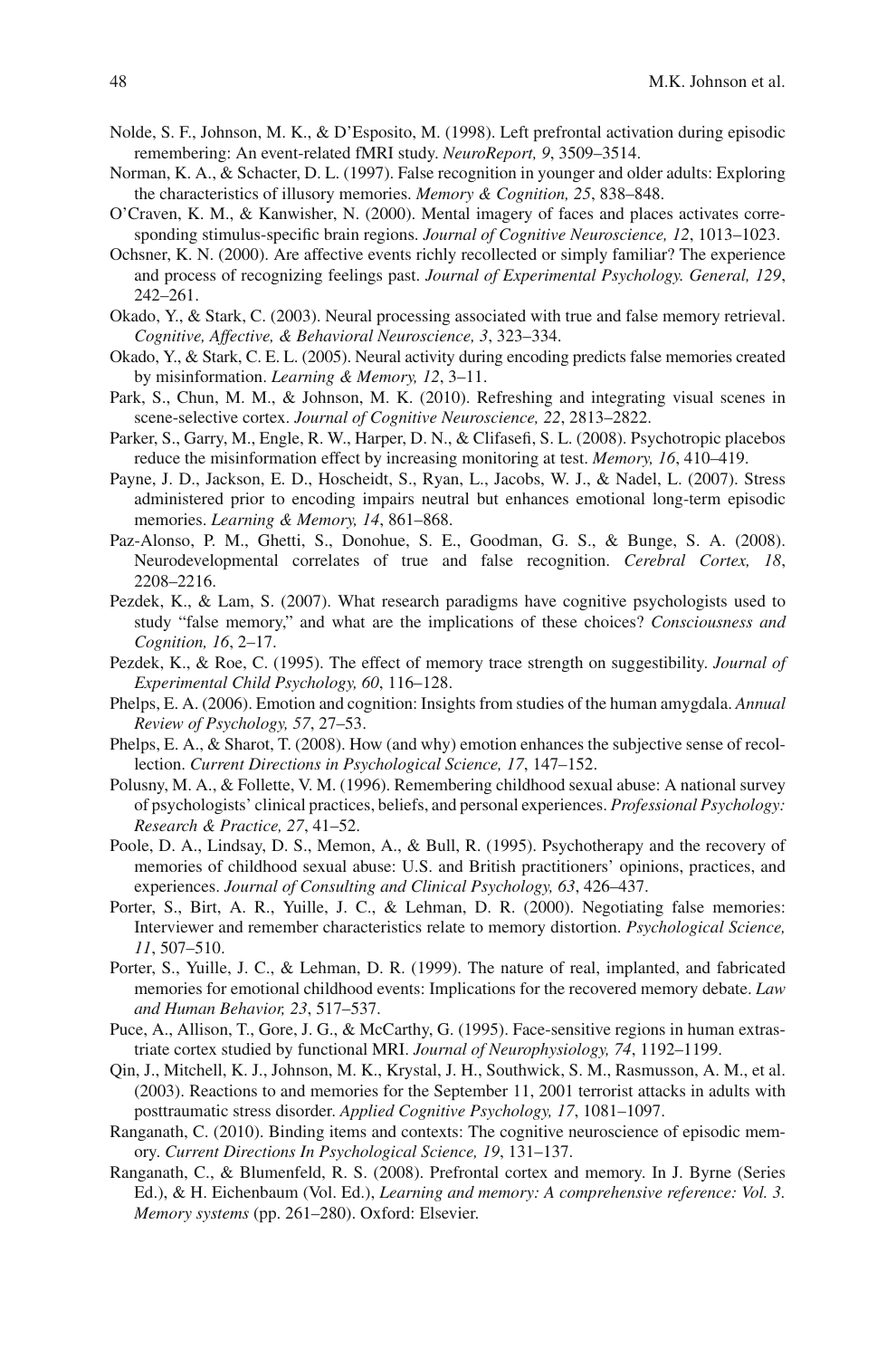- <span id="page-34-0"></span> Ranganath, C., Cohen, M. X., & Brozinsky, C. J. (2005). Working memory maintenance contributes to long-term memory formation: Neural and behavioral evidence. *Journal of Cognitive Neuroscience, 17* , 994–1010.
- Ranganath, C., & D'Esposito, M. (2001). Medial temporal lobe activity associated with active maintenance of novel information. *Neuron, 31* , 865–873.
- Ranganath, C., Johnson, M. K., & D'Esposito, M. (2000). Left anterior prefrontal activation increases with demands to recall specific perceptual information. *The Journal of Neuroscience*, *20* , RC108.
- Ranganath, C., & Knight, R. T. (2003). Prefrontal cortex and episodic memory: Integrating findings from neuropsychology and event-related functional neuroimaging. In A. Parker, E. Wilding, & T. Bussey (Eds.), *The cognitive neuroscience of memory encoding and retrieval* (pp. 83–99). Philadelphia: Psychology Press.
- Ranganath, C., Yonelinas, A. P., Cohen, M. X., Dy, C. J., Tom, S. M., & D'Esposito, M. (2004). Dissociable correlates of recollection and familiarity within the medial temporal lobes. *Neuropsychologia, 42* , 2–13.
- Rasch, B., Spalek, K., Buholzer, S., Luechinger, R., Boesiger, P., Papassotiropoulos, A., et al. (2009). A genetic variation of the noradrenergic system is related to differential amygdala activation during encoding of emotional memories. *Proceedings of the National Academy of Sciences of the United States of America, 106* , 19191–19196.
- Raye, C. L., Johnson, M. K., Mitchell, K. J., Nolde, S. F., & D'Esposito, M. (2000). fMRI investigations of left and right PFC contributions to episodic remembering. *Psychobiology, 28* , 197–206.
- Raz, N., & Rodrigue, K. M. (2006). Differential aging of the brain: Patterns, cognitive correlates and modifiers. *Neuroscience and Biobehavioral Reviews*, 30, 730–748.
- Roediger, H. L. III, & McDermott, K. B. (1995). Creating false memories: Remembering words that were not presented in lists. *Journal of Experimental Psychology. Learning, Memory, and Cognition, 21* , 803–814.
- Rogers, T. T., Hocking, J., Noppeney, U., Mechelli, A., Gorno-Tempini, M. L., Patterson, K., et al. (2006). Anterior temporal cortex and semantic memory: Reconciling findings from neuropsychology and functional imaging. *Cognitive, Affective, & Behavioral Neuroscience, 6* , 201–213.
- Schacter, D. L., Reiman, E., Curran, T., Yun, L. S., Bandy, D., McDermott, K. B., et al. (1996). Neuroanatomical correlates of veridical and illusory recognition memory: Evidence from positron emission tomography. *Neuron, 17*, 267-274.
- Schacter, D. L., & Slotnick, S. D. (2004). The cognitive neuroscience of memory distortion. *Neuron, 44* , 149–160.
- Schmolck, H., Buffalo, E. A., & Squire, L. R. (2000). Memory distortions develop over time: Recollections of the O.J. Simpson trial verdict after 15 and 32 months. *Psychological Science, 11* , 39–45.
- Schnider, A. (2008). *The confabulating mind: How the brain creates reality*. New York: OxfordUniversity Press.
- Schooler, J. W., Ambadar, Z., & Bendiksen, M. (1997). A cognitive corroborative case study approach for investigating discovered memories of sexual abuse. In D. S. Lindsay (Ed.), Recollections of trauma: Scientific evidence and clinical practice (pp. 379-387). New York: Plenum Press.
- Schooler, J. W., Bendiksen, M., & Ambadar, Z. (1997). Taking the middle line: Can we accommodate both fabricated and recovered memories of sexual abuse? In M. A. Conway (Ed.), *Recovered memories and false memories* (pp. 251–292). New York: Oxford University Press.
- Schooler, J. W., Gerhard, D., & Loftus, E. F. (1986). Qualities of the unreal. *Journal of Experimental Psychology. Learning, Memory, and Cognition, 12, 171–181.*
- Shallice, T., & Burgess, P. W. (1991). Higher-order cognitive impairments and frontal lobe lesions in man. In H. S. Levin, H. M. Eisenberg, & A. L. Benton (Eds.), *Frontal lobe function and dysfunction* (pp. 125–138). New York: Oxford University Press.
- Sharot, T., Delgado, M. R., & Phelps, E. A. (2004). How emotion enhances the feeling of remembering. *Nature Neuroscience*, 7, 1376-1380.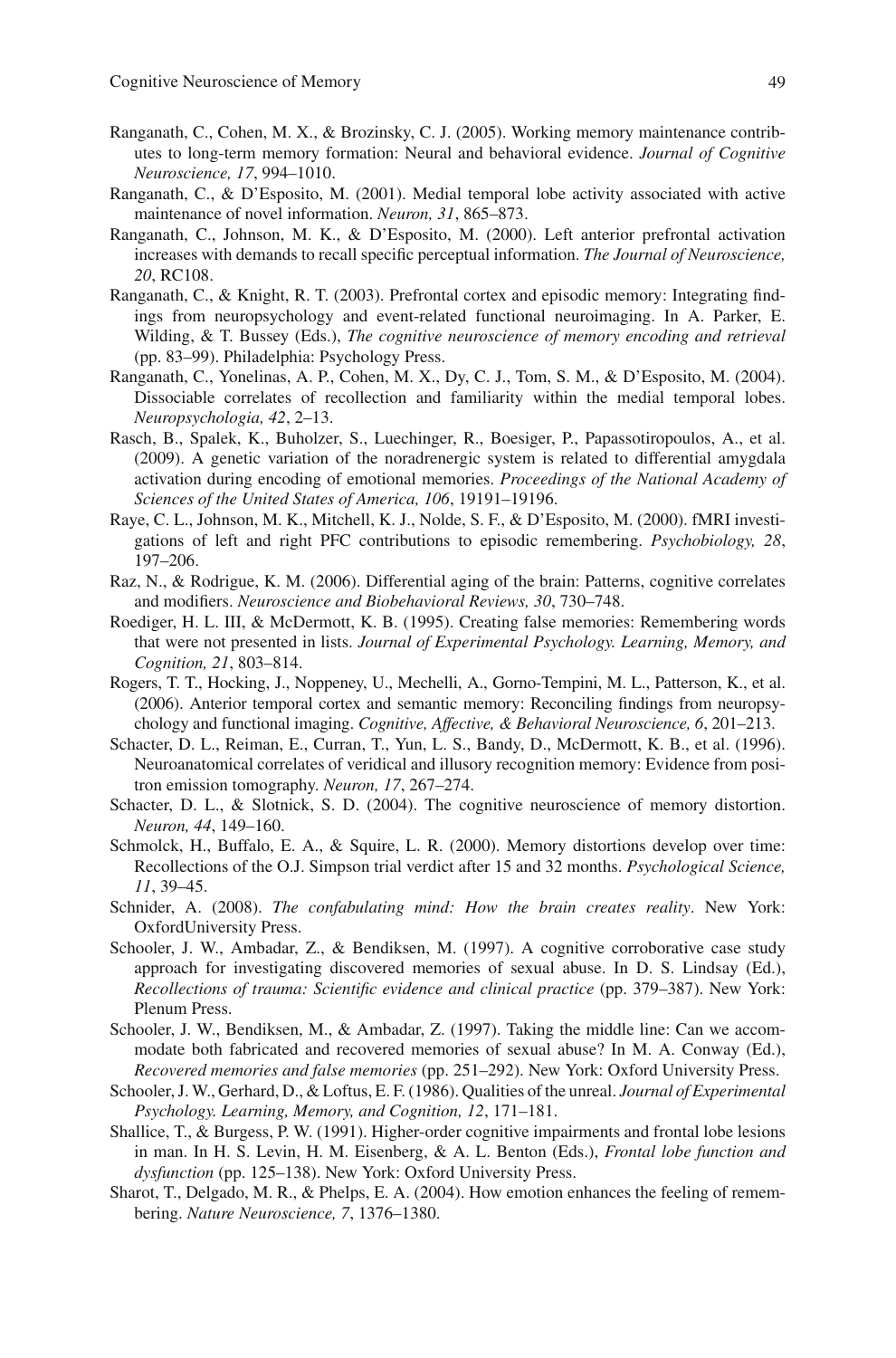- <span id="page-35-0"></span> Sharot, T., Verfaellie, M., & Yonelinas, A. P. (2007). How emotion strengthens the recollective experience: A time-dependent hippocampal process. *PloS One, 2* , e1068. doi: 10.1371/journal. pone.0001068.
- Sharot, T., & Yonelinas, A. P. (2008). Differential time-dependent effects of emotion on recollective experience and memory for contextual information. *Cognition, 106* , 538–547.
- Shimamura, A. P. (1995). Memory and the prefrontal cortex. In J. Grafman, K. J. Holyoak, & F. Boller (Eds.), Structure and function of the human prefrontal cortex. *Annals of the New York Academy of Sciences, 769, 151-159.*
- Shimamura, A. P. (2000). Toward a cognitive neuroscience of metacognition. *Consciousness and Cognition, 9* , 313–323.
- Shobe, K. K., & Schooler, J. W. (2001). Discovering fact and fiction: Case-based analyses of authentic and fabricated memories of abuse. In G. M. Davies & T. Dalgleish (Eds.), *Recovered memories: Seeking the middle ground* (pp. 95–151). Chichester, England: Wiley.
- Simons, J. S., Henson, R. N. A., Gilbert, S. J., & Fletcher, P. C. (2008). Separable forms of reality monitoring supported by the anterior prefrontal cortex. *Journal of Cognitive Neuroscience, 20* , 447–457.
- Simons, J. S., Peers, P. V., Mazuz, Y. S., Berryhill, M. E., & Olson, I. R. (2010). Dissociation between memory accuracy and memory confidence following bilateral parietal lesions. *Cerebral Cortex, 20* , 479–485.
- Skinner, E. I., & Fernandes, M. A. (2007). Neural correlates of recollection and familiarity: A review of neuroimaging and patient data. *Neuropsychologia, 45* , 2163–2179.
- Slotnick, S. D., & Schacter, D. L. (2004). A sensory signature that distinguishes true from false memories. *Nature Neuroscience, 7* , 664–672.
- Smith, E. E., & Jonides, J. (1999). Storage and executive processes in the frontal lobes. *Science, 283* , 1657–1661.
- Spencer, T. J., Montaldi, D., Gong, Q.-Y., Roberts, N., & Mayes, A. R. (2009). Object priming and recognition memory: Dissociable effects in left frontal cortex at encoding. *Neuropsychologia, 47* , 2942–2947.
- Squire, L. R., & Knowlton, B. J. (2000). The medial temporal lobe, the hippocampus, and the memory systems of the brain. In M. Gazzaniga (Ed.), *The new cognitive neurosciences* (2nd ed., pp. 765–779). Cambridge, MA: MIT Press.
- Squire, L. R., Stark, C. E. L., & Clark, R. E. (2004). The medial temporal lobe. *Annual Review of Neuroscience, 27* , 279–306.
- Staresina, B. P., & Davachi, L. (2006). Differential encoding mechanisms for subsequent associative recognition and free recall. *The Journal of Neuroscience, 26* , 9162–9172.
- Staresina, B. P., Gray, J. C., & Davachi, L. (2009). Event congruency enhances episodic memory encoding through semantic elaboration and relational binding. *Cerebral Cortex, 19*, 1198–1207.
- Stuss, D. T., & Levine, B. (2002). Adult clinical neuropsychology: Lessons from studies of the frontal lobes. *Annual Review of Psychology, 53* , 401–433.
- Suengas, A. G., & Johnson, M. K. (1988). Qualitative effects of rehearsal on memories for perceived and imagined complex events. *Journal of Experimental Psychology. General, 117* , 377–389.
- Summerfield, C., Greene, M., Wager, T., Egner, T., Hirsch, J., & Mangels, J. (2006). Neocortical connectivity during episodic memory formation. *PLoS Biology, 4* , e128. doi: 10.1371/journal. pbio.0040128.
- Sutherland, R., & Hayne, H. (2001). The effect of postevent information on adults' eyewitness reports. *Applied Cognitive Psychology, 15* , 249–263.
- Talarico, J. M., & Rubin, D. C. (2003). Confidence, not consistency, characterizes flashbulb memories. *Psychological Science, 14* , 455–461.
- Thomas, A. K., Hannula, D. E., & Loftus, E. F. (2007). How self-relevant imagination affects memory for behavior. *Applied Cognitive Psychology, 21* , 69–86.
- Thompson-Schill, S. L., D'Esposito, M., Aguirre, G. K., & Farah, M. J. (1997). Role of left inferior prefrontal cortex in retrieval of semantic knowledge: A reevaluation. *Proceedings of the National Academy of Sciences, USA, 94* , 14792–14797.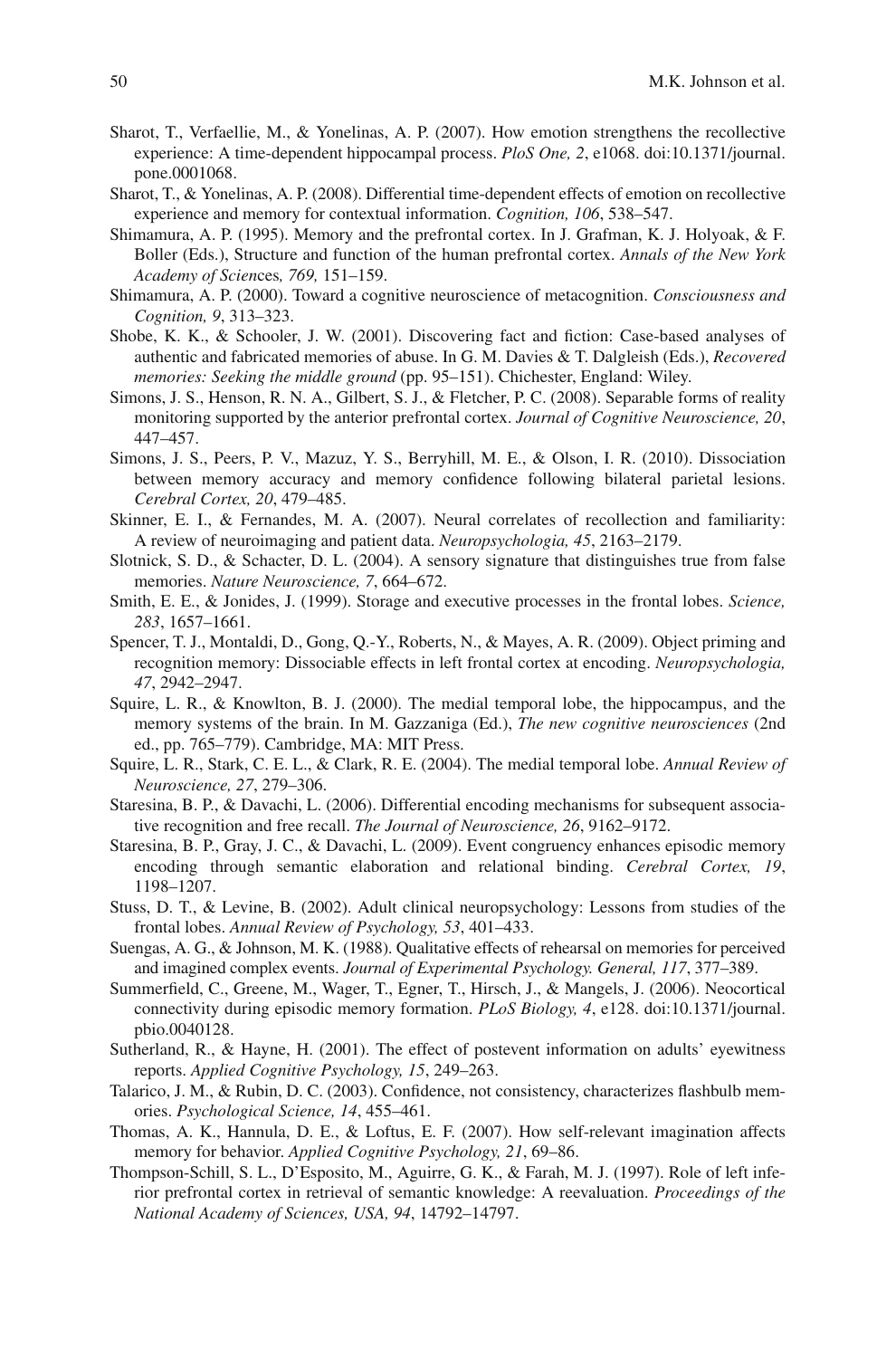- <span id="page-36-0"></span> Todd, R. M., & Anderson, A. K. (2009). The neurogenetics of remembering emotions past. *Proceedings of the National Academy of Sciences of the United States of America, 106* , 18881–18882.
- Tulving, E., & Schacter, D. L. (1990). Priming and human memory systems. *Science, 247* , 301–306.
- Turner, M. S., Simons, J. S., Gilbert, S. J., Frith, C. D., & Burgess, P. W. (2008). Distinct roles for lateral and medial rostral prefrontal cortex in source monitoring of perceived and imagined events. *Neuropsychologia, 46* , 1442–1453.
- Uncapher, M. R., Otten, L. J., & Rugg, M. D. (2006). Episodic encoding is more than the sum of its parts: An fMRI investigation of multifeatural contextual encoding. *Neuron, 52* , 547–556.
- Uncapher, M. R., & Wagner, A. D. (2009). Posterior parietal cortex and episodic encoding: Insights from fMRI subsequent memory effects and dual attention theory. *Neurobiology of Learning & Memory, 91* , 139–154.
- Underwood, B. J. (1965). False recognition produced by implicit verbal responses. *Journal of Experimental Psychology, 70* , 122–129.
- Van Overwalle, F. (2009). Social cognition and the brain: A meta-analysis. *Human Brain Mapping, 30* , 829–858.
- Van Petten, C. (2004). Relationship between hippocampal volume and memory ability in healthy individuals across the lifespan: Review and meta-analysis. *Neuropsychologia, 42* , 1394–1413.
- van Stegeren, A. H. (2009). Imaging stress effects on memory: A review of neuroimaging studies. *Canadian Journal of Psychiatry, 54* , 16–27.
- van Stegeren, A. H., Goekoop, R., Everaerd, W., Scheltens, P., Barkhof, F., Kuijer, J. P. A., et al. (2005). Noradrenaline mediates amygdala activation in men and women during encoding of emotional material. *NeuroImage, 24* , 898–909.
- van Stegeren, A. H., Wolf, O. T., Everaerd, W., & Rombouts, S. A. R. B. (2008). Interaction of endogenous cortisol and noradrenaline in the human amygdala. In E. R. de Kloet, M. S. Oitzl, & E. Vermetten (Eds.), *Progress in Brain Research. Stress, hormones, and posttraumatic stress disorder: Basic studies and clinical perspectives. Vol. 167* (pp. 263–268). Oxford: Elsevier.
- Verwoerd, J. R. L., Wessel, I., de Jong, P. J., & Nieuwenhuis, M. M. W. (2009). Preferential processing of visual trauma-film reminders predicts subsequent intrusive memories. *Cognition and Emotion, 23* , 1537–1551.
- Vilberg, K. L., & Rugg, M. D. (2007). Dissociation of the neural correlates of recognition memory according to familiarity, recollection, and amount of recollected information. *Neuropsychologia, 45* , 2216–2225.
- Vilberg, K. L., & Rugg, M. D. (2008). Memory retrieval and the parietal cortex: A review of evidence from a dual-process perspective. *Neuropsychologia, 46* , 1787–1799.
- Vinogradov, S., Luks, T. L., Schulman, B. J., & Simpson, G. V. (2008). Deficit in a neural correlate of reality monitoring in schizophrenia patients. *Cerebral Cortex, 18* , 2532–2539.
- Vinogradov, S., Luks, T. L., Simpson, G. V., Schulman, B. J., Glenn, S., & Wong, A. E. (2006). Brain activation patterns during memory of cognitive agency. *NeuroImage, 31* , 896–905.
- Wade, K. A., Sharman, S. J., Garry, M., Memon, A., Mazzoni, G., Merckelbach, H., et al. (2007). False claims about false memory research. *Consciousness and Cognition, 16* , 18–28.
- Wagner, A. D., Schacter, D. L., Rotte, M., Koutstaal, W., Maril, A., Dale, A. M., et al. (1998). Building memories: Remembering and forgetting of verbal experiences as predicted by brain activity. *Science, 281* , 1188–1191.
- Wagner, A. D., Shannon, B. J., Kahn, I., & Buckner, R. L. (2005). Parietal lobe contributions to episodic memory retrieval. *Trends in Cognitive Sciences, 9* , 445–453.
- Weinberger, D. R. (1988). Schizophrenia and the frontal lobe. *Trends in Neurosciences, 11* , 367–370.
- Weis, S., Specht, K., Klaver, P., Tendolkar, I., Willmes, K., Ruhlmann, J., et al. (2004). Process dissociation between contextual retrieval and item recognition. *NeuroReport, 15* , 2729–2733.
- Wheeler, M. E., & Buckner, R. L. (2004). Functional-anatomic correlates of remembering and knowing. *NeuroImage, 21* , 1337–1349.
- Wheeler, M. E., Petersen, S. E., & Buckner, R. L. (2000). Memory's echo: Vivid remembering reactivates sensory-specific cortex. *Proceedings of the National Academy of Sciences of the United States of America, 97* , 11125–11129.